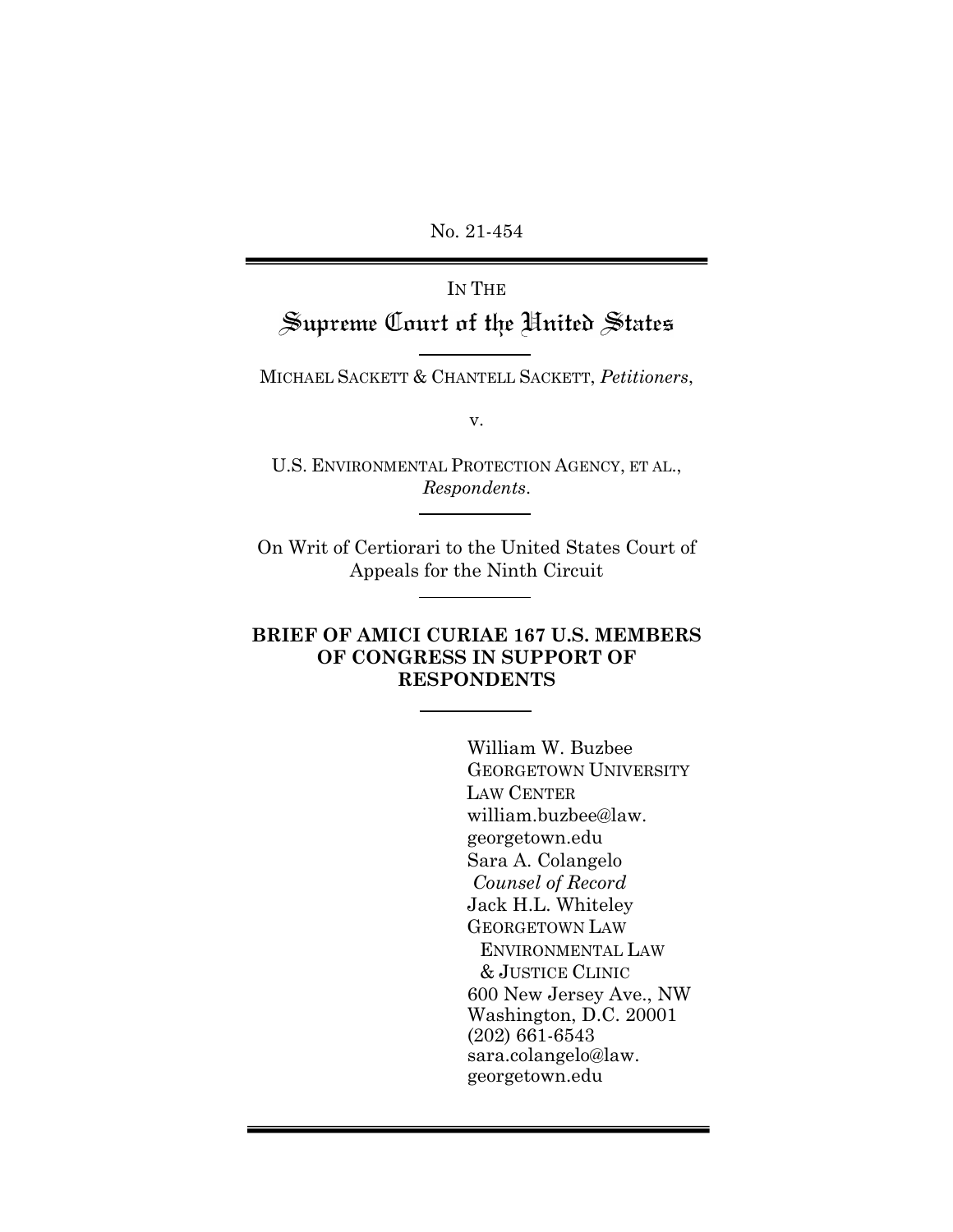## **TABLE OF CONTENTS**

| INTEREST OF AMICI CURIAE 1                                                                                                                                                                |
|-------------------------------------------------------------------------------------------------------------------------------------------------------------------------------------------|
|                                                                                                                                                                                           |
|                                                                                                                                                                                           |
|                                                                                                                                                                                           |
| The Clean Water Act's text, structure, and<br>I.<br>decision-making frameworks are focused on<br>water quality, and "waters of the United<br>States" must be understood in light of these |
| A. Congress's definition of waters must be read<br>in the Act's linguistic and operational<br>context, which defeats any claim that the<br>law is focused only on shipping or the         |
| B. Congress established express water quality<br>and functions-based criteria that govern<br>decision-making over discharges of dredged                                                   |
| C. Congress's 1977 Amendments strengthened<br>wetlands protections, as reflected in this<br>Court's unanimous decision in Riverside                                                       |
| II. Congress already allocated authority between<br>the states and federal government in the Act,<br>so federalism concerns do not justify limiting                                       |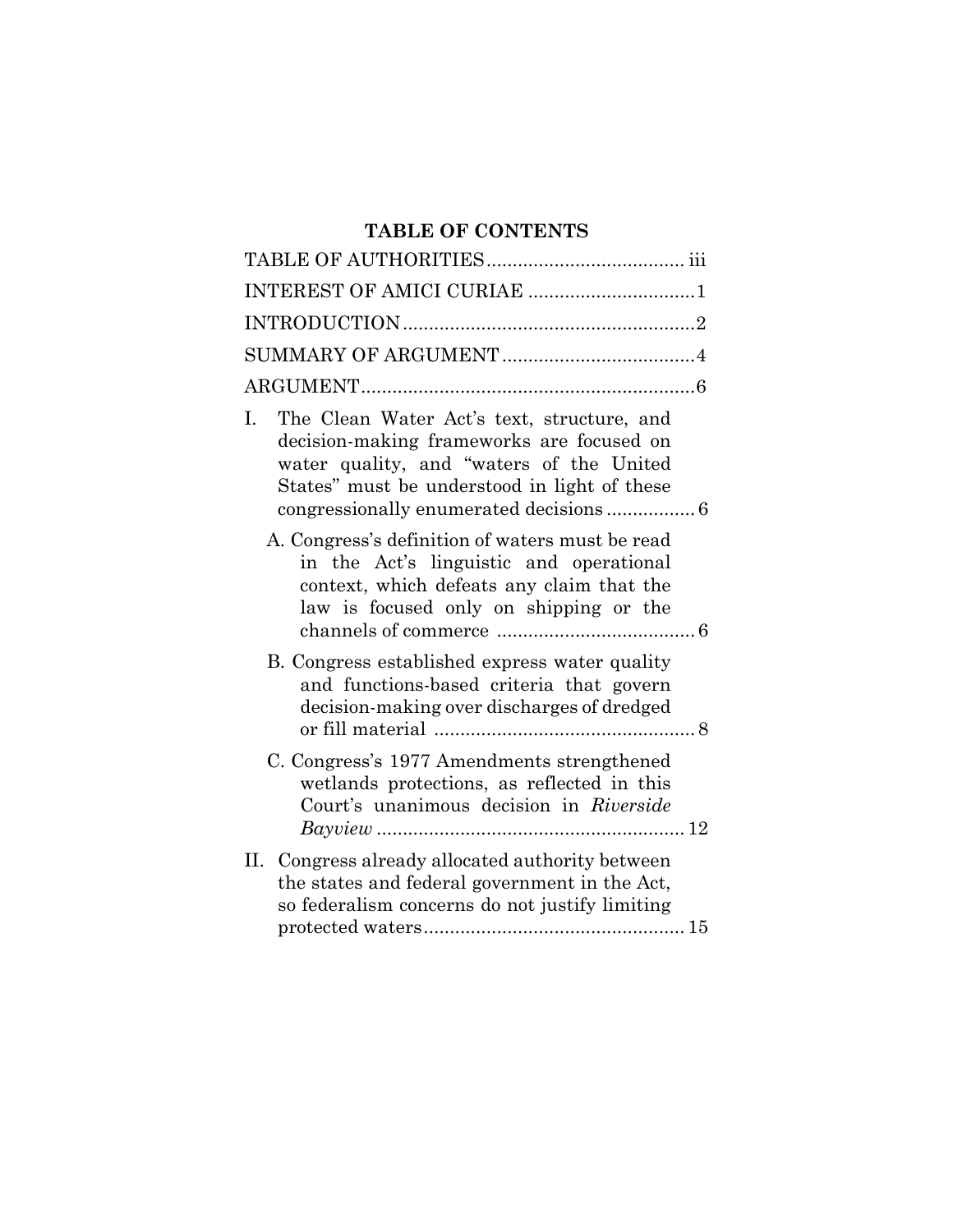| ii                                                                                                                                                                    |
|-----------------------------------------------------------------------------------------------------------------------------------------------------------------------|
| A. The Act's federalism text and structure<br>provide a clear delineation of federal and                                                                              |
| B. The Act's federalism text and structure<br>retain major state implementation roles to<br>further the Act's environmental goals18                                   |
| C. Congress established uniform national<br>protections in the Act that would be<br>undermined by proposed tests largely<br>eliminating protections in major parts of |
| III. The links between pollution, commerce, and<br>waters' functions easily satisfy the Commerce<br>Clause and render the constitutional                              |
| IV. The major questions doctrine, if it applies at<br>all, supports the Act's longstanding reach26                                                                    |
| V. The Act's text refutes any claim jurisdiction is<br>automatically severed when human                                                                               |
|                                                                                                                                                                       |
|                                                                                                                                                                       |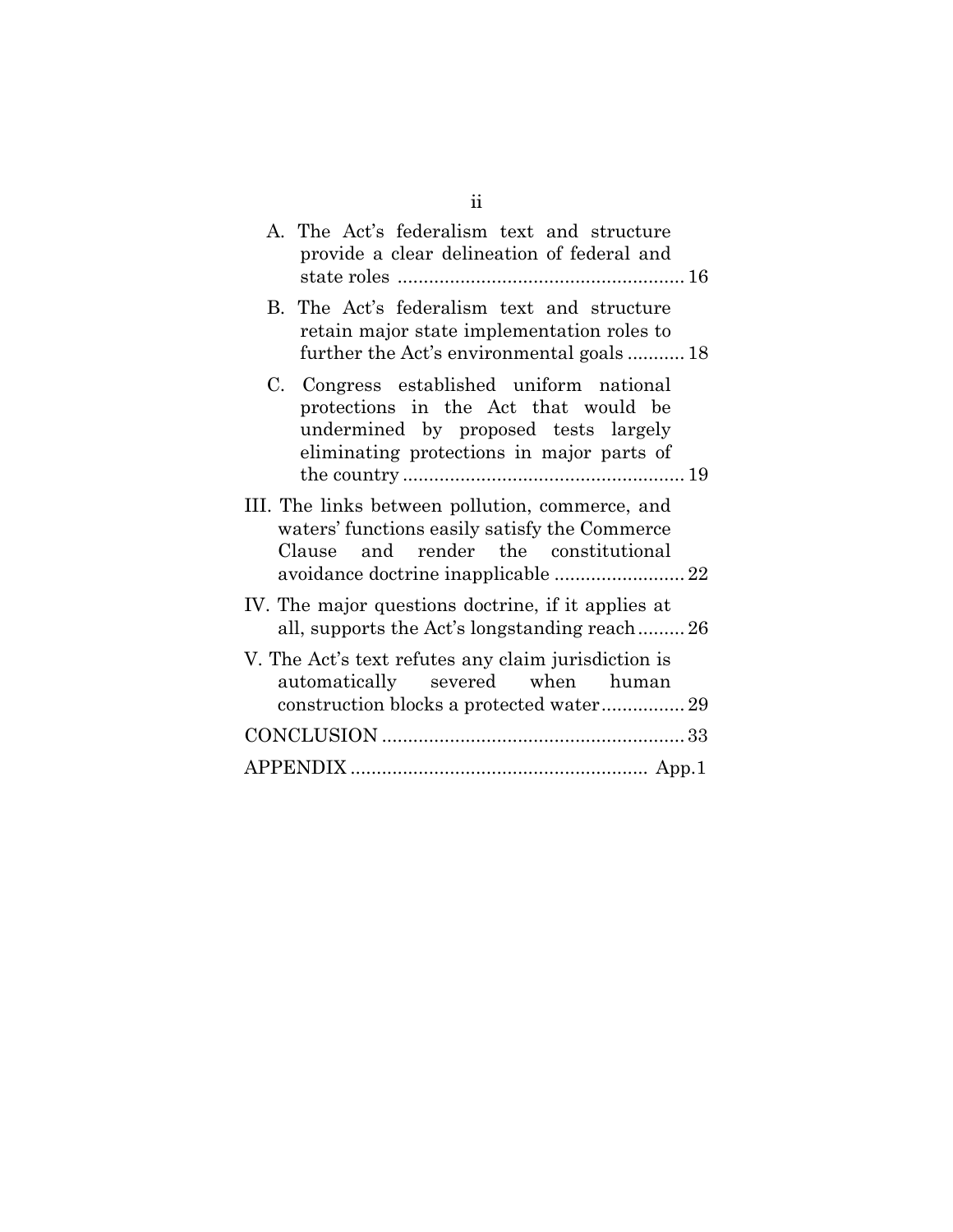## **TABLE OF AUTHORITIES**

**Cases Page(s)**

| Alabama Association of Realtors v. Dept. of<br>Health and Human Services, |  |
|---------------------------------------------------------------------------|--|
| American Hospital Ass'n v. Becerra, __ U.S.                               |  |
| Bostock v. Clayton County,                                                |  |
| BP P.L.C. v. Mayor and City Council of<br>Baltimore,                      |  |
| Chicago v. Fulton,                                                        |  |
| County of Maui, Hawaii v. Hawaii Wildlife<br>Fund,                        |  |

| E. I. du Pont de Nemours & Co. v. Train,       |  |
|------------------------------------------------|--|
| Environmental Defense v. Duke Energy<br>Corp., |  |
|                                                |  |

| EPA v. California ex rel. State Water Res. |  |
|--------------------------------------------|--|
| Control Bd.,                               |  |
|                                            |  |

iii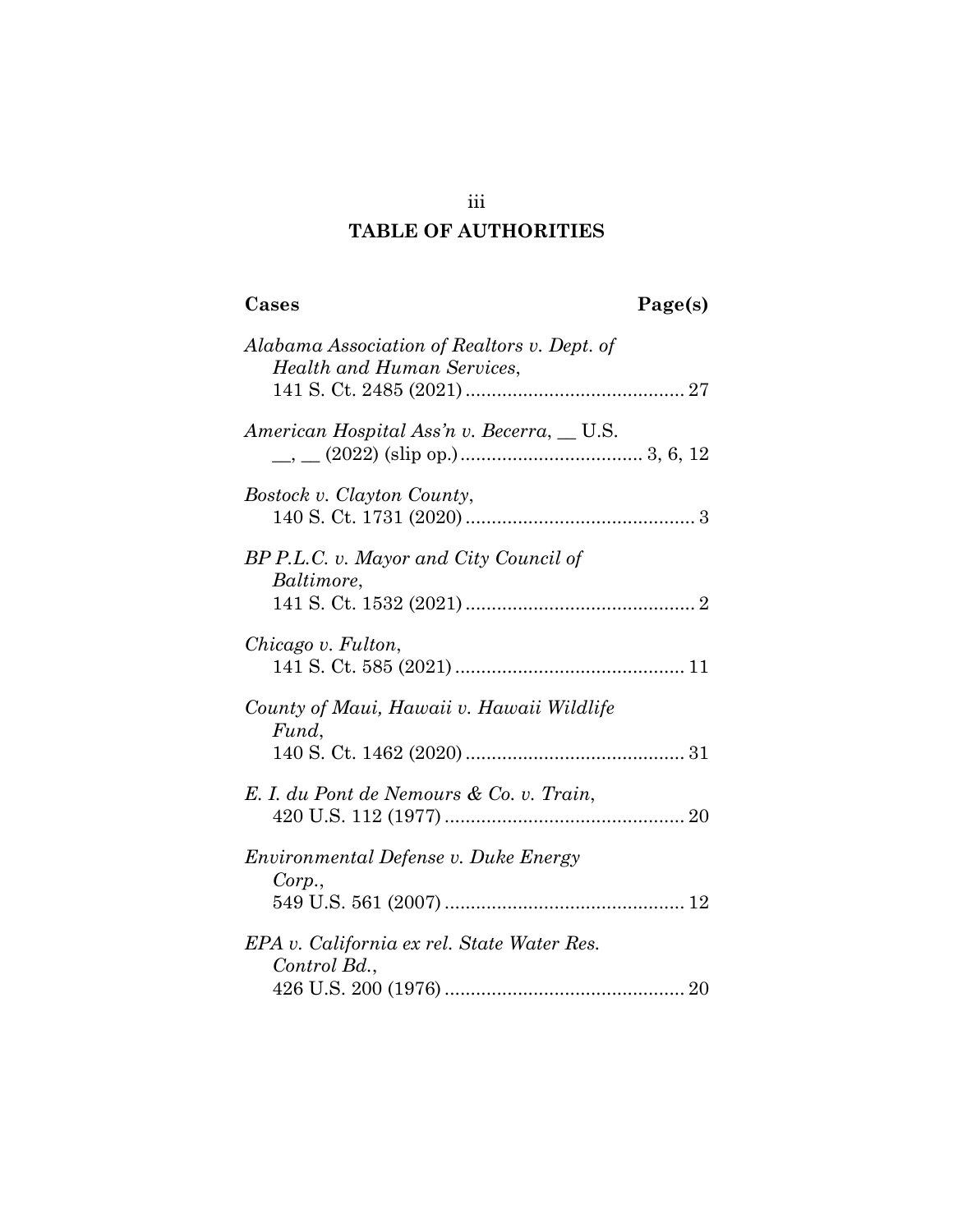| FDA v. Brown & Williamson Tobacco Corp.,                                  |
|---------------------------------------------------------------------------|
| Gonzales v. Oregon,                                                       |
| Gonzalez v. Raich,                                                        |
| Hodel v. Virginia Surface Mining and<br>Reclamation Ass'n, Inc.,          |
| International Paper Co. v. Ouellette,                                     |
| King v. Burwell,                                                          |
| Milwaukee v. Illinois,                                                    |
| Oklahoma ex rel. Phillips v. Guy F. Atkinson<br>Co.,                      |
| Rapanos v. United States,                                                 |
| Solid Waste Agency of Northern Cook<br>County v. Army Corps of Engineers, |
| Southwest Airlines Co. v. Saxon,                                          |
|                                                                           |

iv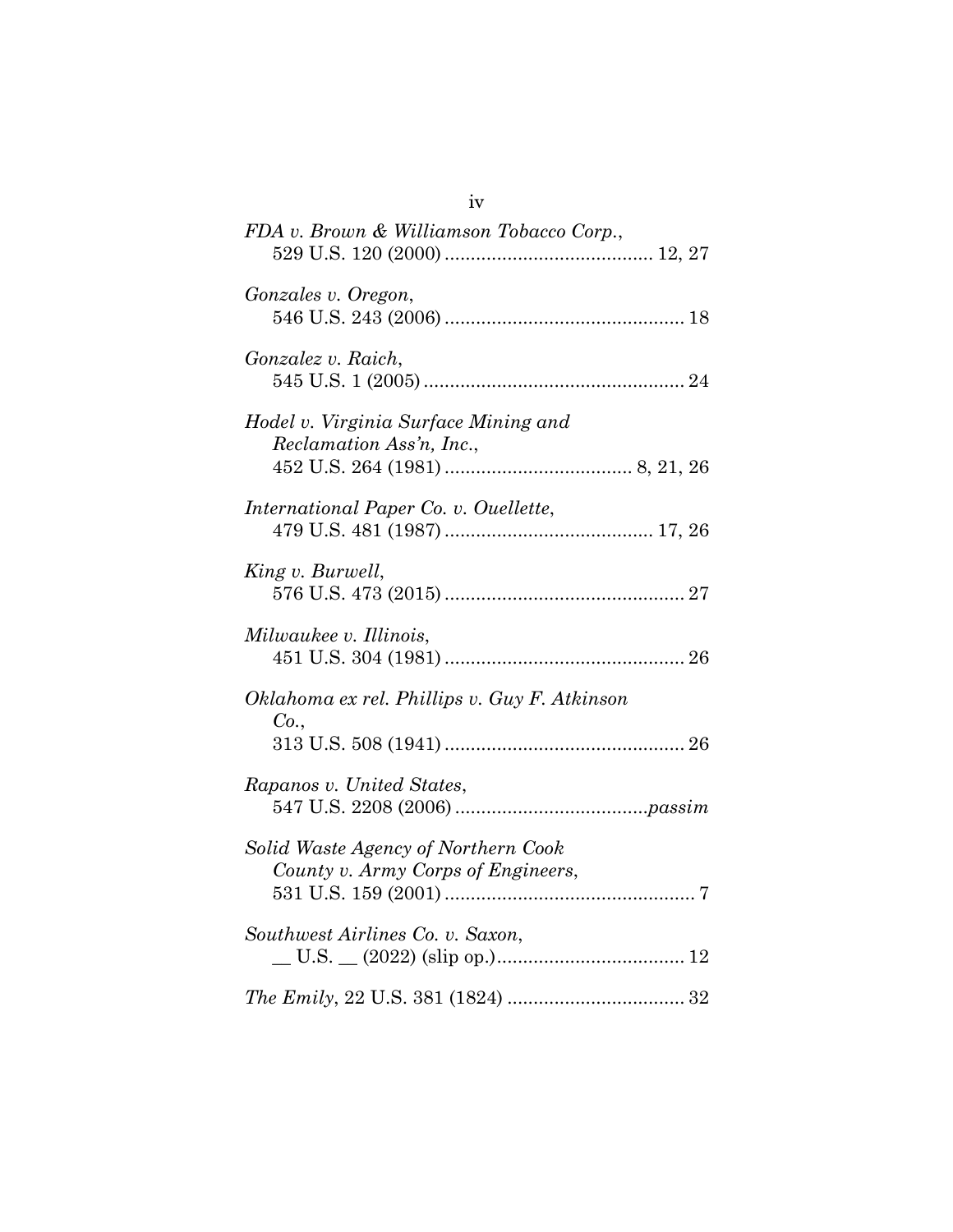| United States v. Appalachian Elec. Power<br>Co. |  |
|-------------------------------------------------|--|
|                                                 |  |
| United States v. Lopez,                         |  |
| United States v. Riverside Bayview Homes,       |  |
| Utility Air Regulatory Group v. EPA,            |  |
| Whitman v. American Trucking Ass'ns, Inc.,      |  |

## **Statutes**

| Clean Water Act (the Act), 33 U.S.C. § 1251 |  |
|---------------------------------------------|--|
|                                             |  |
|                                             |  |
|                                             |  |
|                                             |  |
|                                             |  |
|                                             |  |
|                                             |  |
|                                             |  |
|                                             |  |
|                                             |  |
|                                             |  |
|                                             |  |
|                                             |  |
|                                             |  |
|                                             |  |
|                                             |  |

 $\mathbf{v}$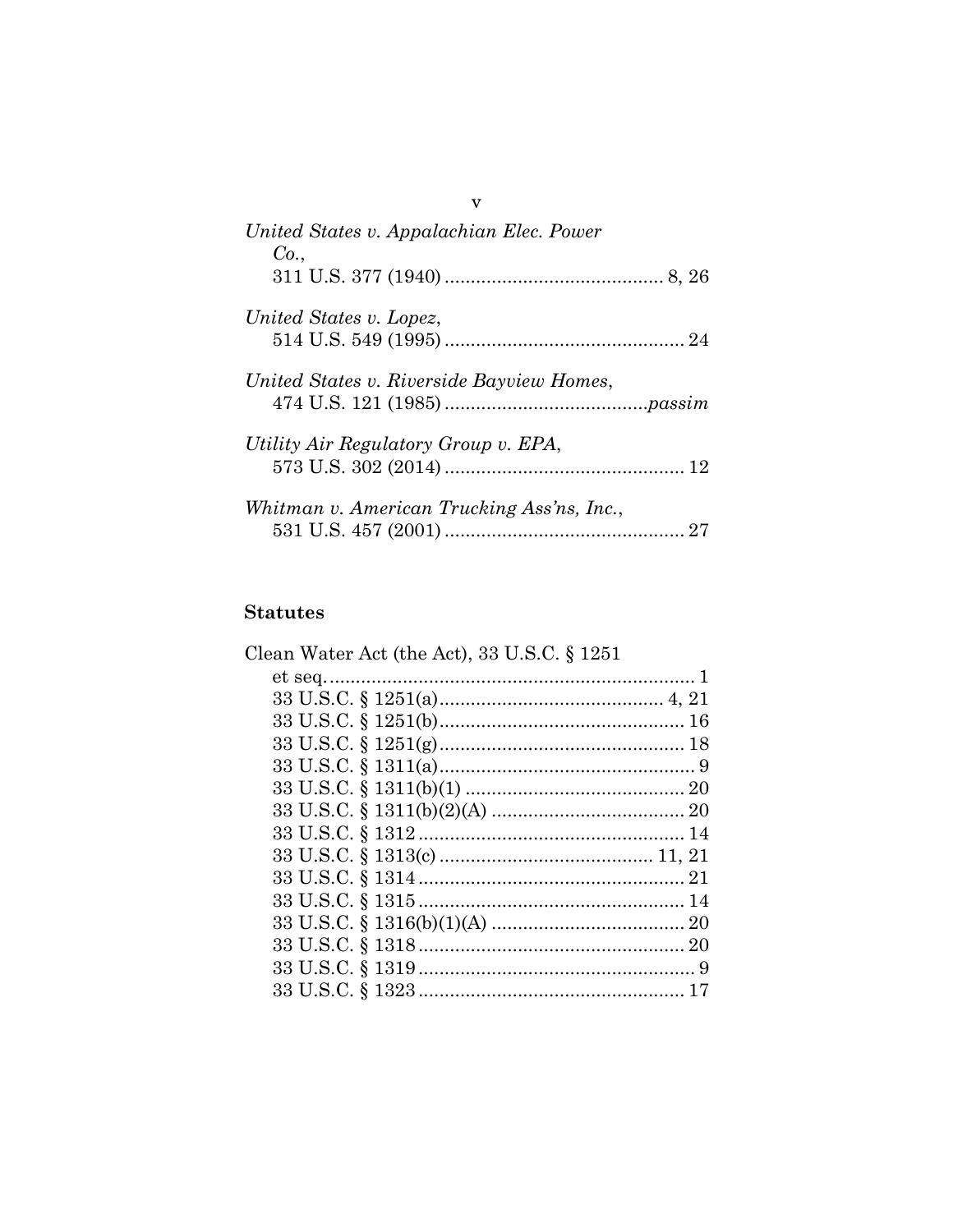## **Other Authorities**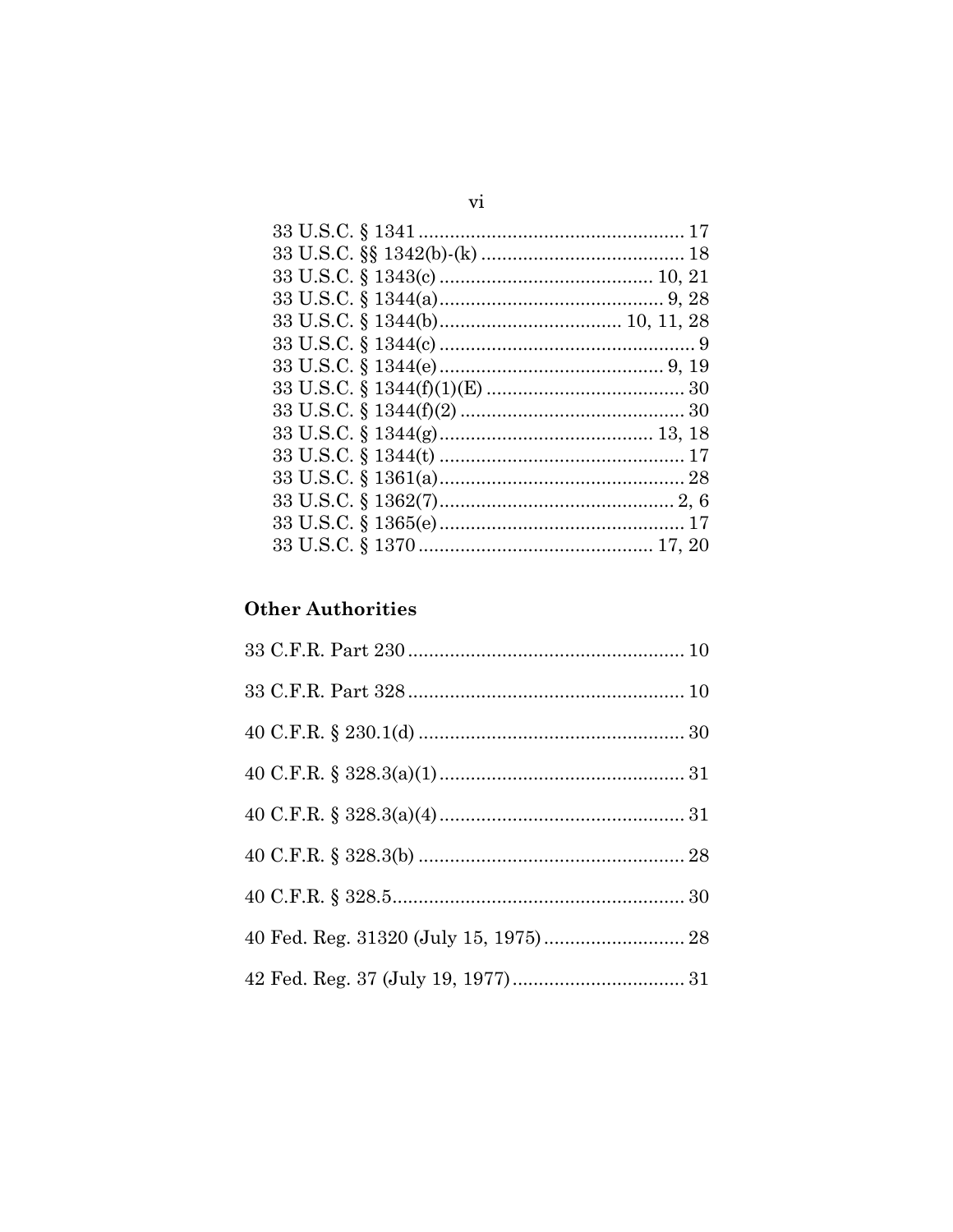| Amy Coney Barrett, Substantive Canons<br>and Faithful Agency, 90 B.U. L. Rev. 109                                           |
|-----------------------------------------------------------------------------------------------------------------------------|
| Earl E. Brown, Commerce on Early<br>American Waterways: The Transport of<br>Goods by Arks, Rafts and Log Drives             |
| William W. Buzbee, Asymmetrical<br>Regulation: Risk, Preemption, and the<br>Floor/Ceiling Distinction, 82 N.Y.U. L.         |
| EPA, Fish Consumption and Environmental<br>Justice: A Report Developed from the<br>National Environmental Justice Advisory  |
| EPA, Functions and Values of Wetlands,<br>EPA 843-F-01-002c (Mar. 2002)  22, 25                                             |
| EPA, Connectivity of Streams & Wetlands to<br>Downstream Waters: A Review and<br>Synthesis of the Scientific Evidence (Jan. |
| William N. Eskridge, <i>Dynamic Statutory</i>                                                                               |
| Daniel C. Esty, Revitalizing Environmental<br>Federalism, 95 Mich. L. Rev. 570 (1996) 21                                    |

## vii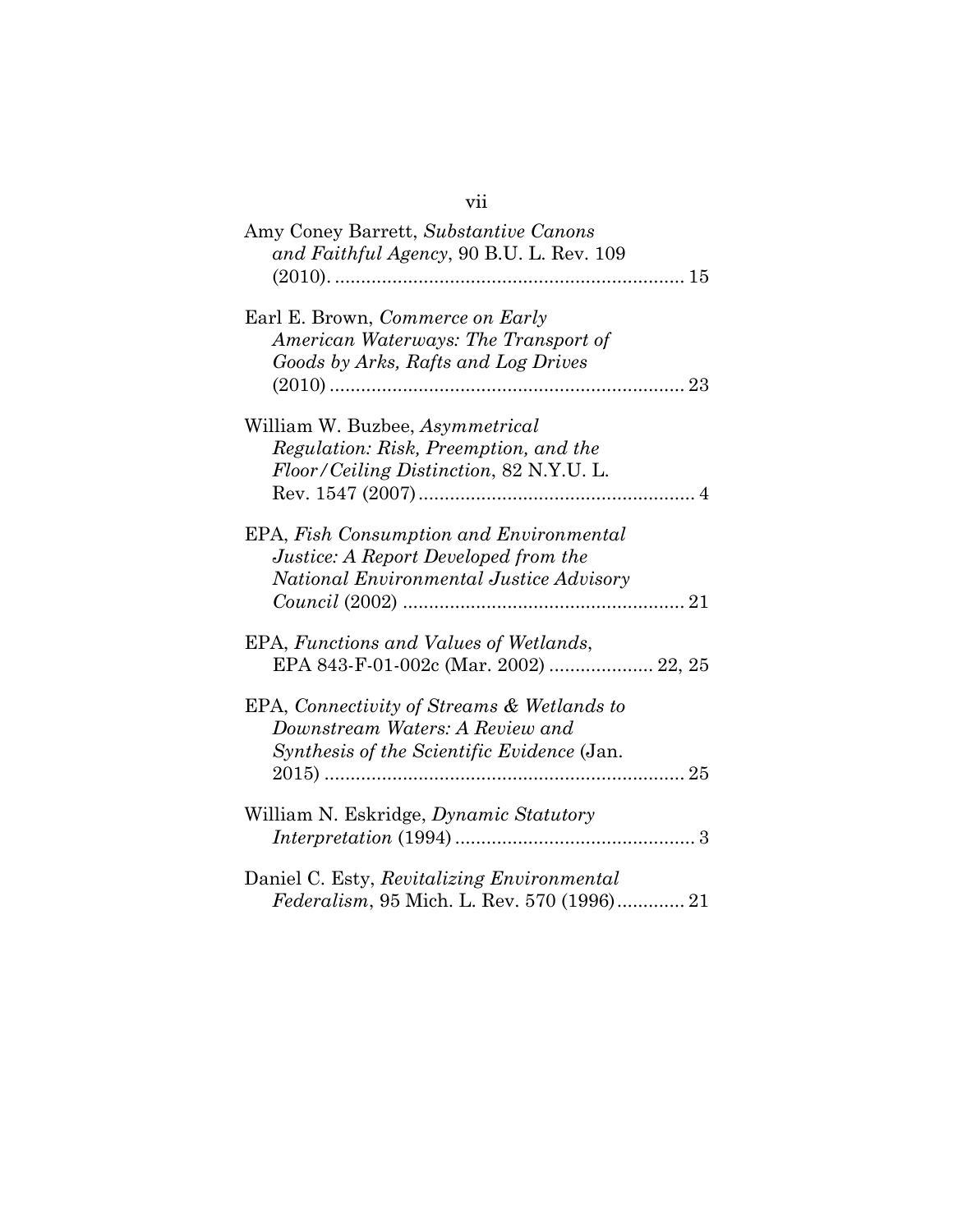| Robert W. Harrison, U.S. Army Engineer<br>Water Resources Support Center, The<br>United States Waterways and Ports: A<br>Chronology, Volume 1, 1541-1871 (1980) 23 |  |
|--------------------------------------------------------------------------------------------------------------------------------------------------------------------|--|
| William J. Hull & Robert W. Hull, The<br>Origin and Development of the<br>Waterways Policy of the United States                                                    |  |
| Robert J. Kapsch, The Potomac Canal:<br>George Washington and the Waterway                                                                                         |  |
| John F. Manning, Federalism and the<br>Generality Problem in Constitutional<br><i>Interpretation</i> , 122 Harv. L. Rev. 2003                                      |  |
| S. Mažeika, et al., Distorting science, putting                                                                                                                    |  |
| Edith McCall, Conquering the Rivers: Henry<br>Miller Shreve and the Navigation of<br>America's Inland Waterways (1984) 22, 23                                      |  |
| John Copeland Nagle, <i>Newt Gingrich</i> ,<br>Dynamic Statutory Interpreter, 143 U.                                                                               |  |
| Dave Owen, Regional Federal<br>Administration, 63 U.C.L.A. L. Rev. 58                                                                                              |  |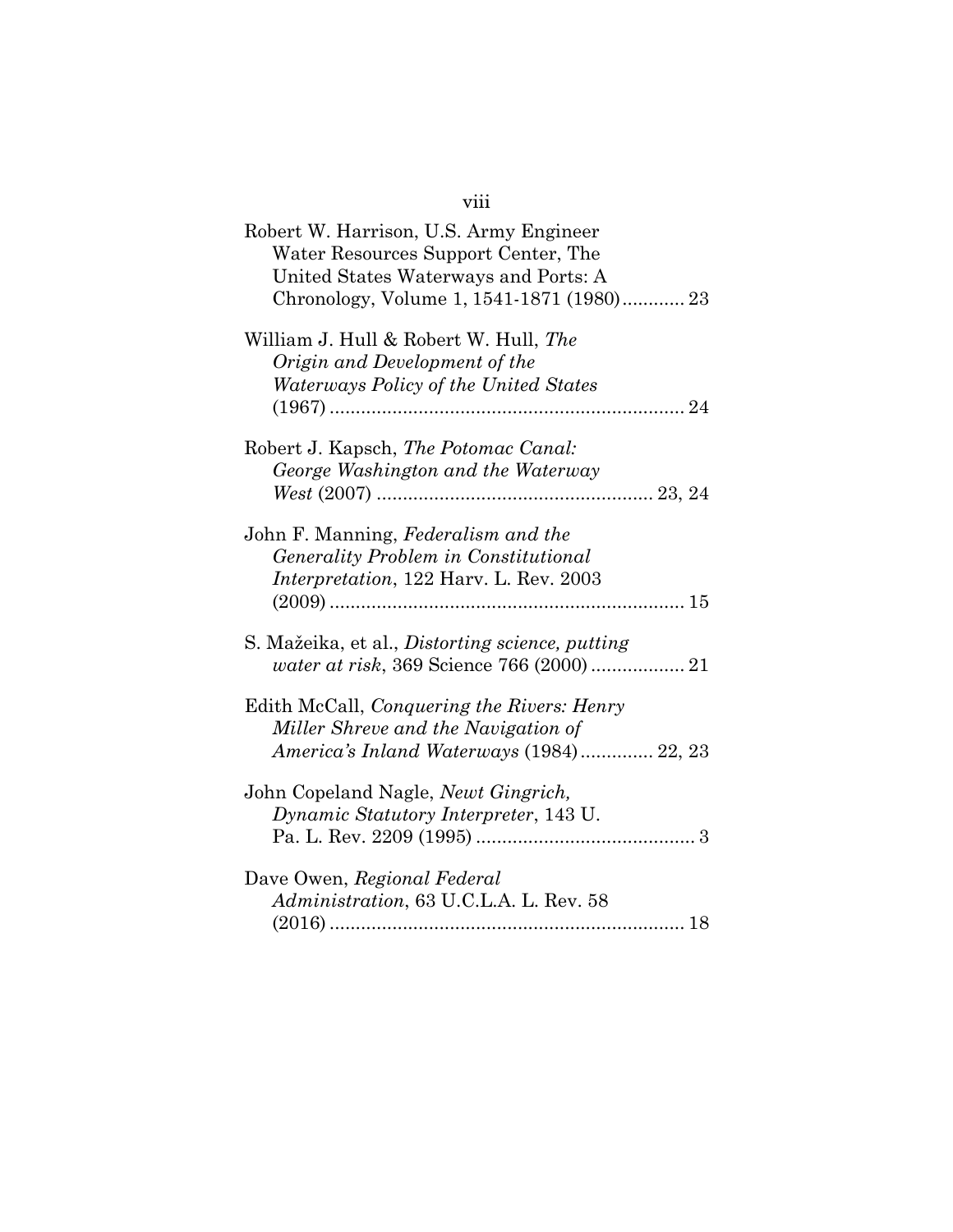| ix                                                                                                                                                                                                               |
|------------------------------------------------------------------------------------------------------------------------------------------------------------------------------------------------------------------|
| John C. Pearson, The Fish and Fisheries of<br>Colonial Virginia, 22 Wm. & Mary Q.                                                                                                                                |
| William W. Sapp, et al., From the Fields of<br>Runnymede to the Waters of the United<br>States: A Historical Review of the Clean<br>Water Act and the Term "Navigable"<br>Waters," 36 ELR 10190 (2006) 7, 13, 25 |
| Eric Tate et al., Flood exposure and social<br><i>vulnerability in the United States, 106</i>                                                                                                                    |
| <i>The Federalist</i> No. 78 (Alexander Hamilton)  4                                                                                                                                                             |
| U.S. Army Corps of Eng'rs, U.S. EPA, U.S.<br>Fish and Wildlife Service, & U.S.D.A.<br>Soil Conservation Service, Federal<br>Manual for Identifying and Delineating                                               |
| U.S. Army Engineer Water Resources<br>Support Center, National Waterways<br>Study - A Framework for Decision                                                                                                     |
| Marc. C. Van Putten & Bradley D. Jackson,<br>The Dilution of the Clean Water Act, 19<br>U. Mich. J.L. Reform 863, 871-72 (1986) 20                                                                               |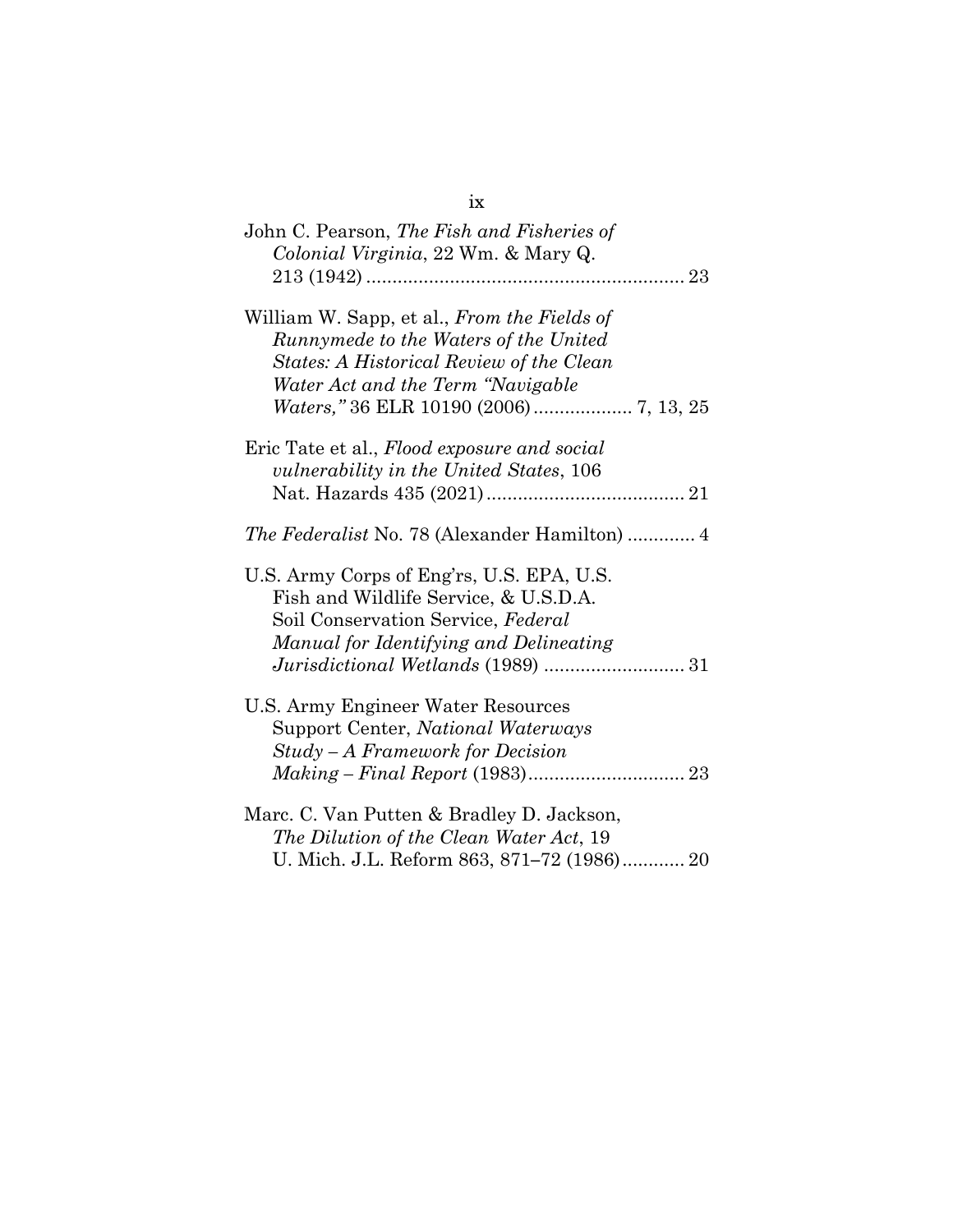#### **INTEREST OF AMICI CURIAE[1](#page-10-0)**

*Amici Curiae* are current and former members of Congress committed to protection of this nation's varied waters through the Clean Water Act (the Act), 33 U.S.C. § 1251 et seq. Huge progress has been made in protecting this nation's waters, but polluting and filling still threaten to destroy wetlands and other waters that provide valuable services to fisheries, wildlife, recreation, health, and drinking water. The resolution of this matter could have a profound impact on whether that progress is sustained. This brief highlights the express choices Congress made in the Act regarding what waters are protected, the roles Congress assigned to the federal government and states, and the Act's explicit criteria to guide waters protection based on each particular water's setting and functions. Of the current judicial tests for the Act's jurisdiction, the "significant nexus" test articulated by Justice Anthony Kennedy in *Rapanos v. United States*, 547 U.S. 2208, 2236-52 (2006) (Kennedy, J. concurring in the judgment), most closely respects these choices.

*Amici* also write to counter the atextual and policy-driven arguments of Petitioners and their allies. The Court should decline their pleas to rewrite the Act and, through a jurisdiction-shrinking test, supplant waters-specific assessments that, under the Act, must be tested through the crucible of regulatory proceedings. *Amici* urge this Court to respect the

<span id="page-10-0"></span><sup>1</sup> Under this Court's Rule 37.6, counsel for *amici curiae* certify that this brief was not authored in whole or in part by counsel for any party and that no person or entity other than *amici curiae* or its counsel made a monetary contribution to the preparation of submission of this brief. The parties have consented to its filing.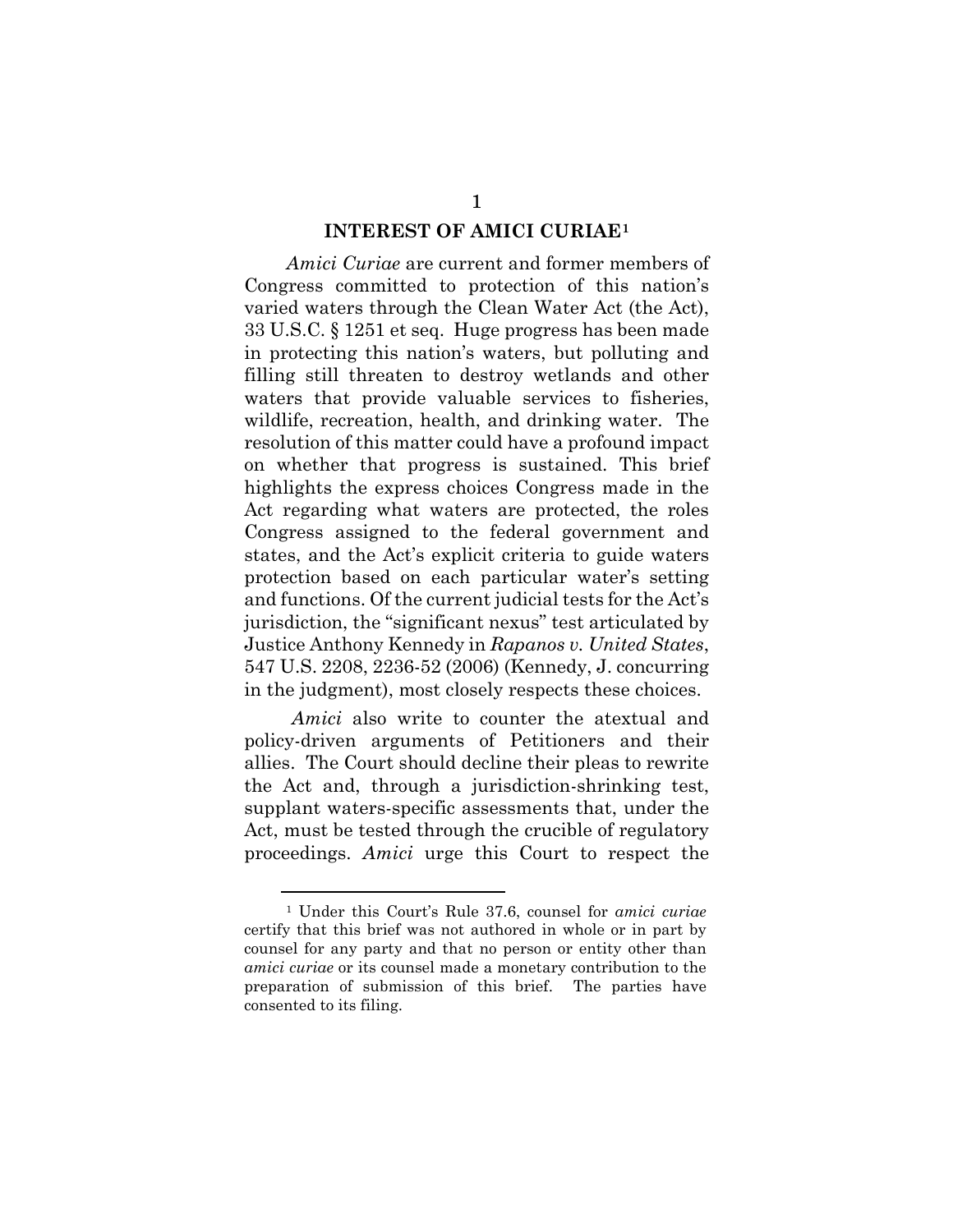policies in the statute Congress enacted and jurisdictional boundaries that have governed, regardless of party control of the White House or Congress, for almost fifty years.[2](#page-11-0)

#### **INTRODUCTION**

The Supreme Court focused this case on a specific question, asking "the proper test for determining whether wetlands are 'waters of the United States' under the Clean Water Act, 33 U.S.C. § 1362(7)." *Amici* members of Congress focus on the answers the statute provides. Congress in the Act did not ask litigants to substitute their policy preferences in this science-intensive area. Nor can courts remake statutes with a judicial "thumb on the scale," but must give statutes a "fair reading." *BP P.L.C. v. Mayor and City Council of Baltimore*, 141 S. Ct. 1532, 1538-39 (2021) (citations omitted).

Congress crafted a detailed Act, guiding the U.S. Army Corps of Engineers (the Army Corps), the U.S. Environmental Protection Agency (EPA) (collectively the Agencies), and later reviewing courts when a particular controversy and record come before them.[3](#page-11-1) Specifically, Congress defined what it wanted protected ("the waters of the United States"), how it wanted that protection provided (express pollution prohibitions and water quality and science-based criteria aimed at preventing waters' degradation), and who should implement those protections (the Agencies and the States). It also made a nuanced set of

<span id="page-11-0"></span><sup>2</sup> The Administration of Donald J. Trump is the only administration to have sought a major weakening of the Act.

<span id="page-11-1"></span><sup>&</sup>lt;sup>3</sup> *Amici* leave to others questions about finality, ripeness, or standing for the Petitioners in this case.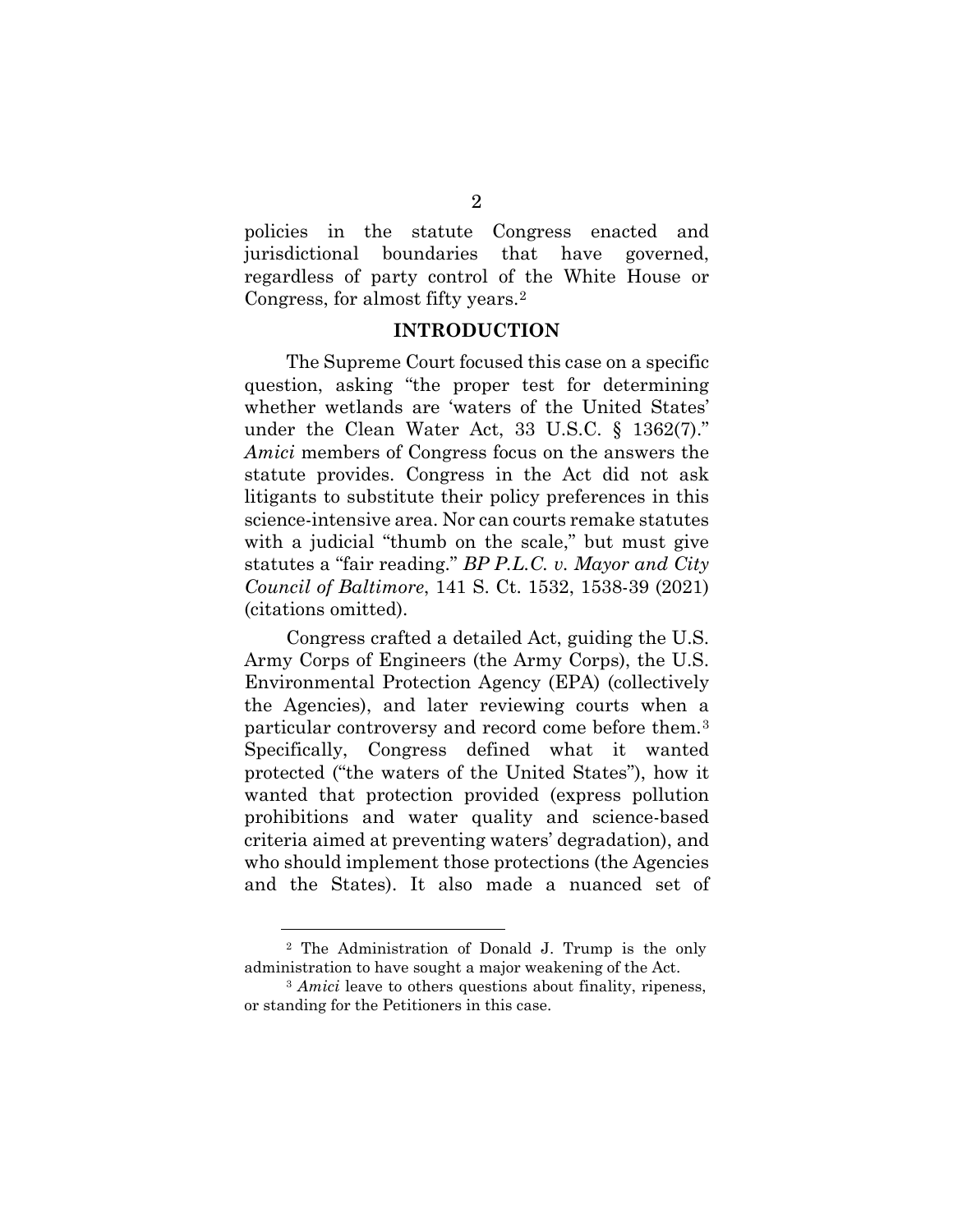federalism-linked choices about federal and state roles.

No one-size-fits-all test should displace what Congress enacted. But that is what Petitioners and their *amici* propose. They cherry-pick snippets of statutory language or history they prefer, impose inapplicable interpretative canons and clear statement requirements, add language that is not in the statute, and tell tales of regulatory overreach that lack any record support. Petitioners sidestep the Act's text and structure, especially the two provisions that most directly provide the criteria responsive to this Court's question. They downplay the Act's many provisions that specify environmental, health, and science-driven criteria for decision-making to prevent degradation of waters' functions and quality. And they dodge the Act's key provisions that set forth pervasive antipollution mandates and make clear federalism choices that must be respected. They ignore the "careful congressional focus" and express "goal[s]" and "detailed" "means" to achieve them "la[id] out" through the Act's "text and structure." *American Hospital Ass'n v. Becerra*, \_U.S. \_, \_ (2022) (slip op. at 2, 8-10). Petitioners' policy preference-driven arguments cannot erase the Act's text. *Bostock v. Clayton County*, 140 S. Ct. 1731, 1737 (2020) (stating "[w]hen the express terms of a statute give us one answer and extratextual considerations suggest another, it's no contest. Only the written word is the law"); John Copeland Nagle, *Newt Gingrich, Dynamic Statutory Interpreter*, 143 U. Pa. L. Rev. 2209, 2240-50 (1995) (reviewing William N. Eskridge, *Dynamic Statutory Interpretation* (1994)) (arguing for statutory text's primacy to avoid "the antithesis of the rule of law" where interpreters, including judges, "substitute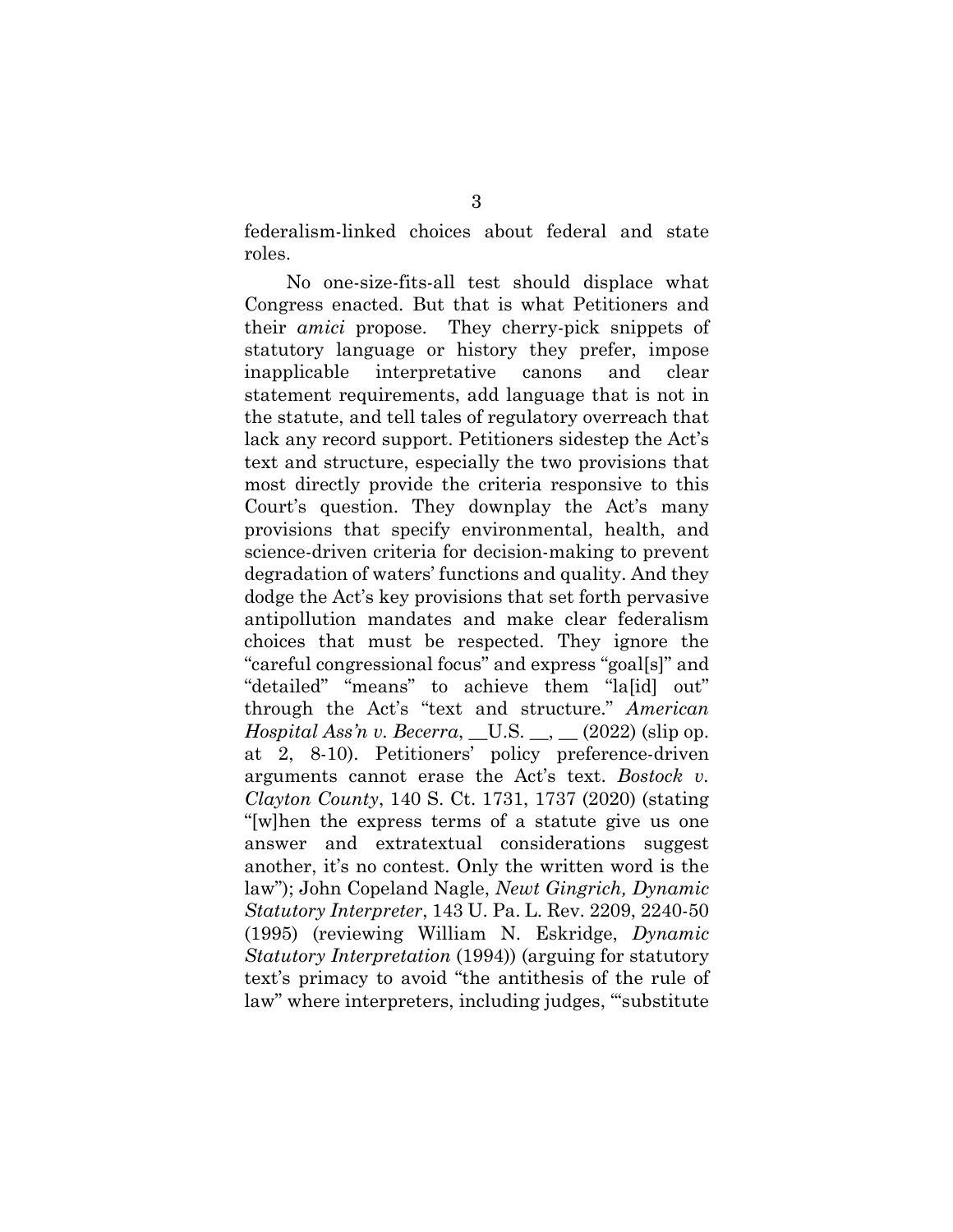their own pleasure to the constitutional intentions of the legislature'") (quoting *The Federalist* No. 78 (Alexander Hamilton)).

#### **SUMMARY OF ARGUMENT**

The Act's text and structure answer the Court's question. The Act sets forth mandates and criteria that unmask Petitioners' requests as legally untenable, atextual policy preferences. The Act's pervasive antipollution mandates aim to fulfill three specified "integrity" goals: "to restore and maintain the chemical, physical, and biological integrity of the Nation's waters." 33 U.S.C. § 1251(a). Other provisions set forth criteria regulators must assess and that govern decision-making under the Act. The Act charges EPA and the Army Corps with responsibility for rendering these types of scientifically driven judgments, both in devising general regulations and later in assessing permit applications for industrial pollution discharges or for dredge or fill disposals.

The Act is also a strongly federalizing law, setting ambitious antipollution and antidegradation goals. Congress set protective minimum federal floors, while allowing states to do more to protect their waters and citizens, to govern water allocations, and to operate permit programs under cooperative federalism structures. The Act's balanced federalism choices are not now up for revision. William W. Buzbee, *Asymmetrical Regulation: Risk, Preemption, and the Floor/Ceiling Distinction*, 82 N.Y.U. L. Rev. 1547 (2007) (exploring forms of statutory federal-state power allocations and implications of regulatory floors).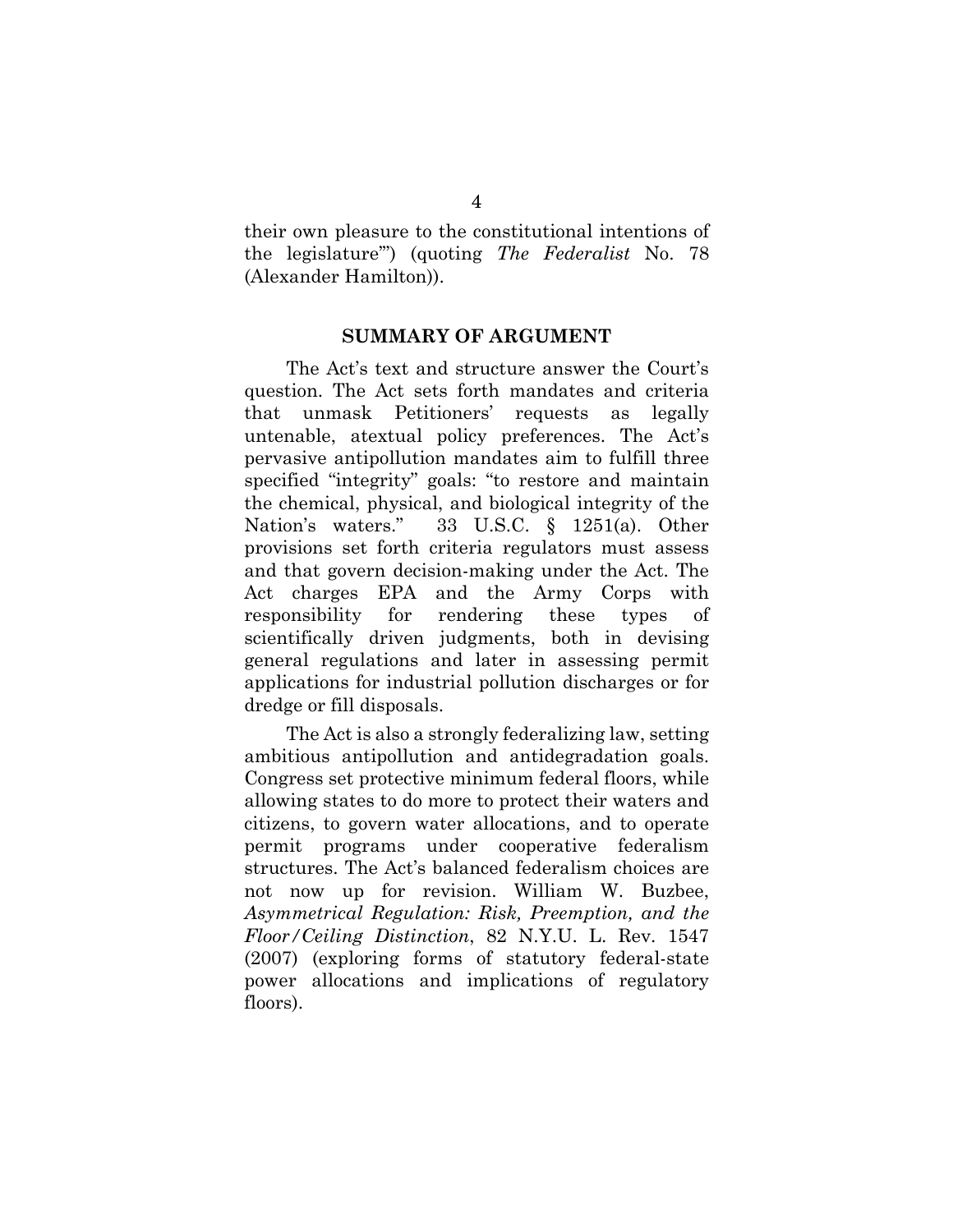The national protections of the Act also drive home why any test requiring continuous flow or surface connections for federal jurisdiction, as Petitioners and their allies prefer, would radically revise the Act. No "proper test" can be true to the Act yet abruptly judicially unprotect vast regions of the country. The Act is a uniform national law, applicable not only in the eastern United States, where flowing and surface-connected waters are common, but also in the states of the arid west and southwest, where even more precious and desperately needed waters rarely fit this description.

In addition, because the Act and the setting of the Sacketts' grievances easily satisfy any possible constitutional test for federal power, no judicial redrafting under the auspices of constitutional avoidance is appropriate. Commerce linkages between polluting activities, the nation's varied waters and their functions are many. Furthermore, the Agencies' powers here are expressly stated and longstanding; no abrupt policy change is at issue that would trigger this Court's "major questions" canon. Instead, the Army Corps and EPA engaged in the ordinary work that the Act asks of them, as they have done since the 1970s.

This brief also addresses one additional point. It counters the unprecedented contention of Petitioners and their allies that federal jurisdiction is automatically lost if a water is blocked at the surface by a road or houses. The Act clearly refutes such a claim.

The congressional *Amici* urge the Court, in its deliberations over the "proper test" for federal wetlands jurisdiction, to respect the Act's text and allow the Agencies to continue to do their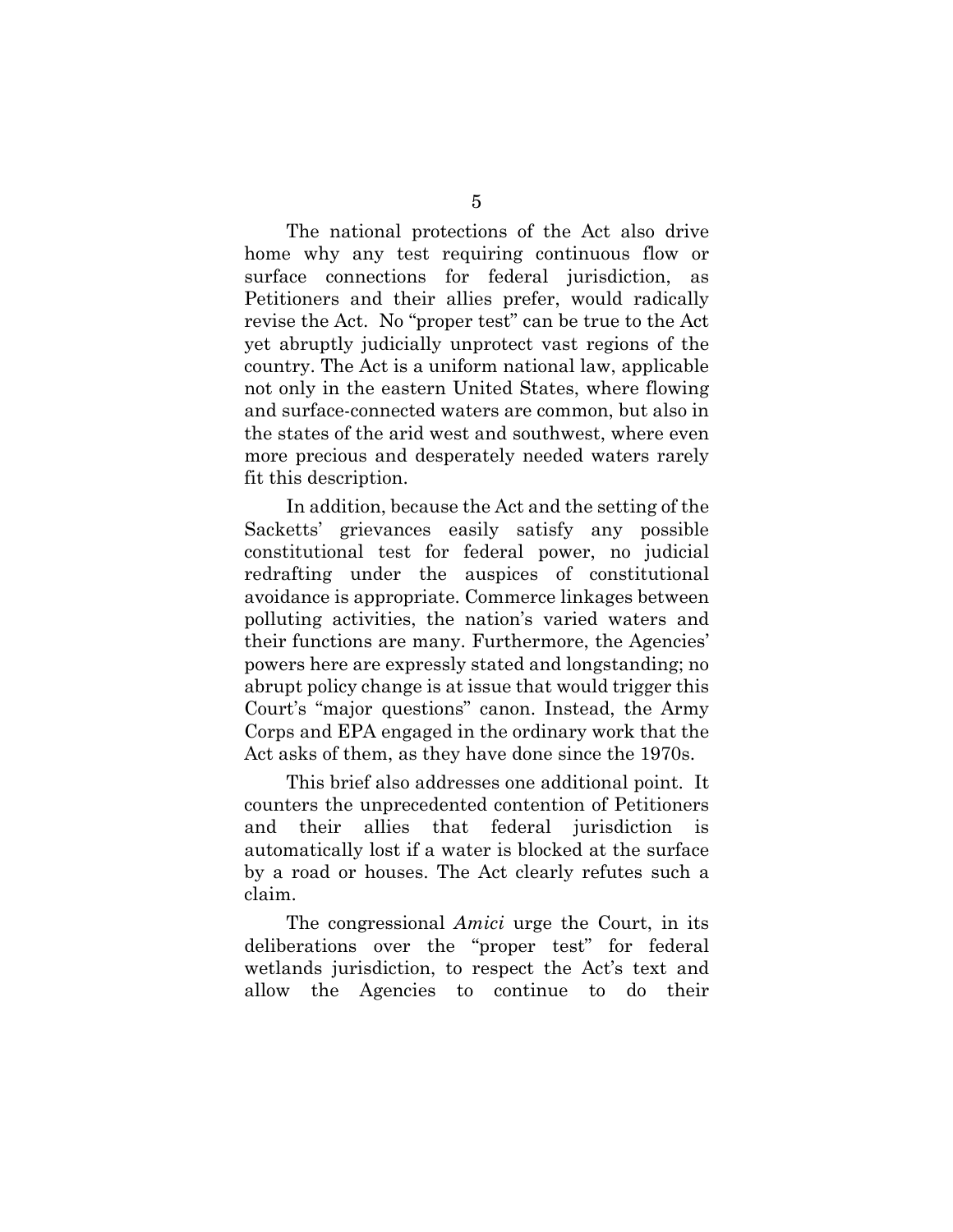congressionally assigned, science-intensive work, as they have done for over fifteen years with the overlay of Justice Kennedy's *Rapanos* "significant nexus" framework. The text- and structure-rooted "significant nexus" formulation respects the Act's operative criteria, the Act's federalism choices, and regulators' science-intensive roles, all aimed at preventing pollution harms to our nation's valuable waters.

#### **ARGUMENT**

**I. The Clean Water Act's text, structure, and decision-making frameworks are focused on water quality, and "waters of the United States" must be understood in light of these congressionally enumerated decisions** 

The Act's key provisions govern *what* waters are protected, set forth criteria for *when* and *why* waters are to be protected from dredge or fill disposals, and assign expert regulators' roles. The Court should decline Petitioners' invitation to ignore these clear congressionally enacted mandates. Their policy preferences cannot "override the text of the statute" and "this Court is not the forum to resolve [their] policy debate." *American Hospital*, slip op. at 8, 13.

*A. Congress's definition of waters must be read in the Act's linguistic and operational context, which defeats any claim that the law is focused only on shipping or the channels of commerce*

Congress in 1972 added its crucial definition for "navigable waters," defining them as "the waters of the United States." 33 U.S.C. § 1362(7). This was an expansive definition that went beyond law developed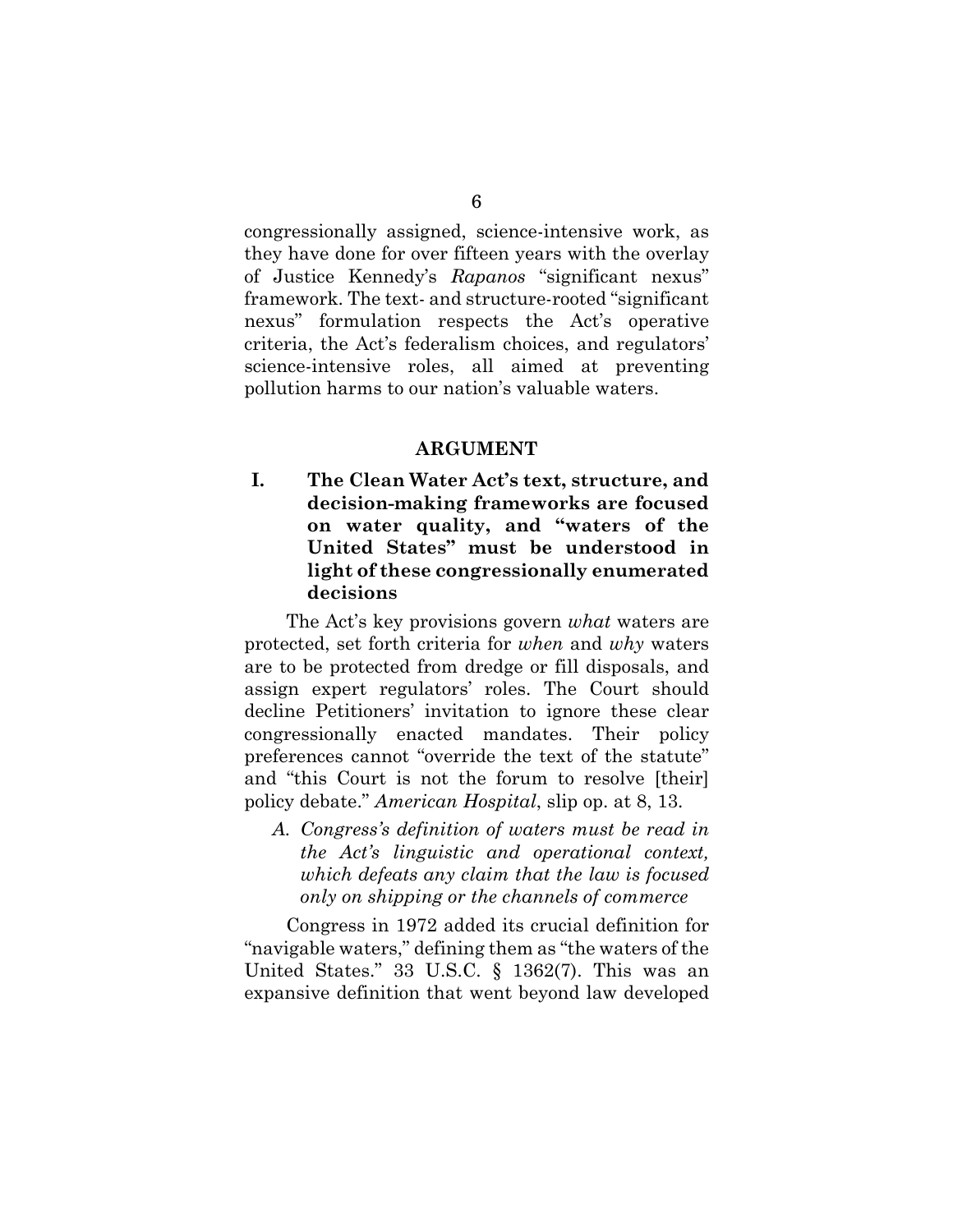under the earlier Rivers and Harbors Act of 1899. William W. Sapp, et al., *From the Fields of Runnymede to the Waters of the United States: A Historical Review of the Clean Water Act and the Term "Navigable Waters,"* 36 ELR 10190, 10195-96, 10200-03 (2006). The Act's words, implementation history, and most case law for nearly fifty years concurred that the Act's language extends protection of waters to the extent authorized under the Constitution. *Id.* (citing a conference report and court opinions characterizing the 1972 Act's protections as intended to "be given the broadest possible constitutional interpretation"). The Supreme Court partly cut back on this reach in *Solid Waste Agency of Northern Cook County v. Army Corps of Engineers*, 531 U.S. 159, 174 (2001) (*SWANCC*), giving the word "navigable" weight to reject federal jurisdiction over an isolated pond based on use by migratory birds.

Despite recent years' conflicts over waters jurisdiction, this Court has never deviated from its correct conclusion that the Act's protections extend beyond a mere focus on "navigable-in-fact" waters used for large-scale shipping, barges and the like. *United States v. Riverside Bayview Homes*, 474 U.S. 121, 124-25 (1985) (unanimously upholding jurisdiction for adjacent "low-lying, marshy land" although not navigable "under a classic understanding of that term" and not "inundated" with water); *SWANCC*, 531 U.S. at 167-71 (stating that conclusion but declining "next step"); *Rapanos*, 547 U.S. at 731 (plurality op.) (Scalia, J.) (agreeing waters protected are "broader than the traditional understanding of that term" but advocating shrinking jurisdiction); *id.* at 759-62, 768 (Kennedy, J., concurring in the judgment) (agreeing "Congress intended a broader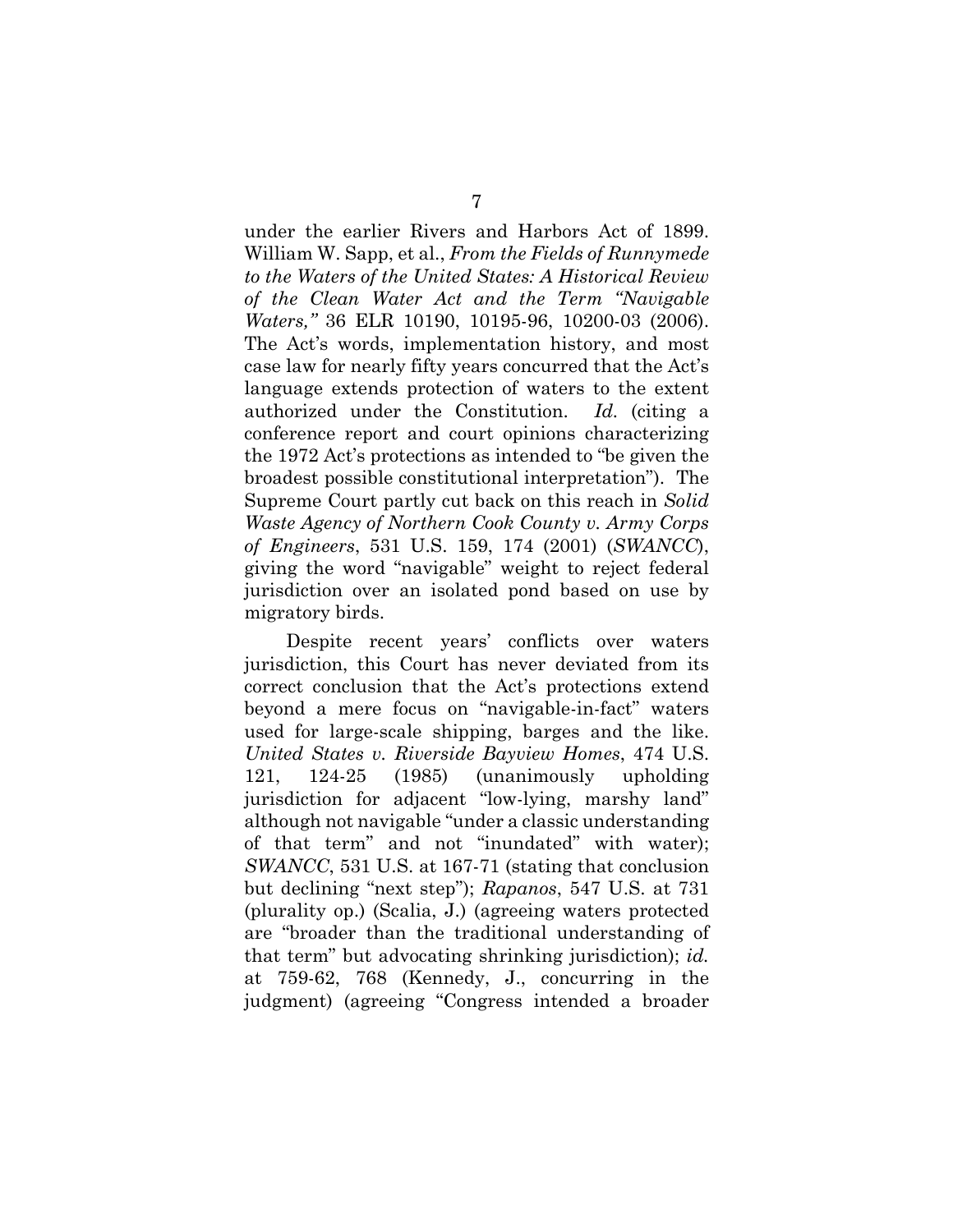meaning for navigable waters" than just those used for "interstate commerce"). The four *Rapanos* dissenters agreed that the Act extends jurisdiction beyond navigable-in-fact waters. *Id.* at 788, 807 (Stevens, J. dissenting, joined by Justices Souter, Ginsburg, and Breyer).

That the Act's protections extend beyond a mere focus on shipping-like uses of waters, but primarily to regulate polluting activities that impair waters' *quality* and *functions*, is clear in the statute and also well within congressional power. It has long been settled that federal Commerce Clause power over the nation's waters does not only concern their use as channels of commerce. *United States v. Appalachian Elec. Power Co.*, 311 U.S. 377, 426 (1940) (concluding "the authority of the United States is the regulation of commerce on its waters. *Navigability . . . is but a part of this whole*") (emphasis added); *see also Hodel v. Virginia Surface Mining and Reclamation Ass'n, Inc*., 452 U.S. 264, 276-83 (1981) (upholding federal regulation of surface mines due to commerce-related environmental harms, polluters' commerce connections, benefits of clean environment, and goal of preventing harmful interjurisdictional competition degrading environment). *See infra* Part III (reviewing constitutional grounds for the Act).

*B. Congress established express water quality and functions-based criteria that govern decisionmaking over discharges of dredged or fill material*

The Court's framed question requires engagement with the Act's criteria for determining "waters" protection in the wetlands setting. The 1972 Act focuses on environmental effects and waters'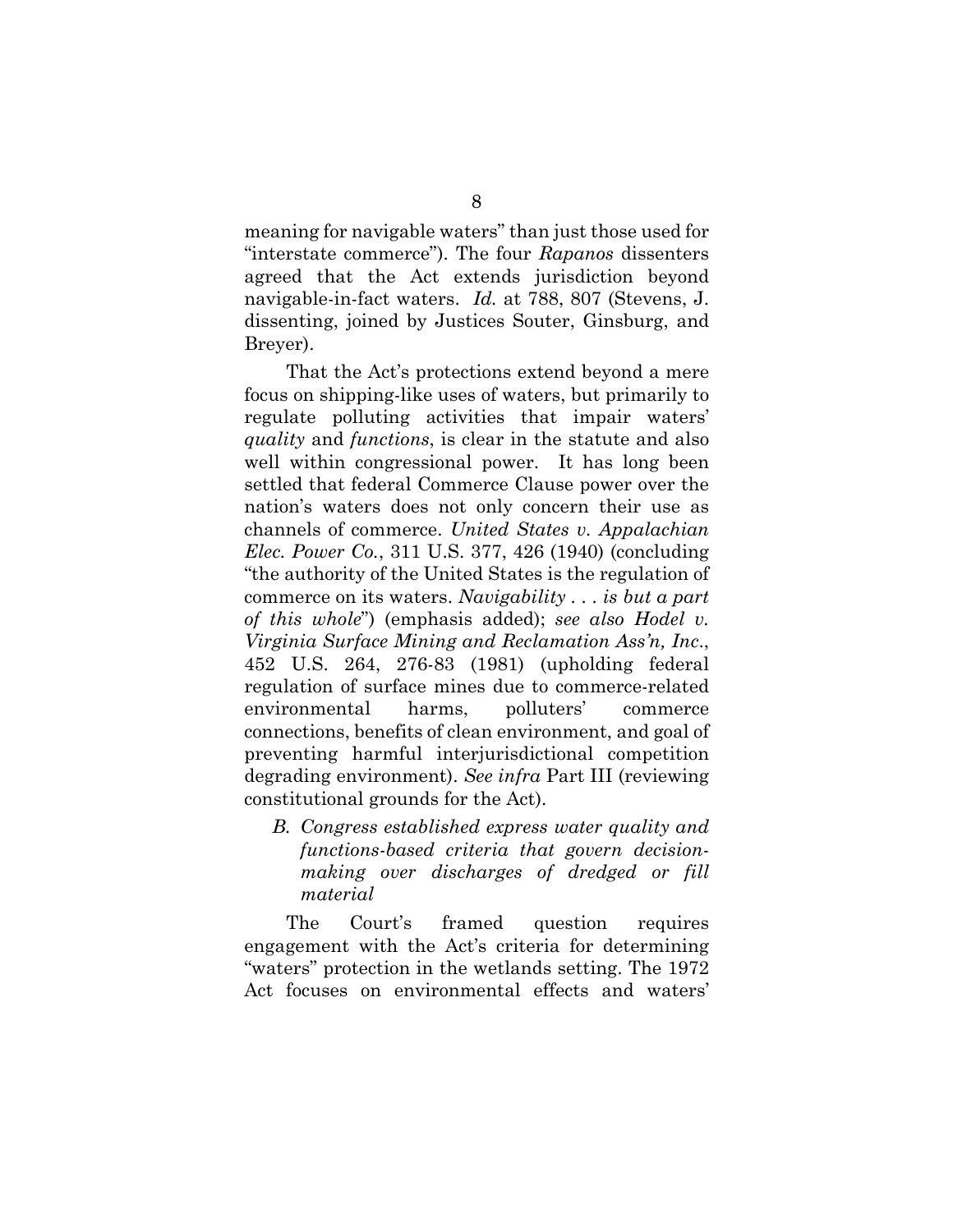functions, setting forth strong criteria to prevent degradation of wetlands' quality and functions. Furthermore, the 1977 amendments reaffirmed and strengthened the Act's wetlands protections, as this Court has unanimously recognized. *Riverside Bayview*, 474 U.S. at 135-39 (concluding 1977 language "reflects congressional recognition that wetlands are a concern" of the Act).

Wetlands protection is shaped by Section 404 and its strong strictures on any disposal of dredge or fill materials in waters, as determined in light of particular waters' functions.[4](#page-18-0) Congress's detailed environmental antidegradation criteria are both in Section 404 and its key cross-reference to Section 403(c). *See* 33 U.S.C. §§ 1344(a) (stating permit requirements and process), 1344(c) (authorizing EPA to "prohibit" a discharge with "unacceptable adverse effect" on "water supplies, shellfish beds, and fishery areas (including spawning and breeding areas), wildlife, or recreational areas"), 1344(e) (providing "general permit" option for "categor[ies] of activities" with "minimal cumulative adverse effect on the environment").

Section 404's most detailed criteria for wetlands protection are through its cross-reference to Section 403(c). In these provisions, Congress instructs EPA, "in conjunction" with the Army Corps, to develop "guidelines" for protection of dredge or fill "disposal

<span id="page-18-0"></span><sup>4</sup> Industrial pollution effluents and oil spills could be discharged into wetlands, and hence could implicate both the Act's industrial discharge and oil spill provisions. Pollution discharges of either type are prohibited unless allowed by a permit. 33 U.S.C. §§ 1311(a) (setting forth permit requirement), 1319 (making unpermitted discharges illegal).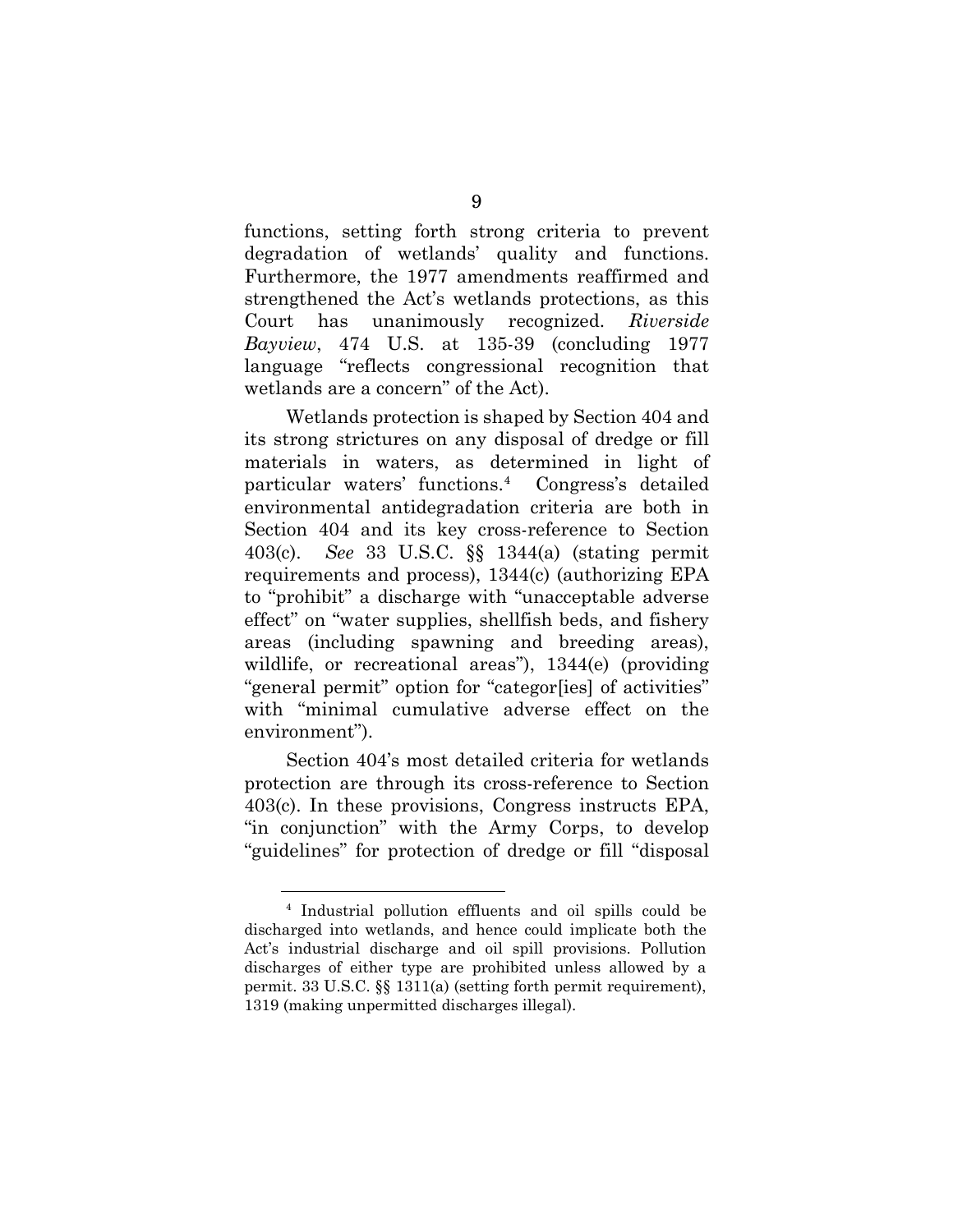sites" regulated under Section 404 "based upon criteria comparable to" those set forth in Section 403(c) to prevent harms from ocean discharges. 33 U.S.C. § 1344(b). Section 404 thus incorporates by reference Section 403(c)'s protective criteria. These linked provisions have provided the backbone for decades of regulations and adjudicatory determinations protecting wetlands. 33 C.F.R. Part 328 (regulations providing "Definition of Waters of the United States"); 33 C.F.R. Part 230 (regulations setting forth guidelines for assessing dredge or fill disposal).<sup>[5](#page-19-0)</sup>

Section 404 and its Section 403(c) cross-reference must shape the "proper test" for wetlands waters' protection. This provision focuses on preventing "degradation" from pollution discharges that would cause environmental harm or impair "human health" or "welfare." 33 U.S.C.  $\S$  1343(c)(1)(A). Subsection A mandates a protective water quality and functions focus, requiring regulation of "disposal of pollutants" that would cause "degradation" to, *inter alia*, "plankton, fish, shellfish, wildlife." *Id.* Subsection B prioritizes safeguarding of "biological, physical, and chemical processes," and "ecosystem diversity, productivity, and stability." 33 U.S.C. § 1343(c)(1)(B). Subsection C protects "esthetic, recreation, and economic values." 33 U.S.C.  $\S$  1343(c)(1)(C). And subsection F prohibits filling if there is a "land-based alternative." 33 U.S.C. § 1343(c)(1)(F). Section 403(c)(2) also emphasizes the science-based judgments

<span id="page-19-0"></span><sup>5</sup> Unless otherwise indicated, citations to the C.F.R. are to pre-2015 regulations. For a review of subsequent regulatory actions and judicial responses that have left pre-2015 law most relevant, *see* Brief for the Respondents at 12-13, *Sackett v. EPA*, No. 21-454 (June 10, 2022) (reviewing this history).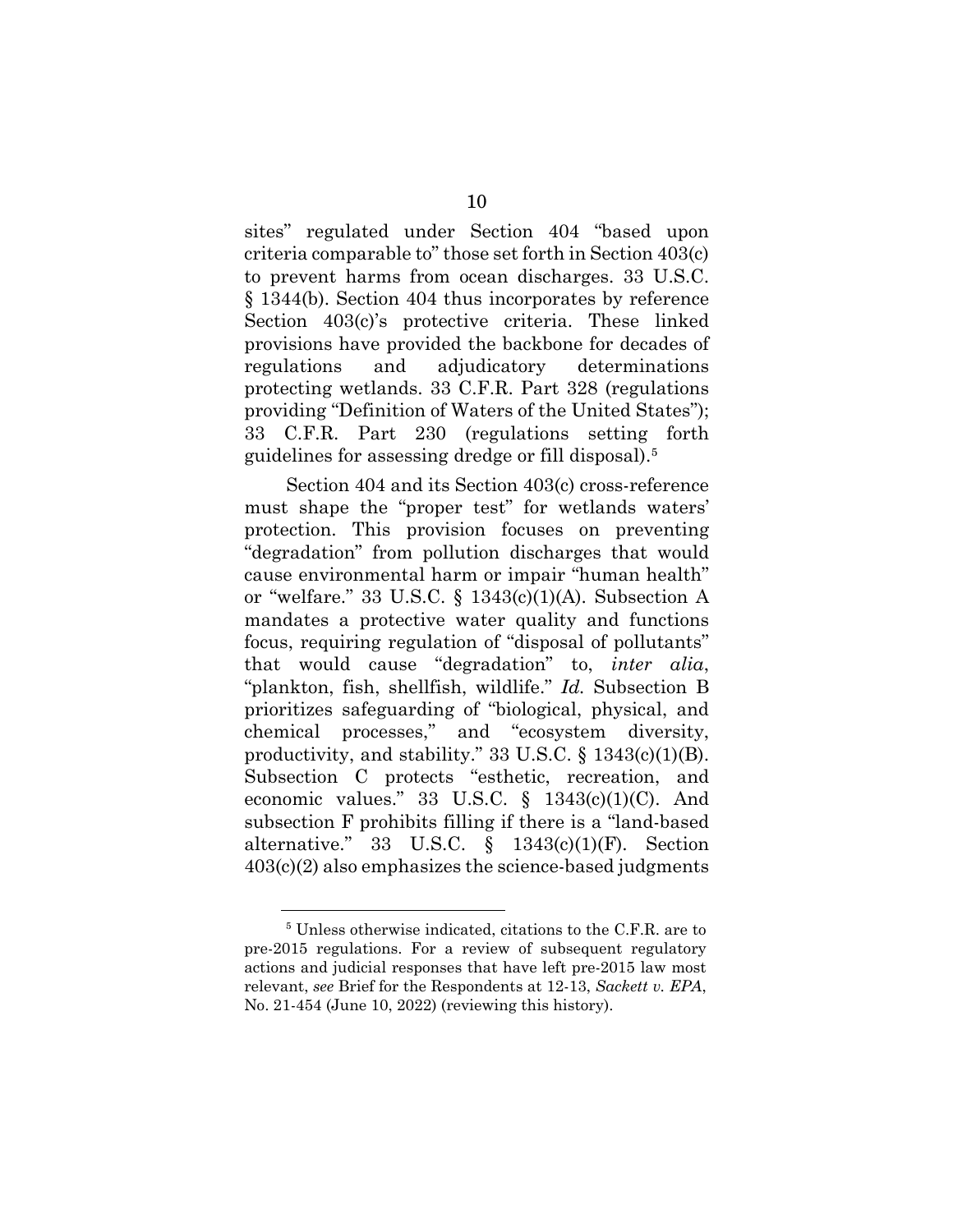required: if there is "insufficient information" to make a judgment about effects under the required guidelines, "no permit shall be issued."

Further, Section 404 is explicit that it is not just about protecting waters for navigation or ship-linked uses; that is an "addition[al]" concern. Petitioners tellingly fail to cite or engage this provision. After specifying environmental criteria and anti-fill presumptions, Section 404 adds that regulators can "*additionally*" take into account "navigation and anchorage" concerns. 33 U.S.C. § 1344(b) (emphasis added). That key word is no surplusage, but central to—or, more accurately, devastating to—the claims of Petitioners and their allies. *Chicago v. Fulton*, 141 S. Ct. 585, 591 (2021) (rejecting a reading that would "render the central command" of a term "superfluous"). The Act's water quality provisions similarly state that navigation is a secondary "consideration." *See also* 33 U.S.C. § 1313(c)(2)(A) (after listing environmental, health, and welfare factors for water quality-based regulation, adding "and *also taking into consideration* their use and value for navigation") (emphasis added).

Against this statutory evidence, Petitioners and their allies offer arguments built through a series of atextual assertions that ignore the statute Congress enacted. They supply new language or policies wholly absent from the Act. Most importantly, they take the word "waters" and detach it from both the conduct targeted in the statute—dredge or fill disposals and other pollution discharges—and the water quality and functions-focused criteria Congress spelled out to guide waters' assessments. Such arguments, divorced from the Act's operative terms and "overall structure,"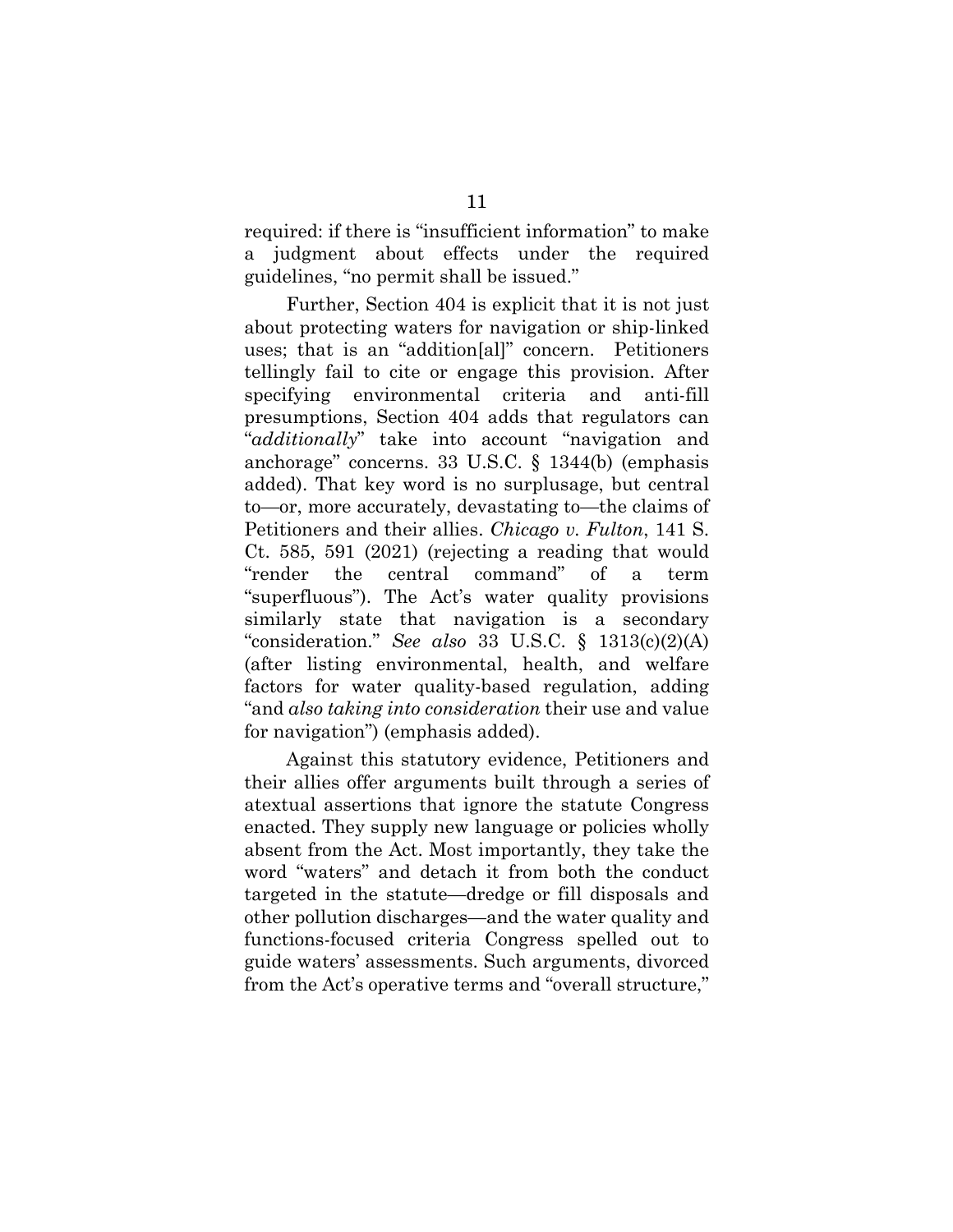ultimately "make little sense." *American Hospital,* slip op. at 11.

The Act does not have some vague focus on water, but provides lengthy, reticulated criteria for when and why waters should be protected from degradation from pollution. As this Court has repeatedly emphasized, "'the words of a statute must be read in their context and with a view to their place in the overall statutory scheme.'" *Utility Air Regulatory Group v. EPA*, 573 U.S. 302, 320 (2014) (*UARG*) (quoting *FDA v. Brown & Williamson Tobacco Corp.*, 529 U.S. 120, 133 (2000)). Words "take on distinct characters from association with distinct statutory objects calling for different implementation strategies." *Environmental Defense v. Duke Energy Corp.*, 549 U.S. 561, 574 (2007). To "discern that ordinary meaning, those words must be read and interpreted in their context, not in isolation." *Southwest Airlines Co. v. Saxon*, \_\_ U.S.  $\_\_$   $(2022)$  (slip op., at 3) (citations omitted).

Congress regulates discharges into waters to protect them for their functions explicitly spelled out in the Act. Those enacted policies must be respected. And Justice Kennedy's "significant nexus" test, discussed below, closely tracks both the statute's criteria and its longstanding implementing regulations.

## *C. Congress's 1977 Amendments strengthened wetlands protections, as reflected in this Court's unanimous decision in* Riverside Bayview

The 1977 addition of Section 404(g) provided a new cooperative or delegated program option for Section 404 permitting that confirmed wetlands are protected by the Act. This 1977 delegated program amendment contains a carveout that preserves federal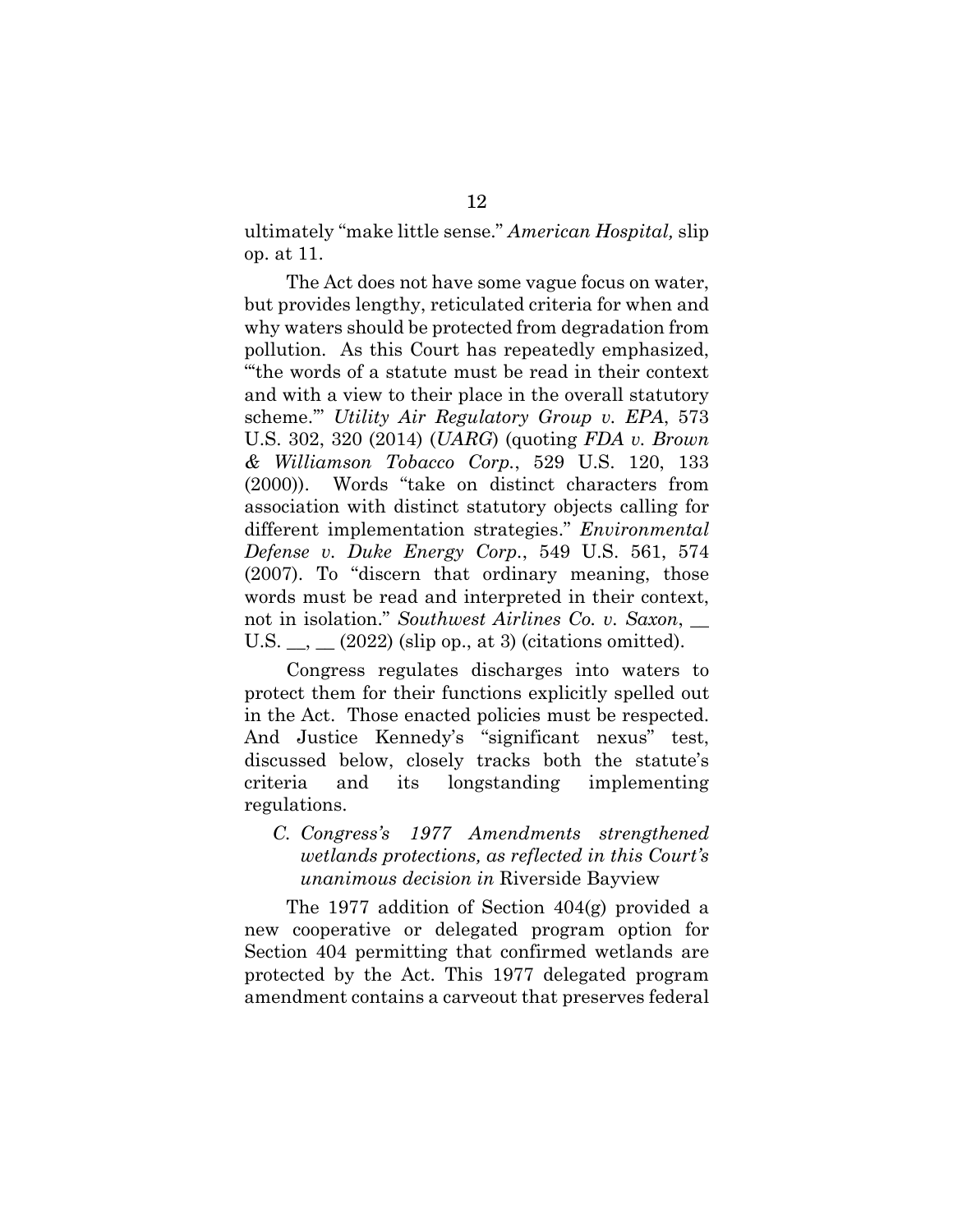power over "navigable waters" used "as a means to transport interstate or foreign commerce," as well as "including wetlands adjacent thereto." 33 U.S.C.  $§$  1344(g). The implications of the structure of these linked provisions are clear: First, wetlands are expressly covered by the Act. Second, when the federal government delegates states primacy with Section 404 work, it must be over something other than traditional navigable-in-fact waters and their "adjacent wetlands." What would be left? All other waters that, through pollution, would be "degrad[ed]" in the ways that this section focuses on: dredge or fill disposals that convert wetlands to land—as the Sacketts were doing, J.A. 10-15, 18, 20, 22-23—or that block or fill other smaller water categories such as tributaries.

This express 1977 inclusion of "wetlands" in the Act's text proves the error of Petitioners' and their allies' focus on large bodies of water and their insistence that the Act only protects waters that are channels of commerce. The unanimous *Riverside Bayview* case upheld jurisdiction for waters much like those at issue with the Sacketts due substantially to the 1977 amendments. *Riverside Bayview*, 474 U.S. at 129-39 (not requiring "inundation" for "low-lying, marshy" wetlands and concluding the 1977 amendments strengthened the Army Corps' authority to protect wetlands as "'implementing congressional policy'") (citation omitted). Even those who unsuccessfully tried to narrow the Act's wetlands coverage in 1977 saw the Act as protecting wetlands. *Id.* at 136-37 (reviewing this history). Other amendments were enacted, but the Act's jurisdictional waters language and protective criteria emerged untouched. *See* Sapp, *supra* 7, at 10209-12 (tracing language defeated, added, and retained).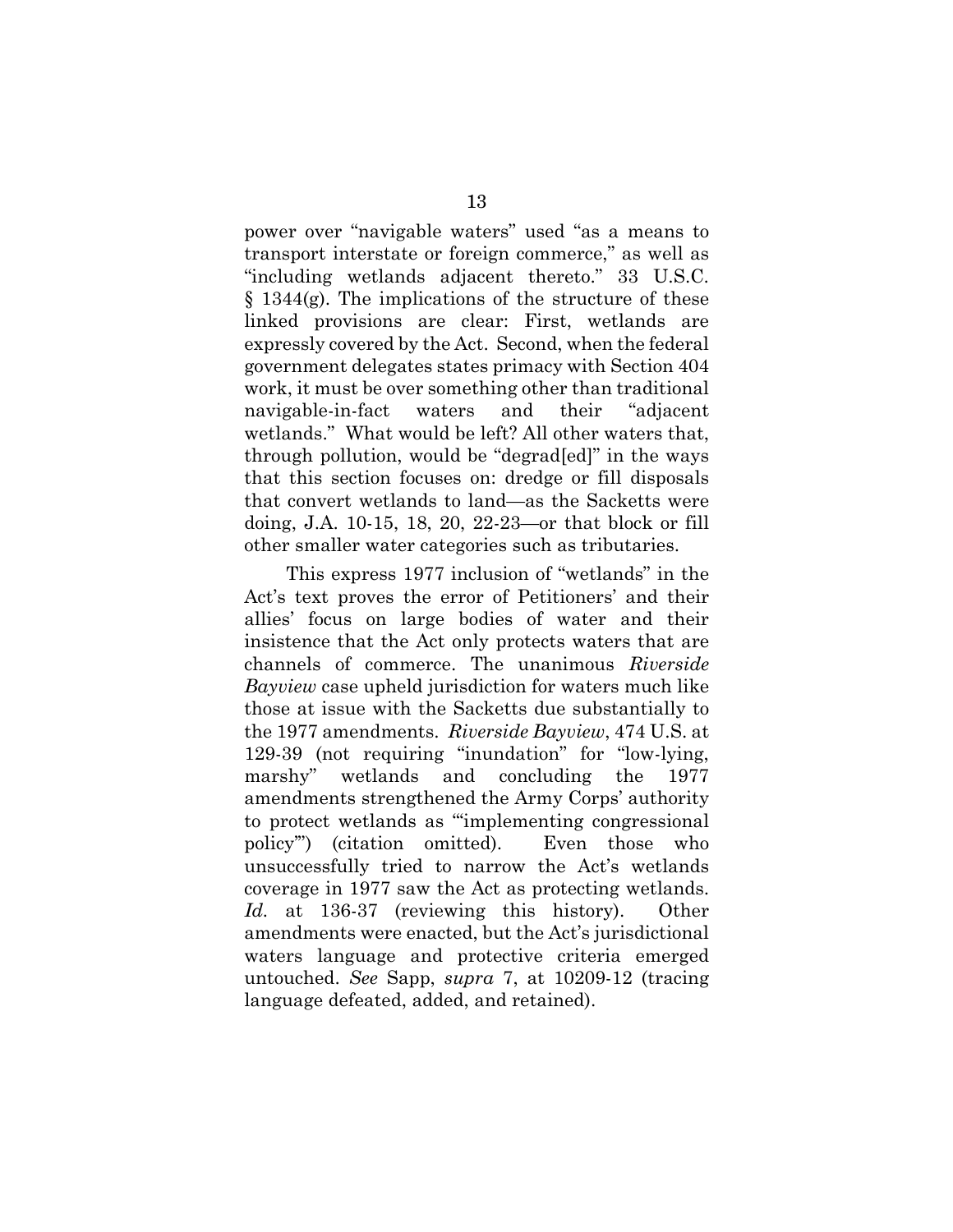Thus, in Section 404, Congress regulated pollution to preserve waters' integrity and functions. The same is true of the Act's water quality provisions; they too focus on effects and functions. *See, e.g.*, 33 U.S.C. §§ 1312-15 (setting forth health, environmental, and recreational criteria for water quality-based regulation). The Act is not focused on shipping, or only on waters as channels, or only on interstate movements. The text is clear and demolishes such claims.

Among current judicially framed "waters" tests, Justice Kennedy's *Rapanos* "significant nexus" language implements these statutory criteria, meshes with longstanding regulations, and recognizes the expert science-intensive work agencies must do in assessing particular sites and types of waters. It focuses on the functions of wetlands waters, especially the ways wetlands "filter and purify" water and reduce pollution flows, harms, and flooding, sometimes even due to "the absence of an interchange of waters." *Rapanos,* 547 U.S. at 775-78 (Kennedy, J., concurring in the judgment). For this reason, the *Rapanos* dissenters agreed with protecting "significant nexus" waters, creating a numerical majority. *Rapanos*, 547 U.S. at 808-09 (Stevens, J. dissenting, joined by Justices Souter, Ginsburg, and Breyer) (explaining how Court majorities voted to protect both "significant nexus" waters and the less protective but differently framed plurality waters).

Justice Scalia's plurality limitation language argued for confining the Act's protections to permanently flowing and surface-connected waters. This argument, built heavily on dictionary parsing of the word "waters," was rejected by five justices.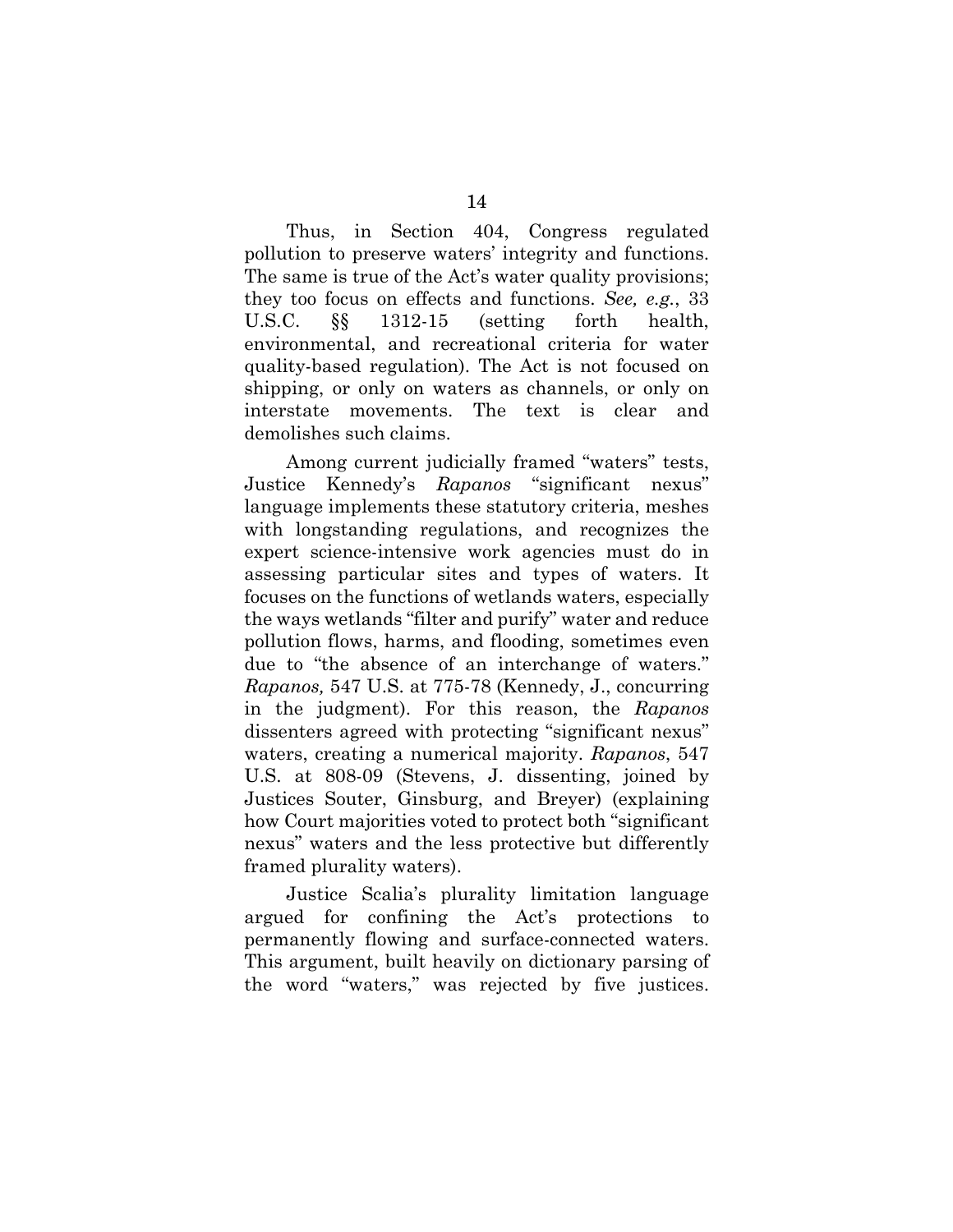Despite Justice Scalia's longstanding advocacy of textualism as a means to constrain judicial overreach and error, his plurality opinion oddly fails to quote or address Congress's statutory text criteria just reviewed. Moreover, the predictable effect of the Scalia plurality test, mostly resulting from its atextual methodology, would be to exclude much of the arid west and southwest from the Act's protection. As the federalism discussion below establishes, nothing in the Act supports a test that would leave the nation's most precious and scarce waters least protected. It would contravene the law enacted by Congress.

## **II. Congress already allocated authority between the states and federal government in the Act, so federalism concerns do not justify limiting protected waters**

The 1972 Act and 1977 amendments enacted a powerful federal law creating a uniform baseline of protections, yet also provided an unusually large and varied set of federalism provisions. The detail and variety of these federalism choices render any judicial redrawing of the Act's federalism choices inappropriate. *See* Amy Coney Barrett, *Substantive Canons and Faithful Agency*, 90 B.U. L. Rev. 109, 178 (2010) ("[S]tatutory alterations made in the name of undifferentiated social values risk undoing the legislative bargain."); John F. Manning, *Federalism and the Generality Problem in Constitutional Interpretation*, 122 Harv. L. Rev. 2003, 2008 (2009) ("When judges enforce freestanding 'federalism,' they ignore the . . . bargains and tradeoffs that made their way into the document.").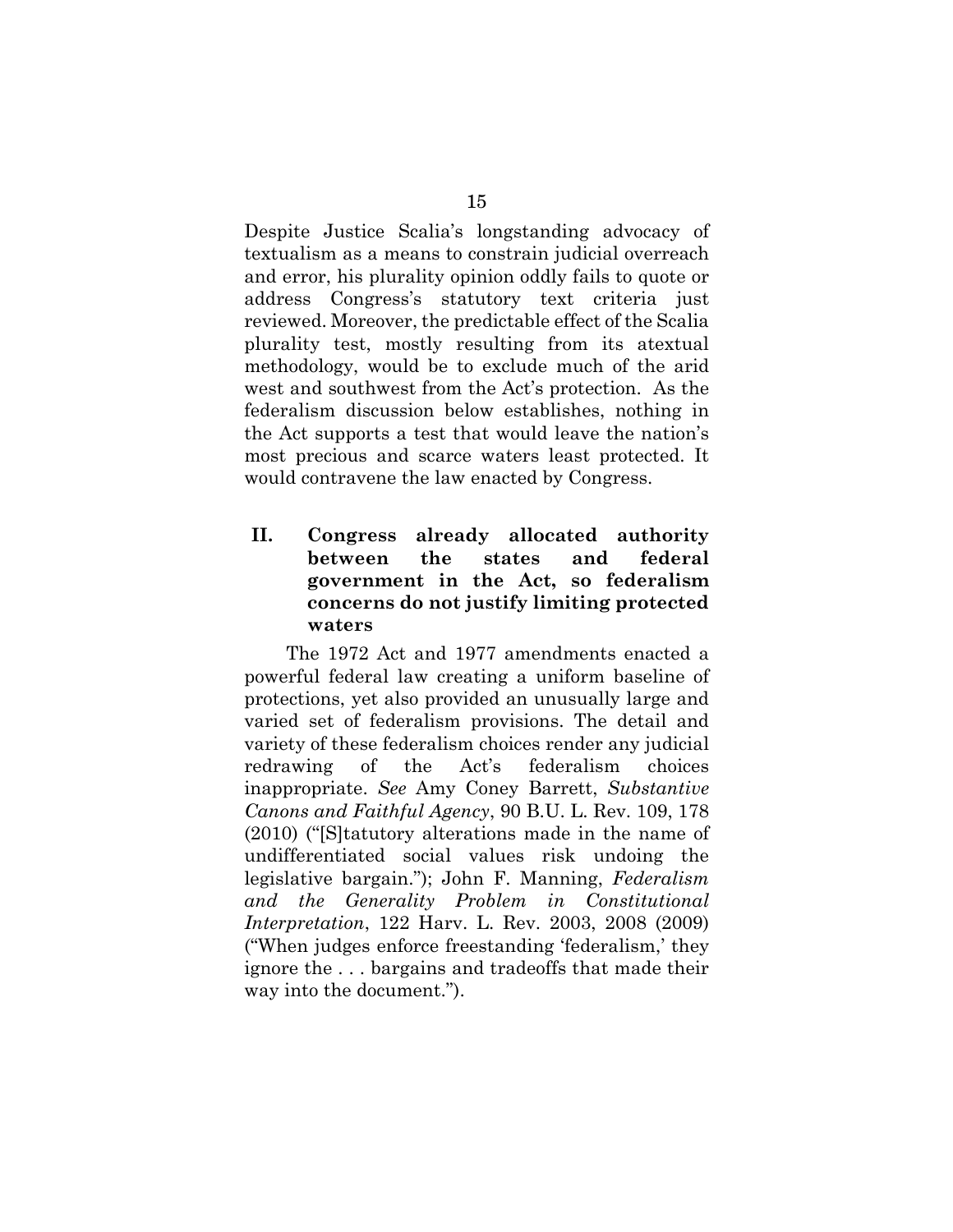### *A. The Act's federalism text and structure provide a clear delineation of federal and state roles*

States' important roles under the Act function within an array of delineated federalism choices that must be respected. These provisions reflect the following congressional choices: National protections of the country's waters, through strong antipollution mandates, are not up for negotiation. States are welcome to do more, to retain their water allocation primacy, and to remain the main land use regulators if not contravening the Act. They are also welcome to assume implementation primacy under cooperative delegated program structures much like those offered under most federal environmental laws.

Petitioners rely heavily on an opening purpose provision of the Act, Section 101(b). It does indeed affirm the ongoing importance of state environmental protection efforts. It does not, however, undo the rest of the Act, supplant more specific federalism allocations, or override the statute's operative provisions focused on waters' quality and functions. In the language Petitioners most emphasize, this provision states it is congressional "policy" to "recognize, preserve, and protect the primary responsibilities and rights of States to prevent, reduce, and eliminate pollution, [and] to plan the development and use (including restoration, preservation, and enhancement) of land and water resources." The purpose of state involvement is hence to "*prevent, reduce, and eliminate pollution,"* not to authorize it. 33 U.S.C. § 1251(b) (emphasis added).

That state and local governments are the chief regulators of land use remains true. Land use forms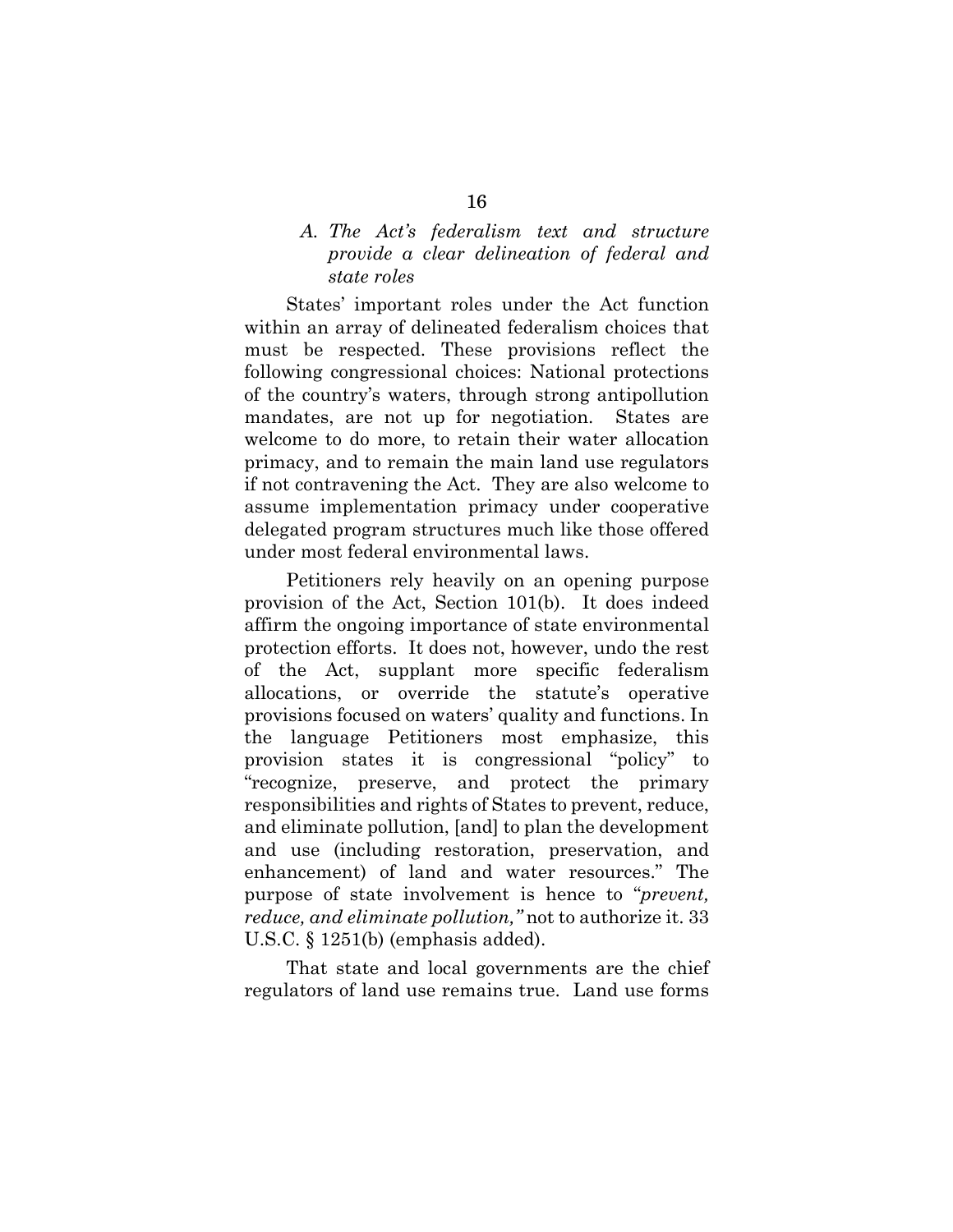and infrastructure investments, for example, remain within state and local judgment. It is where construction or other development leads to pollution or filling of protected waters that the Act's mandates and permit provisions kick in. Accordingly, complementary and intertwined state and federal efforts are welcomed, with waters protection the shared end.

Other more specific federalism allocations confirm the complementary antipollution roles Congress envisioned. Importantly, like most federal environmental laws, the Act clearly authorizes states to be more stringent or act in additional ways to protect their waters. Two provisions govern here. Aligned with the general declarations of Section 101(b), Section 505(e) preserves state common law protections alongside federal law. Additional protection through state regulation is also authorized, as long as it is not "less stringent" than federal requirements, *see* 33 U.S.C. §§ 1365(e), 1370, as this Court has confirmed. *International Paper Co. v. Ouellette*, 479 U.S. 481, 497-500 (1987) (recognizing the ability of states where pollution originates to impose nuisance liability and regulate more stringently than federally required).

The Act also authorizes additional state waters protections even if in tension with federal authorizations. *See* 33 U.S.C. § 1341 (providing state certification process linked to water quality obligations for federally licensed or permitted actions). Section 404 similarly contains its own dredge or fillspecific savings clause that can constrain federal activities. 33 U.S.C. § 1344(t). Likewise, Section 313 compels federal land and facilities managers to comply with state water-quality protections. 33 U.S.C. § 1323.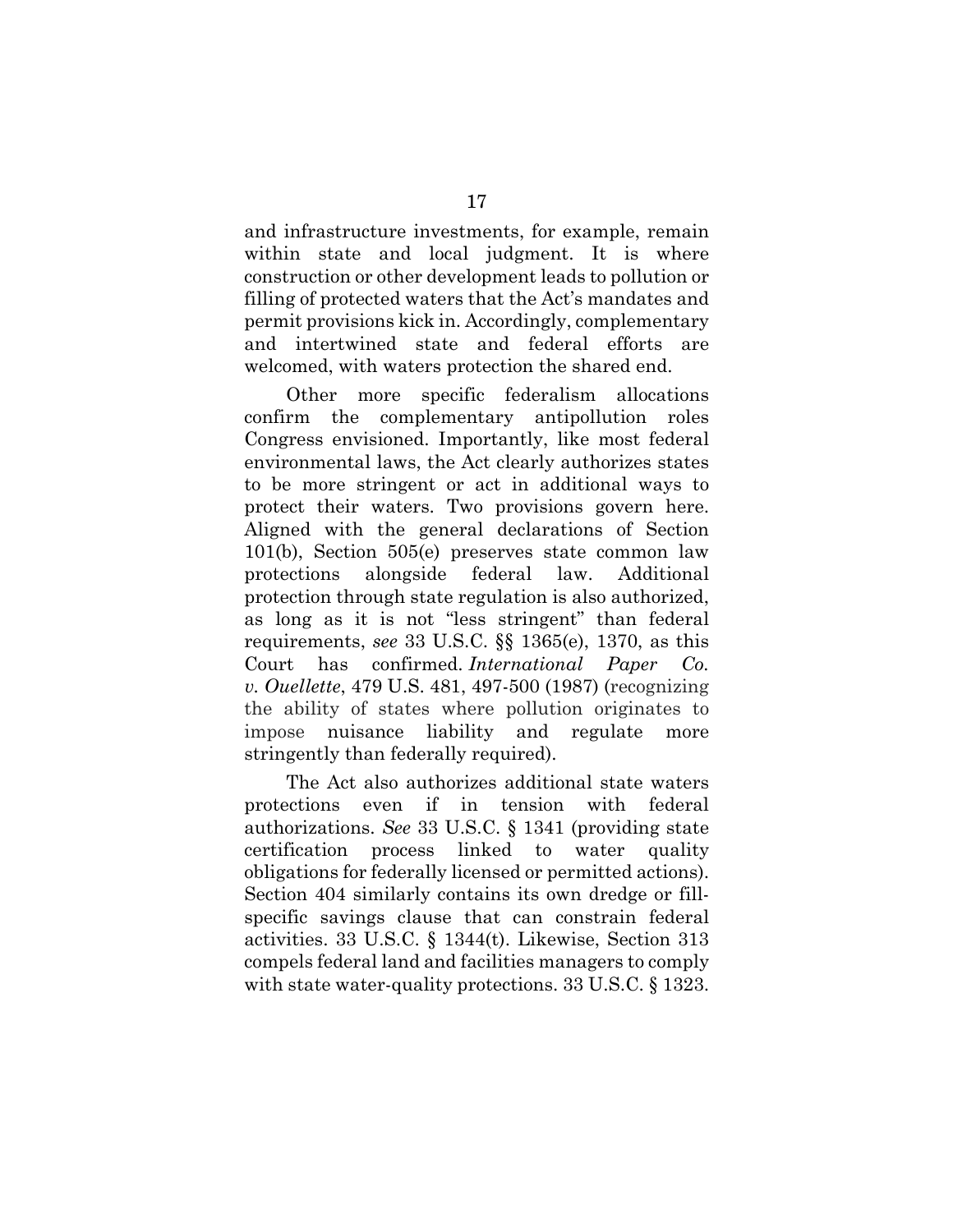Importantly for western regions often experiencing water scarcity and other jurisdictions protecting or regulating water allocations, Section 101(g) preserves states' authority over "allocat[ion] of quantities of water." 33 U.S.C. § 1251(g).

These express choices about federal requirements alongside realms of preserved state authority counsel against judicial rebalancing of the Act's federalism choices. *See Gonzales v. Oregon*, 546 U.S. 243, 270 (2006) (assessing "structure and operation" of statute in light of federalism to reject Attorney General claim of power contrary to statutory power allocations to specified federal actors and states).

## *B. The Act's federalism text and structure retain major state implementation roles to further the Act's environmental goals*

The Act's opening declarations also indicate how the Act welcomes state involvement either through participation in federal proceedings, *see* 33 U.S.C. § 1251 (b) (mentioning state "consult[ation]" with the Agencies), or by offering states delegated program cooperative federalism options. *See* 33 U.S.C. §§ 1342(b)-(k) (setting forth terms of industrial discharge permitting delegated program option), §§ 1344(g)-(k) (setting forth delegated program terms for dredge or fill permitting). And because most states regulate through a mix of their own laws, under delegated program structures, or to meet federal requirements, any judicial redrawing of federal Act jurisdiction through this case could create legal chaos. It could also disrupt varied ways states and federal regulators, often through federal regional offices, long ago worked out pragmatic modes of interaction. *See*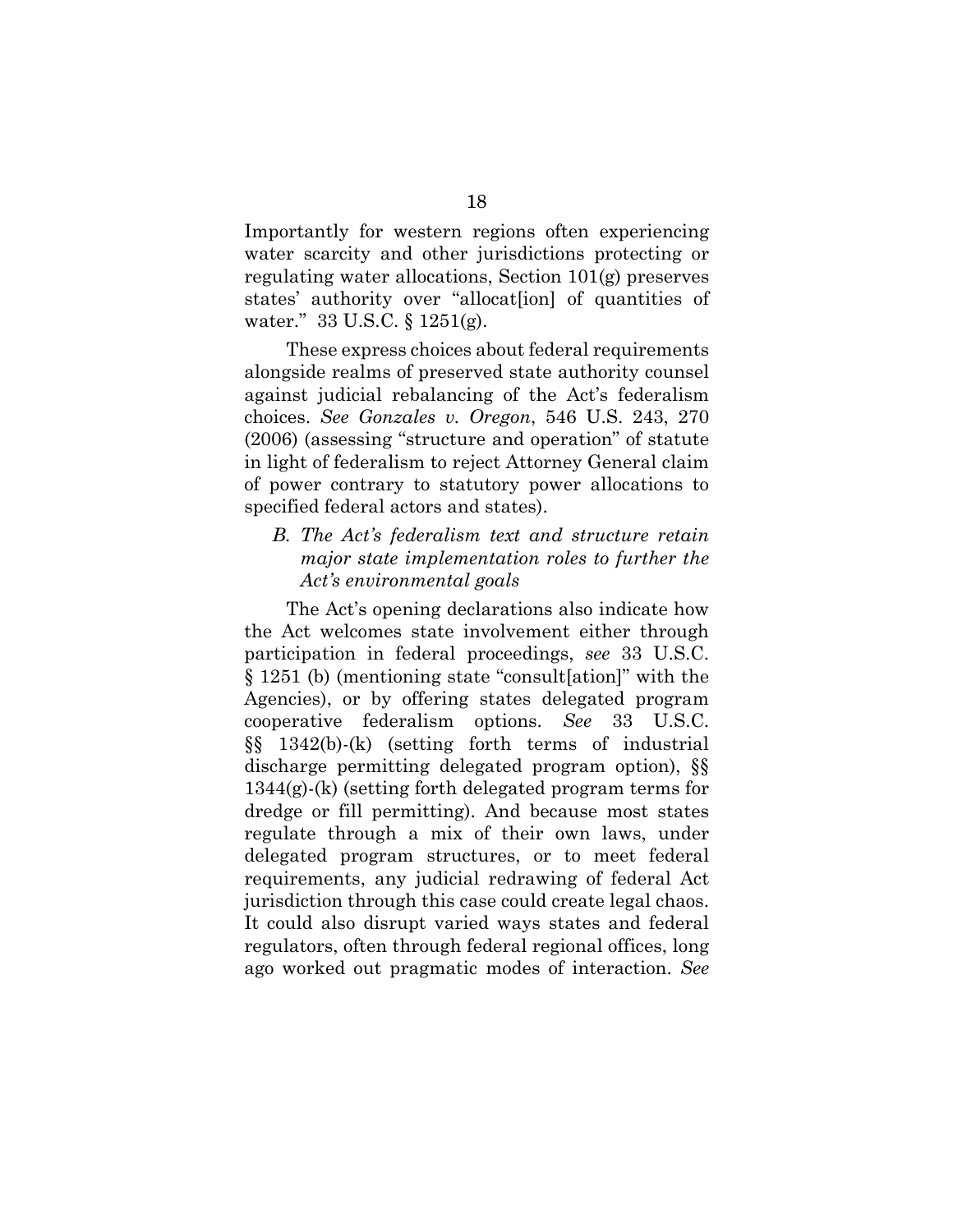## Dave Owen, *Regional Federal Administration*, 63 U.C.L.A. L. Rev. 58, 98-99, 115 (2016).

Petitioners and their allies also fail to acknowledge a key option that answers many questions about the Act's practical application under different scenarios. The Act authorizes "general" "nationwide" permits for categories of activity unlikely to cause cumulatively harmful effects. *See* 33 U.S.C. § 1344(e). Such categorical treatment resolves many questions expeditiously and facilitates balancing of private and state choices about commercial activity involving dredge or fill disposal in waters with the Act's protective mandates. Indeed, the Sacketts were encouraged to investigate a nationwide general permit option. J.A. 10, 12.

*C. Congress established uniform national protections in the Act that would be undermined by proposed tests largely eliminating protections in major parts of the country* 

The federalism choices and logic of the Act also provide a crucial lens for seeing why the Petitioners' preferred test for wetlands "waters" jurisdiction is legally untenable. No "proper test" for wetlands jurisdiction can destroy the Act's national uniform baseline protections by writing off arid states or excluding other states, areas, or communities from the Act's protections. No Court majority has ever supported the Petitioners' view that the Act encompasses only "permanent" or "continuous surface connection" waters, and for good reason. Such a test would controvert the Act's express national safeguards for water protection.

The Act is replete with provisions setting uniform baseline standards, guidelines, and procedures for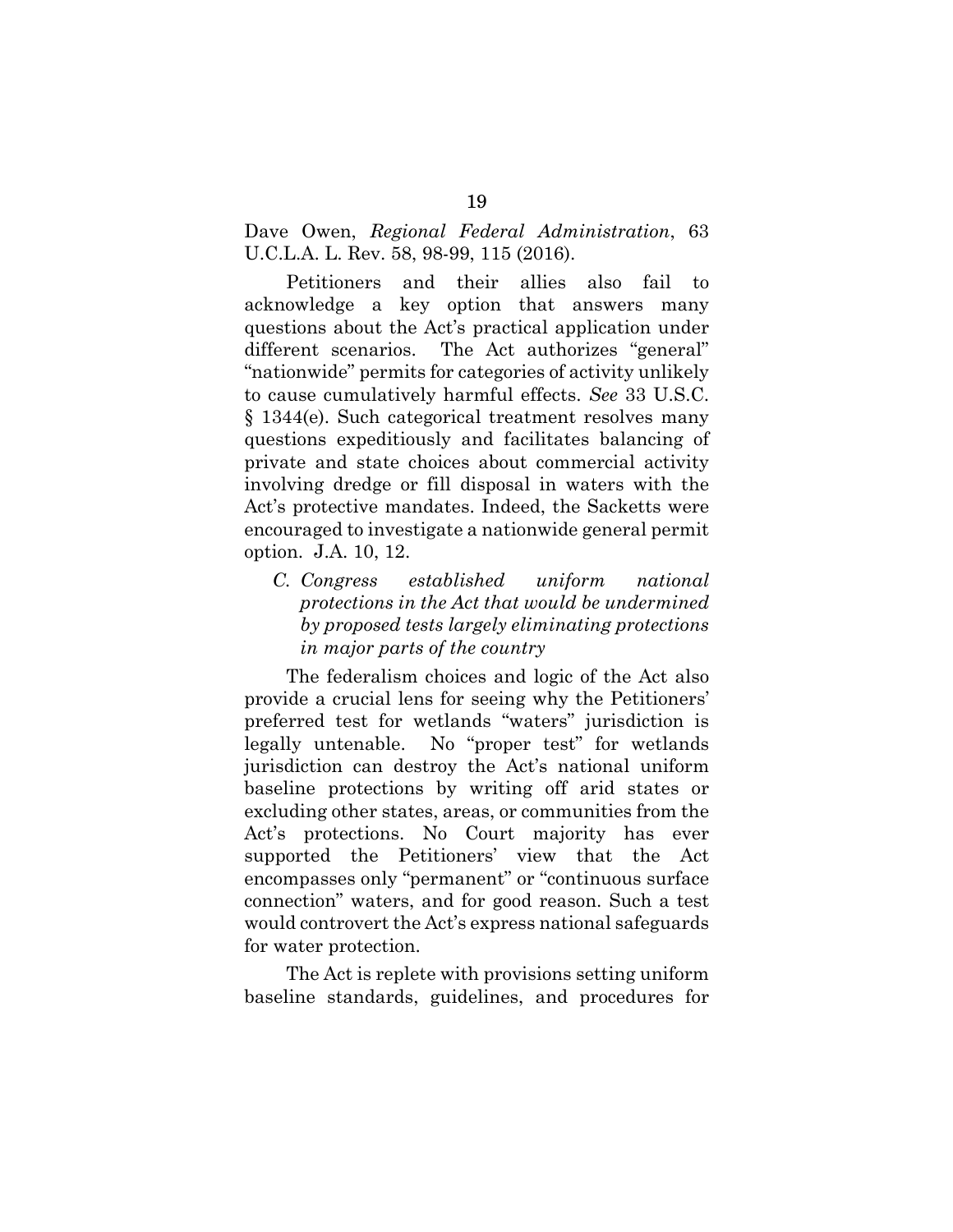waters assessments and pollution control.<sup>6</sup> Sitespecific assessments, including water protections calibrated to a water's uses, are part of the federalism logic of the Act. For example, the mandated Section 404 regulations crafted with reference to Section 403(c) are uniform national standards focused on dredge or fill activities' effects on waters' varied types and functions. *See supra*, Part I. Similarly, industrial discharge "effluent limitations" are set uniformly, under Sections 301 and 306, by industrial categories, for all "point sources" discharging pollutants, with more stringent requirements set for "new sources," 33 U.S.C. §§ 1311(b)(2)(A), 1316(b)(1)(A), or if a water remains impaired. 33 U.S.C.  $\S$  1311(b)(1)(C). This Court recognized such categorical regulation as necessary to serve the Act's goal of "national uniformity." *E. I. du Pont de Nemours & Co. v. Train*, 420 U.S. 112, 129, 138 (1977).

The national uniformity goal arose to correct past deficiencies in waters protection. This Court identified the pre-1972 Act as flawed due to its "focus[] on the tolerable effects rather than the preventable causes of water pollution" and "the awkwardly shared federal and state responsibility for promulgating such standards." *EPA v. California ex rel. State Water Res. Control Bd.*, 426 U.S. 200, 202**–**203 (1976).[7](#page-29-1) Accordingly, lawmakers designed the Act to impose

<span id="page-29-0"></span><sup>6</sup> *See, e.g.*, 33 U.S.C. §§ 1318 (preserving state monitoring and enforcement authority if applicable "at least [to] the same extent" as required by the Act), 1370 (allowing additional "not less stringent" state regulation).

<span id="page-29-1"></span><sup>7</sup> *See also* Marc. C. Van Putten & Bradley D. Jackson, *The Dilution of the Clean Water Act*, 19 U. Mich. J.L. Reform 863, 871**–** 72 (1986) (discussing state strategies prior to 1972 to entice industry).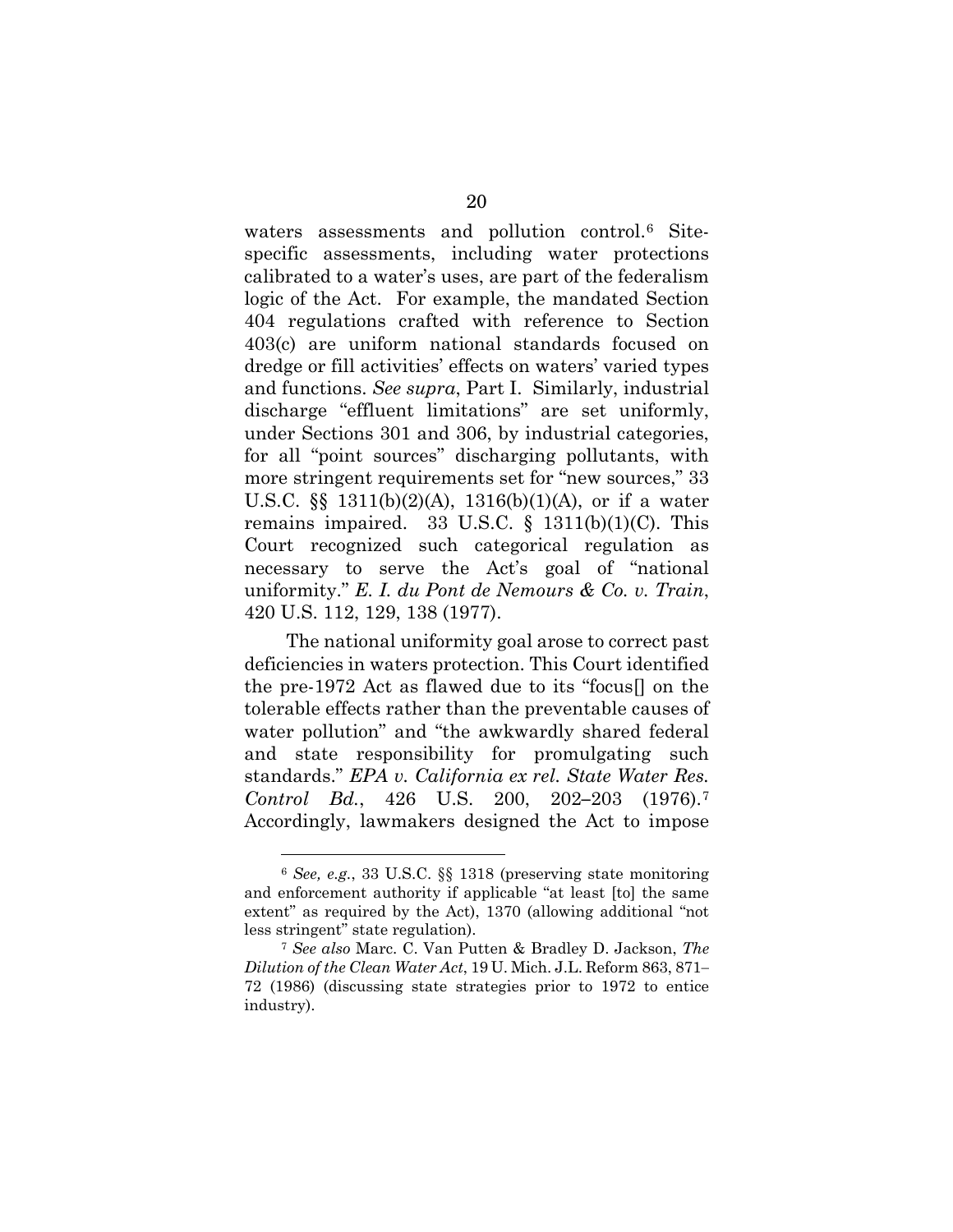uniform regulatory requirements. *See* Daniel C. Esty, *Revitalizing Environmental Federalism*, 95 Mich. L. Rev. 570, 601–02 (1996) (reviewing rationales for strengthened federal regulation); *accord Hodel,* 452 U.S. at 281-82 (noting uniform mining regulation was "essential" to prevent "destructive interstate competition" undermining environmental protections).

Petitioners' advocated test is contrary to Congress's nationally uniform Act design. Such a test would imperil scarce water resources where most needed and the communities that depend on water quality and functions for their health and welfare.[8](#page-30-0)  Wetlands in the arid and semi-arid southwest, for example, would be left substantially less protected under such a regime. *See, e.g.*, S. Mažeika, et al., *Distorting science, putting water at risk*, 369 Science

<span id="page-30-0"></span><sup>8</sup> Health risks are prioritized throughout the Act. *See, e.g.*, 33 U.S.C. §§ 1251(a) (integrity goals), 1251(a)(3) (prohibition of toxic discharges as "national policy"), 1313(c) ("public health" requirement for water quality standards), 1314(l) (requiring toxics pollution regulation to "assure protection of public health" and "recreational activities"), 1343(c) (in provision incorporated by reference in Section 404, stating guidelines must address "human health or welfare," "recreation," and effects on "fish"). Low-income populations, tribes, and other communities of color with high rates of fish consumption would be especially endangered by newly unregulated pollution discharges that would cause fish contamination. *See, e.g.*, EPA, *Fish Consumption and Environmental Justice: A Report Developed from the National Environmental Justice Advisory Council*, 2 (2002). Likewise, loss of flood protection functions of wetlands would endanger these same populations because their residences are disproportionately concentrated in flood prone areas. *See, e.g.*, Eric Tate et al., *Flood exposure and social vulnerability in the United States*, 106 Nat. Hazards 435 (2021) (finding communities of color overrepresented in flood-prone areas).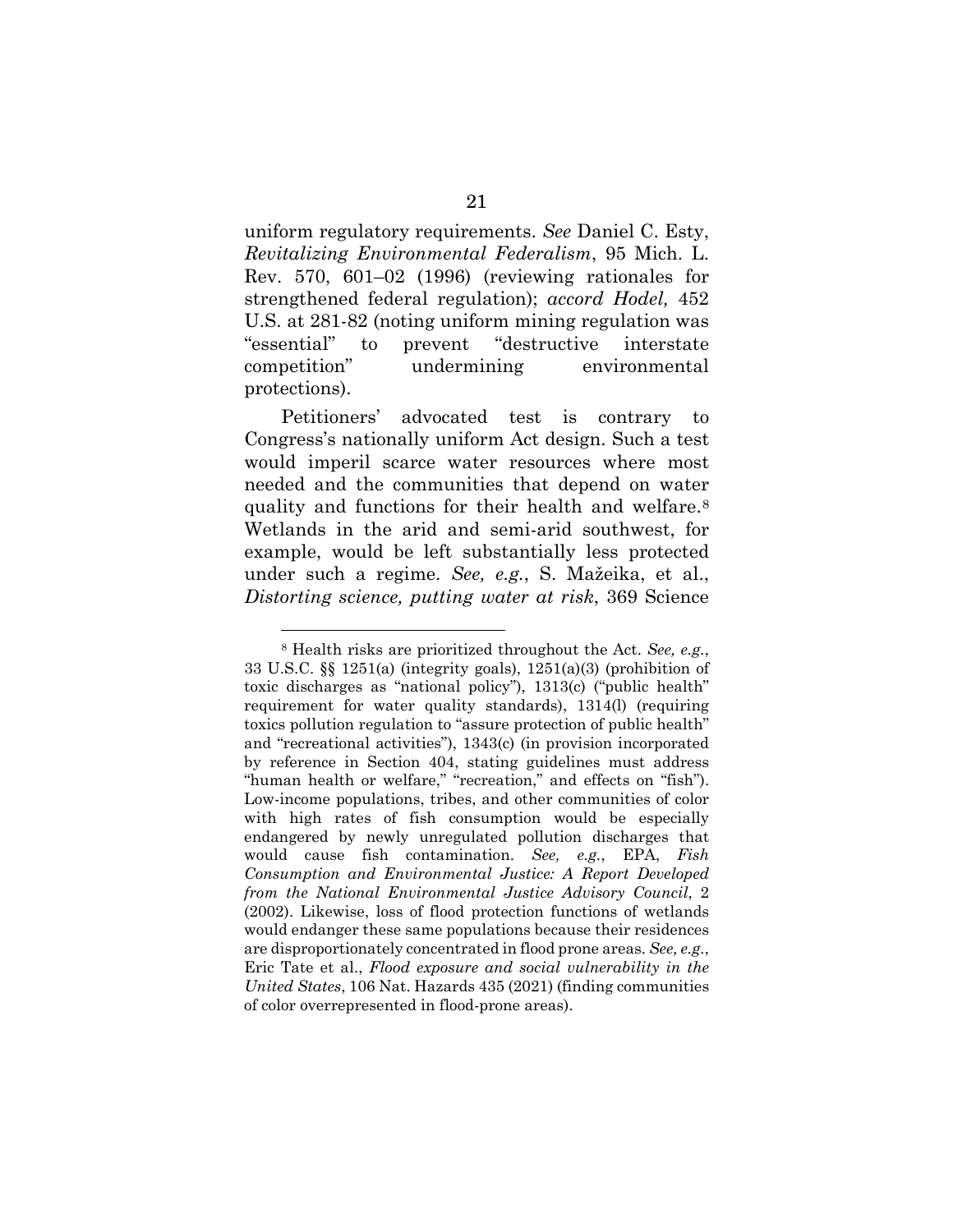766, 767 (2000) (in critique of Trump administration regulation based substantially upon the *Rapanos* plurality*,* reporting that "preliminary analysis predicts wide-spread losses of wetland functions," especially "in arid and semi-arid regions") (citations omitted).

Preservation of wetlands and their associated flood mitigation functions, as well as prioritization of "human health" effects, are thus uniform baseline policy enacted into law by Congress.[9](#page-31-0) No test for waters jurisdiction can eliminate protection for vast regions of the country and conform to the national reach of the Act.

## **III. The links between pollution, commerce, and waters' functions easily satisfy the Commerce Clause and render the constitutional avoidance doctrine inapplicable**

Petitioners' allies also argue that the Court should shrink jurisdiction to avoid alleged constitutional questions about federal Commerce Clause authority. But the Act's commerce linkages, waters' many commercial functions, Court precedents, and the very facts of the Sacketts' site and work leave no question about federal authority.

Pervasive waters and commerce linkages have endured for centuries and would have been obvious to the Constitution's Framers. During the founding era,

<span id="page-31-0"></span><sup>9</sup> *See* EPA, *Functions and Values of Wetlands*, EPA 843-F-01-002c at 1 (Mar. 2002) (noting that wetlands reduce flood risk).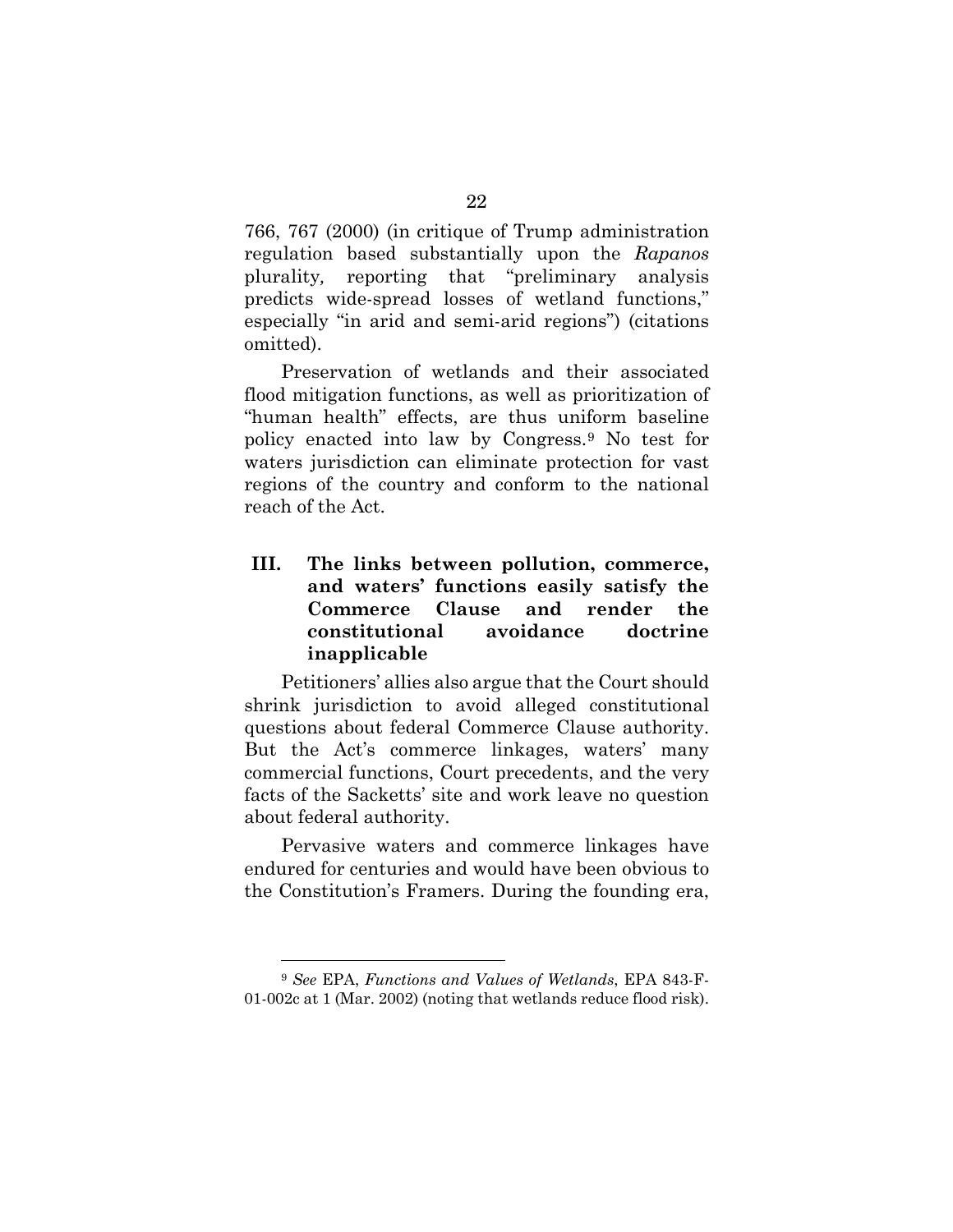waterways were essential to economic development.[10](#page-32-0) Rivers and their tributaries, some so tiny and temporary that no one would try to navigate them today, provided the best, and sometimes the only, routes for transporting lumber, wheat, furs, and other goods from westward settlements to coastal cities and foreign markets.[11](#page-32-1) Mountain streams powered mills for grinding grain and sawing lumber,  $12$  and wetlands provided habitats for fish and wildlife critical to settlers' livelihoods.[13](#page-32-3) Waterways large and small supported technological innovation, diverse industries, and westward expansion. Rivers and creeks were "highways" to the frontier, where exploration along tributaries and streams uncovered valuable natural resources, encouraging further settlement beyond the Appalachian Mountains.<sup>14</sup>

<span id="page-32-0"></span><sup>10</sup> *See, e.g.,* Edith McCall, *Conquering the Rivers: Henry Miller Shreve and the Navigation of America's Inland Waterways* 1 (1984); U.S. Army Engineer Water Resources Support Center, *National Waterways Study – A Framework for Decision Making – Final Report* III-35 (1983); Robert W. Harrison, U.S. Army Engineer Water Resources Support Center, The United States Waterways and Ports: A Chronology, Volume 1, 1541-1871 1 (1980).11 Earl E. Brown, *Commerce on Early American Waterways:* 

<span id="page-32-1"></span>*The Transport of Goods by Arks, Rafts and Log Drives* 44-45 (2010) (discussing settlers' shipment of products down rivers and creeks to markets); Robert J. Kapsch, *The Potomac Canal: George Washington and the Waterway West* 23 (2007).

<span id="page-32-2"></span><sup>12</sup> *See, e.g.*, Brown, *supra* note 11, at 8; Kapsch, *supra* note 11, at 23.

<span id="page-32-3"></span><sup>13</sup> *See, e.g.*, McCall, *supra* note 10, at 17; John C. Pearson, *The Fish and Fisheries of Colonial Virginia*, 22 Wm. & Mary Q. 213, 216 (1942) (describing settlers' dependence on fish in seventeenth century Virginia).

<span id="page-32-4"></span><sup>14</sup> Brown, *supra* note 11, at 7 (2010) (describing early colonists' commerce-linked uses of "canoes on the rivers and creeks like we use highways today.").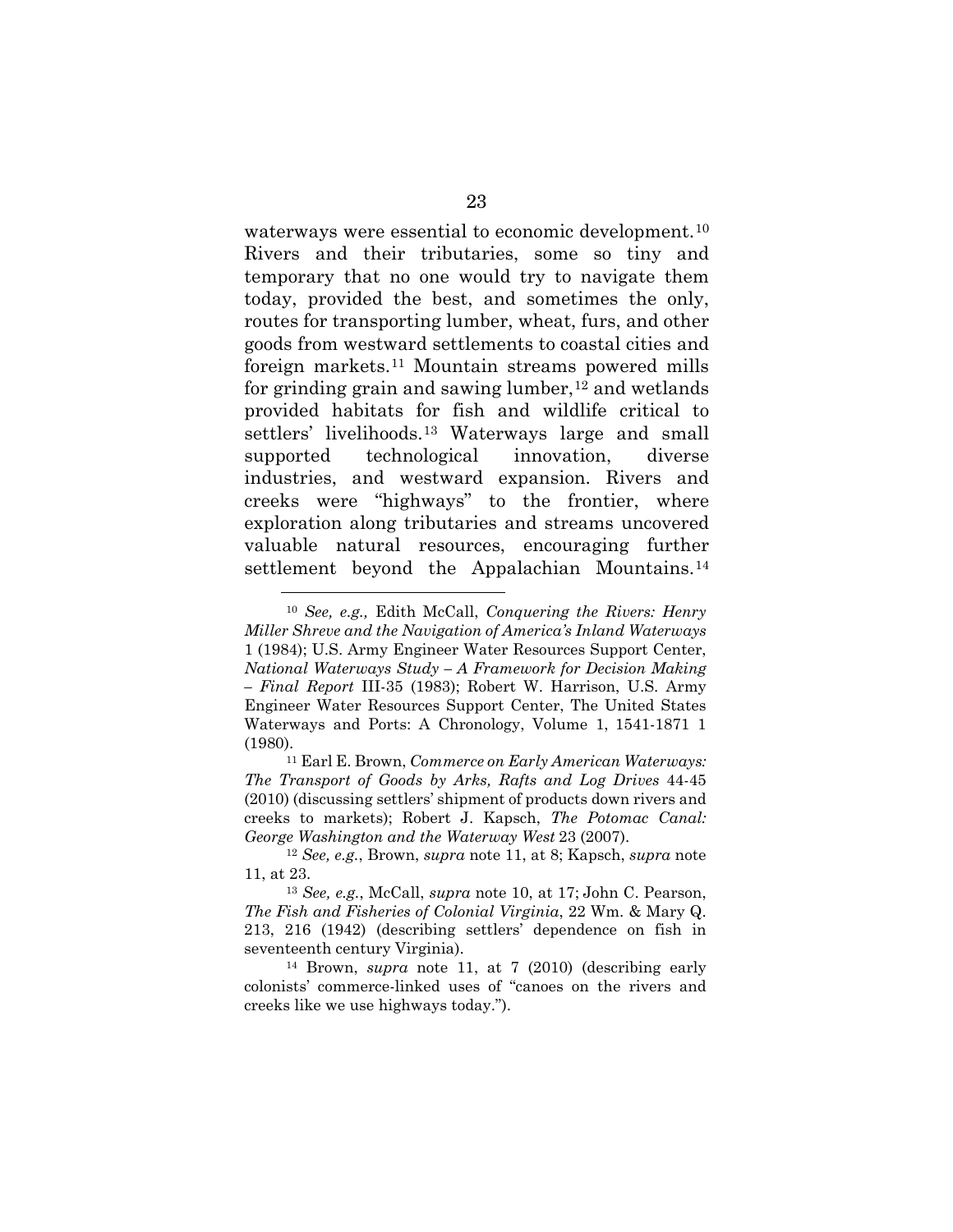Most critical, waterways inspired national unity in the aftermath of the Revolution—connecting western territories and coastal cities not only geographically but also socially, economically, and politically.[15](#page-33-0) The Framers thus recognized the need for interstate cooperation and federal oversight to realize the benefits of the nation's waters[.16](#page-33-1)

Commerce Clause jurisprudence reflects these many rationales for protecting the nation's waters. Rivers, tributaries, and wetlands are crucial to commerce, are often harmed by commercial activities, and through their protection improve the nation's health, environment, recreation, and associated commerce. Sometimes their role is as "channels" or "instrumentalities" of commerce, and sometimes they are subject to federal protection due to "activities that substantially affect interstate commerce." *United States v. Lopez*, 514 U.S. 549, 558-59 (1995). The aggregate impact of the regulated class of activities matters; the Court does not just look at individual regulatory actions in isolation. *Gonzalez v. Raich*, 545 U.S. 1, 23 (2005); *see id.* at 37 (Scalia, J. concurring).

Contrary to Petitioners' and their allies' claims, however, nothing in the Act's textual choices support the argument that it only protects waters that are functioning as "channels" of interstate commerce. Water features unconnected to large-scale shipping

<span id="page-33-0"></span><sup>15</sup> Kapsch, *supra* note 11, at 21 (2007) (discussing waters and communications linking "inland territories to the coastal colonies").

<span id="page-33-1"></span><sup>16</sup> *See, e.g*., William J. Hull & Robert W. Hull, *The Origin and Development of the Waterways Policy of the United States* 9- 10 (1967) (discussing how Hamilton and Jefferson linked economic development and waters to the new nation's prosperity).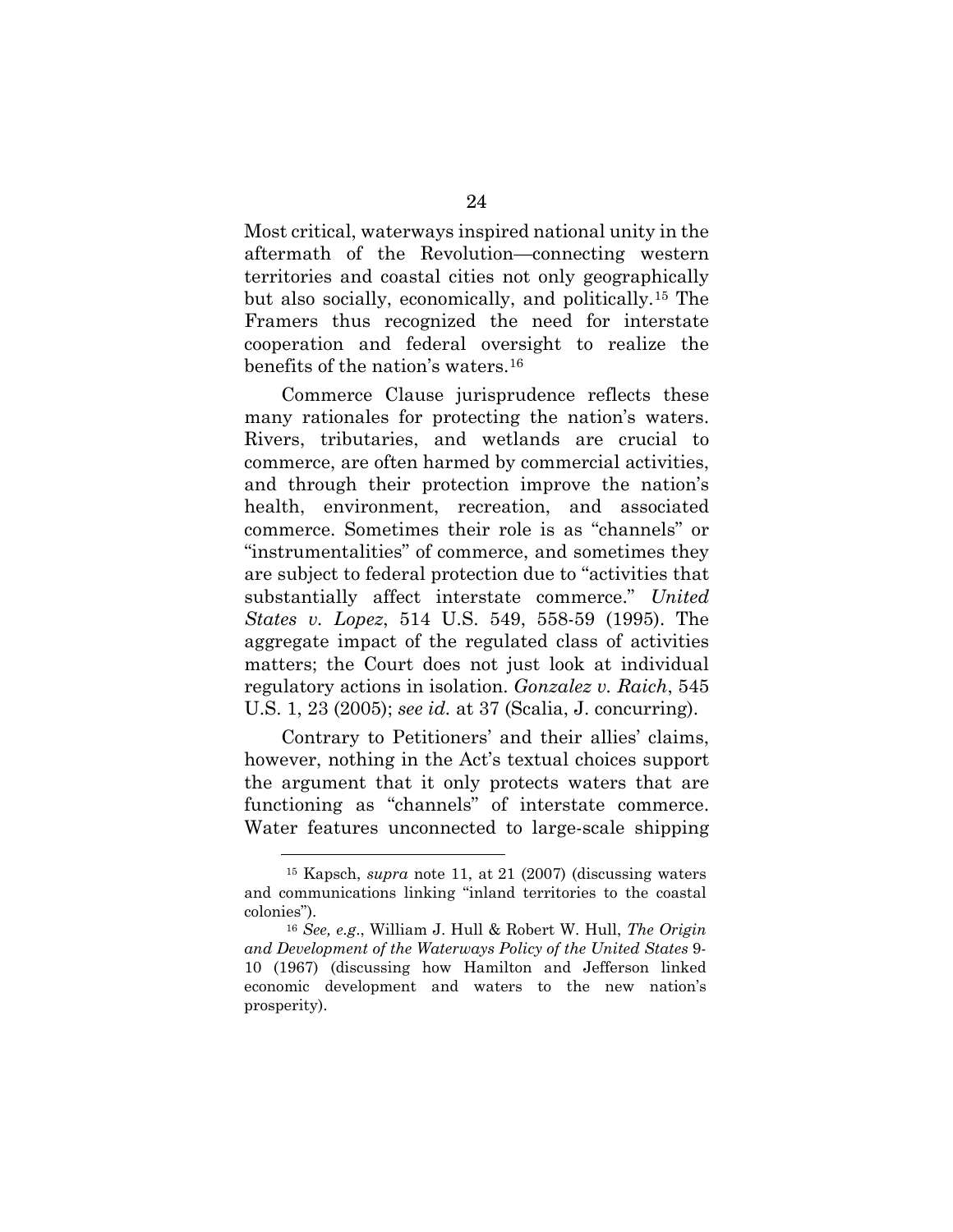have substantial effects on interstate commerce, even without continuous surface connections. Concern with those effects and functions is reflected in the Act's protective antidegradation criteria, *see* Part I, in longstanding regulations, in *Riverside Bayview*, and also in the Kennedy "significant nexus" test. By storing water, wetlands preserve dry-season flows, allowing navigation of waterways and making yearround water use possible for farmers and other businesses. *See* EPA, *Connectivity of Streams & Wetlands to Downstream Waters: A Review and Synthesis of the Scientific Evidence* 3-5 (Jan. 2015) (summarizing peer reviewed science regarding functions of diverse types of waters). Prohibiting the pollution of wetlands and tributaries protects their own important functions prioritized in the Act's language and also protects downstream waters and states. Sapp, *supra* 7, at 10203-04, 10210-11. Wetlands and smaller water features also serve as buffers, absorbing storm flows, providing a site for pollutants to break down, and reducing downstream harms. EPA, *Functions and Values of Wetlands* (2001). Downstream states, cities, property owners, agricultural users, fishing businesses, and recreational users all benefit from these protections. Vast commercial value is thus both preserved and generated through these functions of the nation's varied waters.

With their rhetorical claims of regulatory overreach imposed for allegedly inconsequential ends, Petitioners and their allies try to turn the Court's focus from an obvious commerce rationale for regulation here. Businesses polluting and filling waters are themselves engaged in commerce, and they cause massive harms through industrial discharges,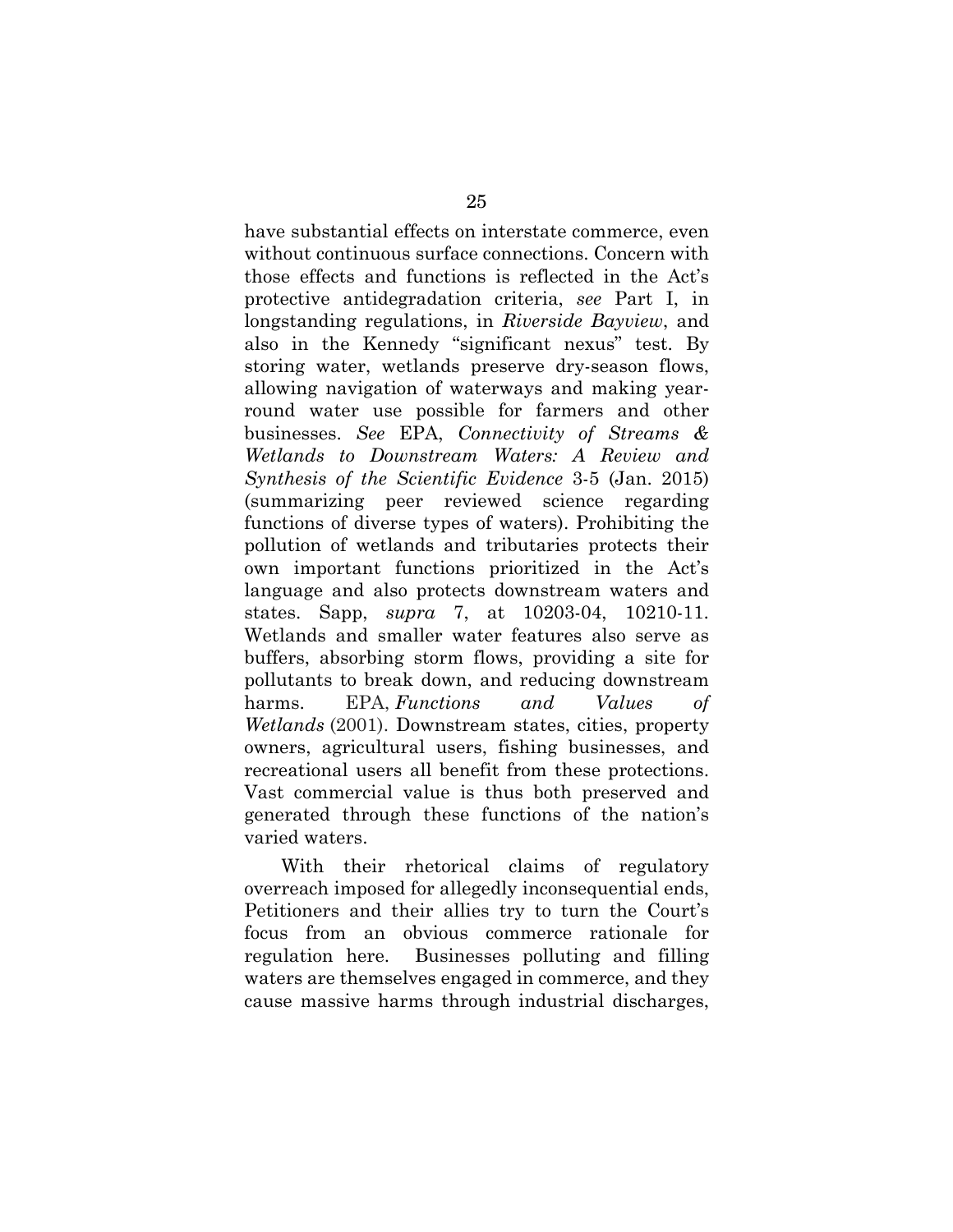filling for residential or commercial development, and resource extraction. As long established, the federal government has authority to regulate pollution and risks of industrial activity, whether into waters, other environments, or to protect health. *Appalachian Power*, 311 U.S. at 426 (stating federal jurisdiction over navigation "is but a part" of the whole Commerce Clause power); *Oklahoma ex rel. Phillips v. Guy F. Atkinson Co.*, 313 U.S. 508, 525 (1941) (upholding federal power to protect watersheds for flood control); *Hodel*, 452 U.S. at 275-93 (upholding commerce-linked rationales for mining regulation). There is no Commerce Clause question here about the Act and congressional power.

## **IV. The major questions doctrine, if it applies at all, supports the Act's longstanding reach**

Some of Petitioners' supporting *amici* raise clear statement rules or seek to shoehorn the major questions doctrine into their arguments to tilt the interpretive playing field in their direction. But those arguments simply do not fit. The regulatory work at issue is clearly statutorily authorized and has been similarly carried on for decades.

Most importantly, that the Act was a major piece of national legislation is irrefutable, as this Court has repeatedly recognized. The Court has called it "'the most comprehensive and far reaching'" environmental law that "Congress ever had passed" and that established "'an all-encompassing program of water pollution regulation." *Ouellette*, 479 U.S. at 489, 492 (1987) (quoting *Milwaukee v. Illinois*, 451 U.S. 304, 317-18 & n. 12 (1981)). The Act's powerful national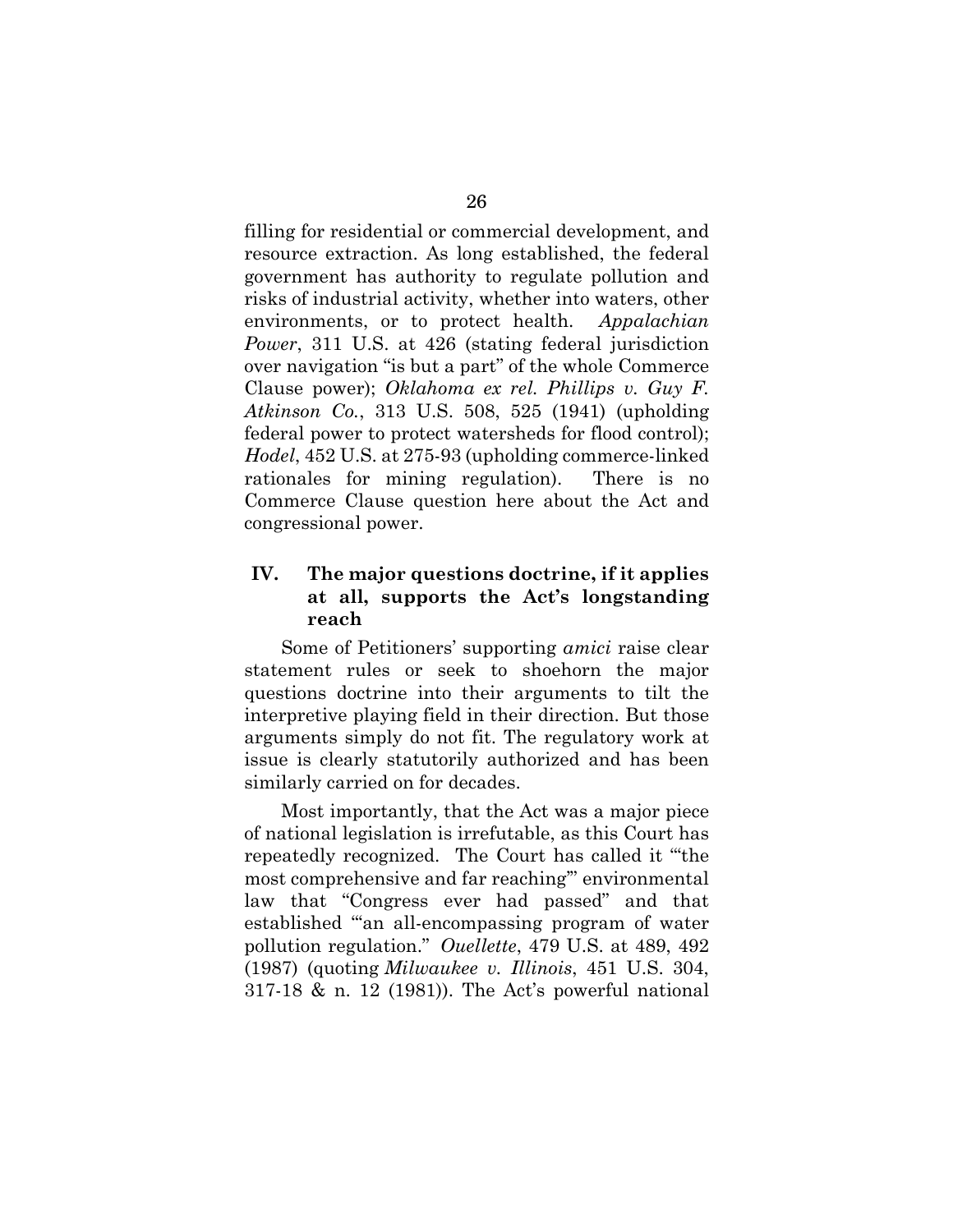protections are not grounds for shrinking the Act, but require judicial respect for the legislative choices of Congress.

As recently articulated by the Court, the major questions doctrine builds on the understanding that Congress is unlikely to hide "elephants in mouseholes." *Whitman v. American Trucking Ass'ns, Inc.*, 531 U.S. 457, 468 (2001). The Court has invoked the doctrine when agencies claim to find authority for some ambitious, far-reaching, and new initiative in statutory language not previously understood to grant such authority. *See Alabama Association of Realtors v. Dept. of Health and Human Services*, 141 S. Ct. 2485, 2489 (2021) (building on *UARG,* 570 U.S. at 324, and *Brown & Williamson*, 529 U.S. at 133, to reject new agency claim of power to order an eviction moratorium due to the COVID-19 pandemic). Similarly, the Court has at times invoked the doctrine to decline deference when a mismatch exists between a law's regulatory tasks and the expertise of the agency. *See King v. Burwell*, 576 U.S. 473, 485-86 (2015). The underlying idea is skepticism, based on statutory signals, that Congress actually meant to authorize exercises of newfound agency turf or ambition. This doctrine often links to a judicial search for a "clear statement" authorizing the agency power.

With language of outrage, but without citation to actual record evidence of overreach, Petitioners' allies nonetheless call for this doctrine's application. Here, however, EPA and the Army Corps were working as they have for five decades. Under statutory terms in place since 1972 and more detailed regulatory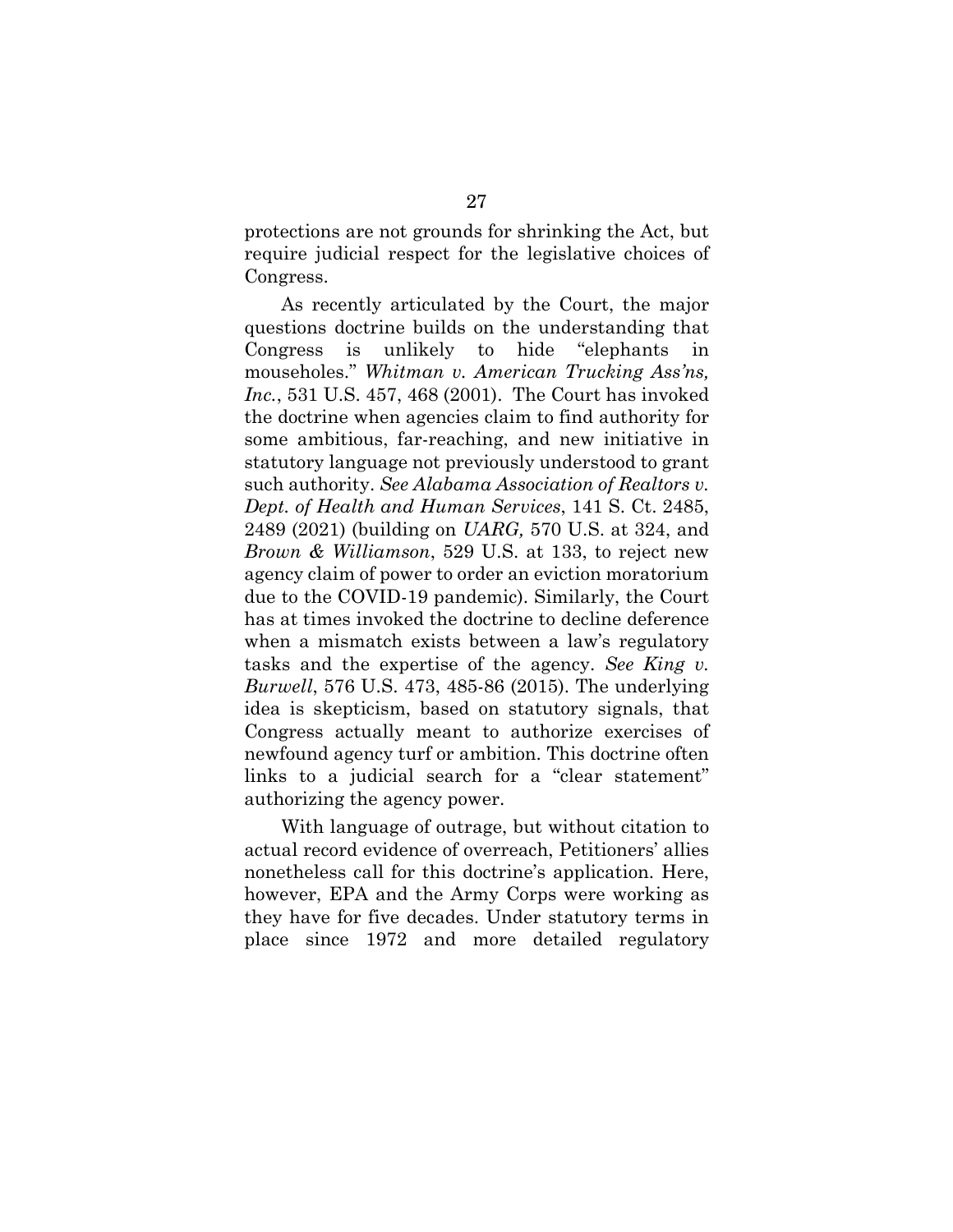standards in effect *since 1975*,[17](#page-37-0) the Army Corps clarified that its jurisdiction extended to "[f]reshwater wetlands including marshes, shallows, swamps and, similar areas that are contiguous or adjacent to other navigable waters and that support freshwater vegetation." 40 Fed. Reg. 31320, 31324 (July 15, 1975). *See also* 40 C.F.R. 328.3(b) (in 1986 promulgated regulation similarly defining "wetlands"). Actions under similar regulations in a setting akin to the Sacketts' circumstances were unanimously affirmed in *Riverside Bayview*. 474 U.S at 124.

Likewise, the roles the Act assigned to EPA and the Army Corps draw on their respective areas of expertise. This is not an agency asserting novel authority or doing work unrelated to its expertise. The Agencies have since 1972 been serving the roles assigned to them under the Act, working with their own scientists, and consulting with local or state counterparts. Their expertise is beyond dispute, as is the Act's clear authorizations. *See* 33 U.S.C. § 1361(a) (authorizing EPA to prescribe regulations in furtherance of the Act); *see also* 33 U.S.C. §§ 1344(a) (assigning Section 404 permit authority to the Army Corps), 1344(b) (assigning to EPA obligation to draft guidelines for Section 404 permitting, with crossreference to Section 403(c) criteria).

This case's regulatory setting is thus utterly unlike any case where the major questions doctrine has been invoked. A fair reading of the Act, especially its operative provisions' criteria for waters protection and federal and state roles, affirms the agencies'

<span id="page-37-0"></span><sup>&</sup>lt;sup>17</sup> For EPA, jurisdiction would date back to 1973.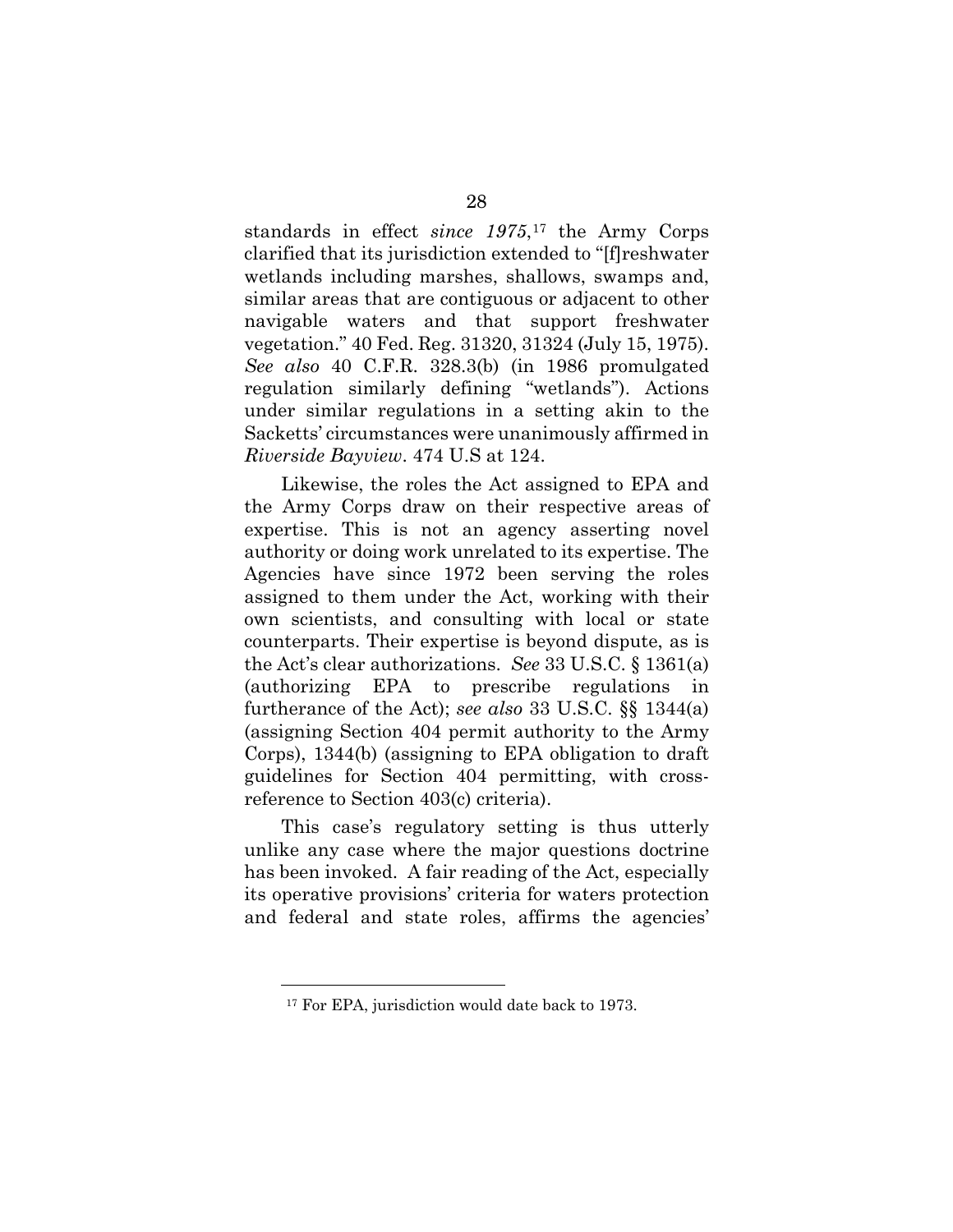longstanding views of their authority. Those statutory provisions rule.

## **V. The Act's text refutes any claim jurisdiction is automatically severed when human construction blocks a protected water**

Petitioners and allied *amici* repeatedly assert as self-evident that a disputed water cannot be jurisdictional if at the surface level it is separated from otherwise jurisdictional waters by a road, berm, or other barrier. Any argument that waters are automatically rendered not jurisdictional by such manmade barriers is contradicted by the Act's text and structure, plus decades of opposing agency and court views. The Act's very focus is on waters' functions. The Act cannot be reconciled with a test that would authorize destruction or degradation of waters due to the lack of a surface water connection even when such waters provide environmental, recreational, and health-linked functions expressly requiring protection under the Act.

Yet petitioners are trapped by their own facts into asserting that major but legally untenable claim: the Sacketts' site and activities are almost indistinguishable from the *Riverside Bayview* setting, except that the Sackett site's surface connections to a tributary, a mapped and observed wetlands complex, and navigable-in-fact Priest Lake a mere 300 feet away, are separated by a road and a line of houses. J.A. 19, 25-50; *Riverside Bayview*, 474 U.S. at 124-25 (reviewing wetlands setting). The property possesses obvious aquatic features, wetland characteristics, and is surrounded by other waters. J.A. 26-50. It also has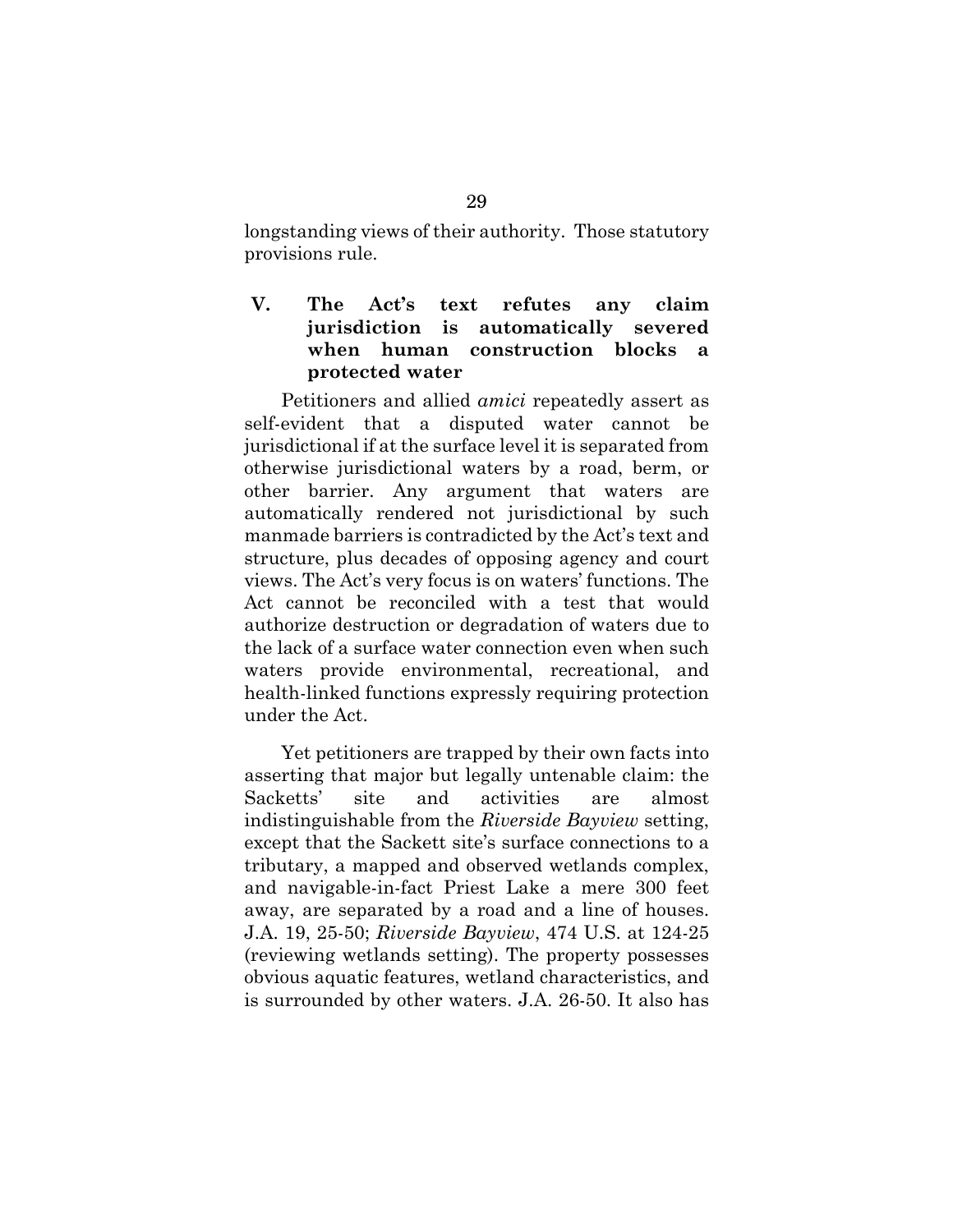a direct, "shallow subsurface flow" to Priest Lake. J.A. 42-43. Such waters have long been protected due to the Act's antidegradation operative provisions reviewed in Part I, as this Court has confirmed. *See Riverside Bayview*, 474 U.S. at 134-35.

Although jurisdictional waters can cease to exist in particular limited settings,[18](#page-39-0) the Act makes this the exception to its protective reach. First, the heart of Section 404 prevents waters from being destroyed by unpermitted dredge or fill material so they no longer function as waters. That is its textual, operational mandate. As stated in implementing regulations, "filling operations in wetlands" are "among the most severe environmental impacts covered." 40 C.F.R.  $§$  230.1(d).

 Multiple other provisions further defeat any claim that human constructions obviously and automatically render a site nonjurisdictional. For example, 1977 exclusions for assorted activities came with an express caveat, that "farm roads" and other similar roads must avoid "impair[ing]" waters. 33 U.S.C.  $\S$  1344(f)(1)(E). Section 404(f) likewise mandates permits for discharges "incidental to *any activity having as its purpose bringing an area of the navigable waters into a use to which it was not previously subject*," where waters might be "impaired" or "reduced."  $33 \text{ U.S.C.}$  §  $1344 \text{ (f)} (2)$  (emphasis added).

<span id="page-39-0"></span><sup>18</sup> Waters can lose their jurisdictional status in specified circumstances. Permits allowing fill can render them nonjurisdictional. "Changes" in a water's jurisdictional status can occur due to natural processes. 40 C.F.R. § 328.5. "Manmade" changes, however, can only alter jurisdictional lines after Army Corps "examin[ation]" and "verif[ication]." *Id.*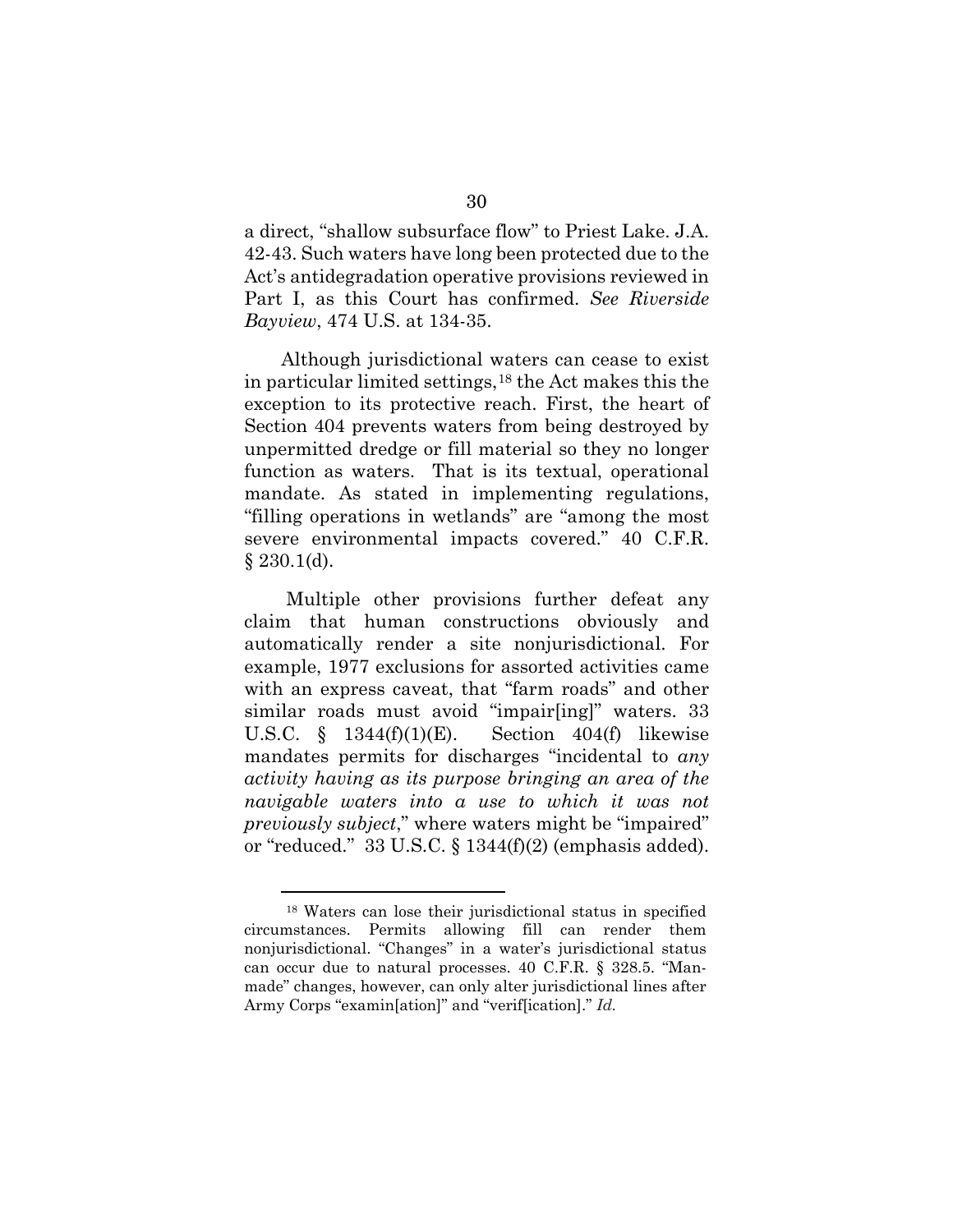Under this provision, turning a water into land for a new "use"—say, for example, draining a wetland, or diverting or blocking waters—even if involving mere incidental discharges, must still have a permit.

Reflecting this enduring law, implementing regulations dating back to the 1970s mirror this understanding: waters "used in the past" for interstate commerce or in tidal settings remain waters. 40 C.F.R. § 328.3(a)(1). "Impoundments" of waters remain waters.  $40 \text{ C.F.R. }$  §  $328.3(a)(4)$ . "Adjacent" waters are defined as "bordering, contiguous, or neighboring," and they remain jurisdictional "adjacent wetlands" even if "separated from other waters of the United States by man-made dikes or barriers, natural river beams, beach dunes and the like." 40 C.F.R. § 328.3(a)(4), as codified in 1977. 42 Fed. Reg. 37, 122, 37, 144 (July 19, 1977).[19](#page-40-0) EPA and the Army Corps have long instructed field investigators to consider past wetland hydrology despite recent human construction alterations. *See, e.g.,* U.S. Army Corps of Eng'rs, U.S. EPA, U.S. Fish and Wildlife Service, & U.S.D.A. Soil Conservation Service, *Federal Manual for Identifying and Delineating Jurisdictional Wetlands*, 13, 31, 50-55 (1989).

Finally, the Court also must avoid creating a new evasive strategy where opportunistic developers (or others) would simply alter land contours to create a barrier between protected waters and adjacent wetlands they wish to develop. Petitioners' mistargeted new test would risk opening precisely the

<span id="page-40-0"></span><sup>19</sup> This definition remained largely unchanged until the Trump administration's quickly rejected regulation. *See supra* note 2.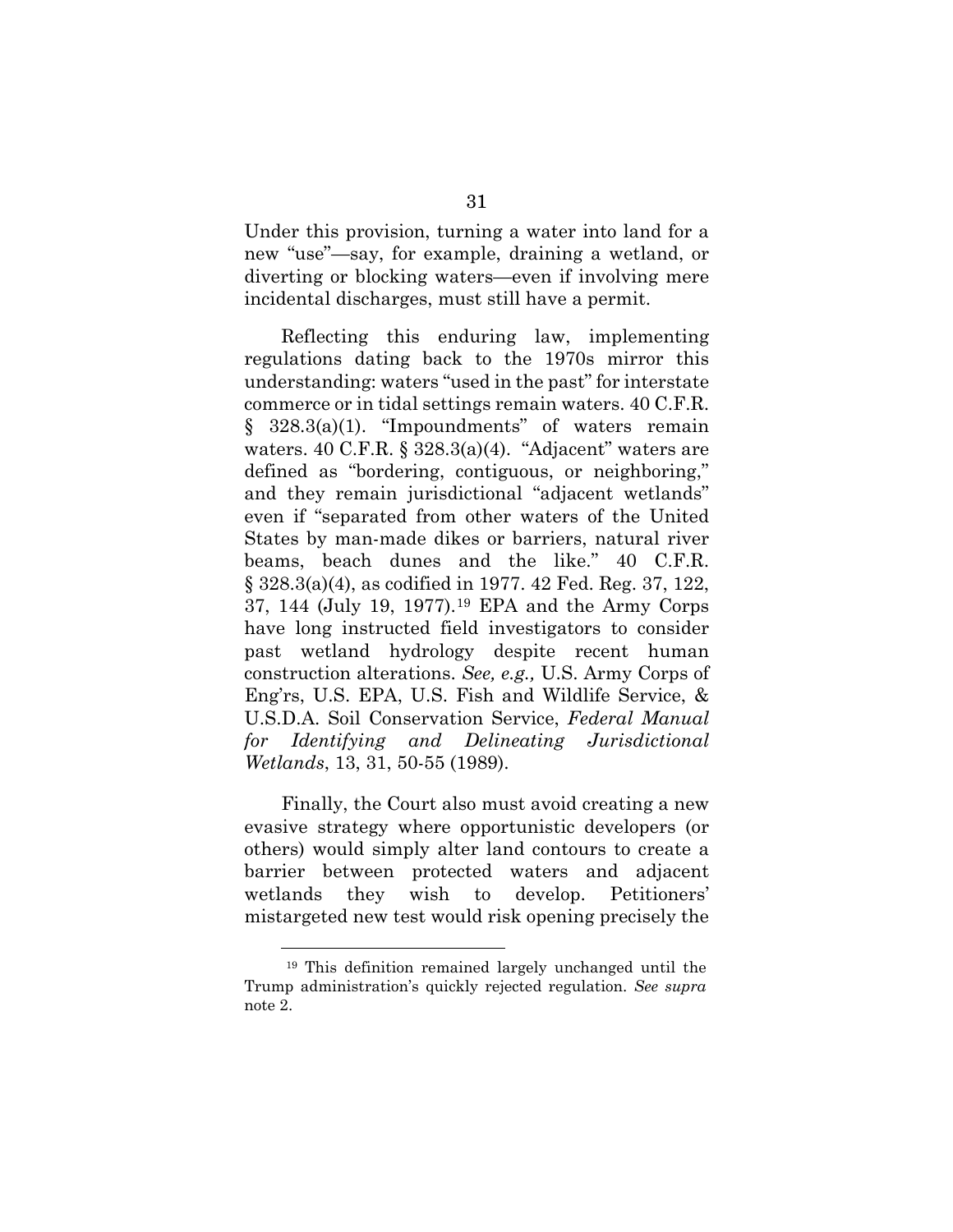type of "large and obvious loophole" that the Court foreclosed in *County of Maui, Hawaii v. Hawaii Wildlife Fund*. 140 S. Ct. 1462, 1473 (2020). It rejected Maui's argument that any intervening media (air, land, or groundwater) after a discharge would automatically disrupt jurisdiction, identifying evasion risks: "If [so], then why could not the pipe's owner, seeking to avoid the permit requirement, simply move the pipe back, perhaps only a few yards, so that the pollution must travel through at least some groundwater before reaching the sea? We do not see how Congress could have intended to create such a large and obvious loophole…." *Id.* at 1473 *(citing The Emily*, 22 U.S. 381, 390 (1824) (rejecting an interpretation that would facilitate 'evasion of the law')). The Court must ensure that any possible new "proper test" does not invite evasion of the Act's jurisdiction, thereby devastating the nation's wetlands and other waters with newly unregulated filling and dredging. The Act's explicit criteria for waters' protection preclude any such outcome.

In conclusion, *Amici* members of Congress ask this Court to retain the enduring, successful, bipartisan protections of the Act. The Court should respect the policies Congress enacted into law in 1972 and strengthened in 1977. It must reject calls for a new jurisdiction-shrinking test based on policy predilections that clash with the Act. The Act's text provides clear protective criteria that Petitioners and allied *amici* ignore, plus it refutes their echoed but atextual arguments that the Act is only focused on navigational uses of waters and waters as channels of interstate commerce. The Act is a powerful antipollution statute that, in all of its provisions,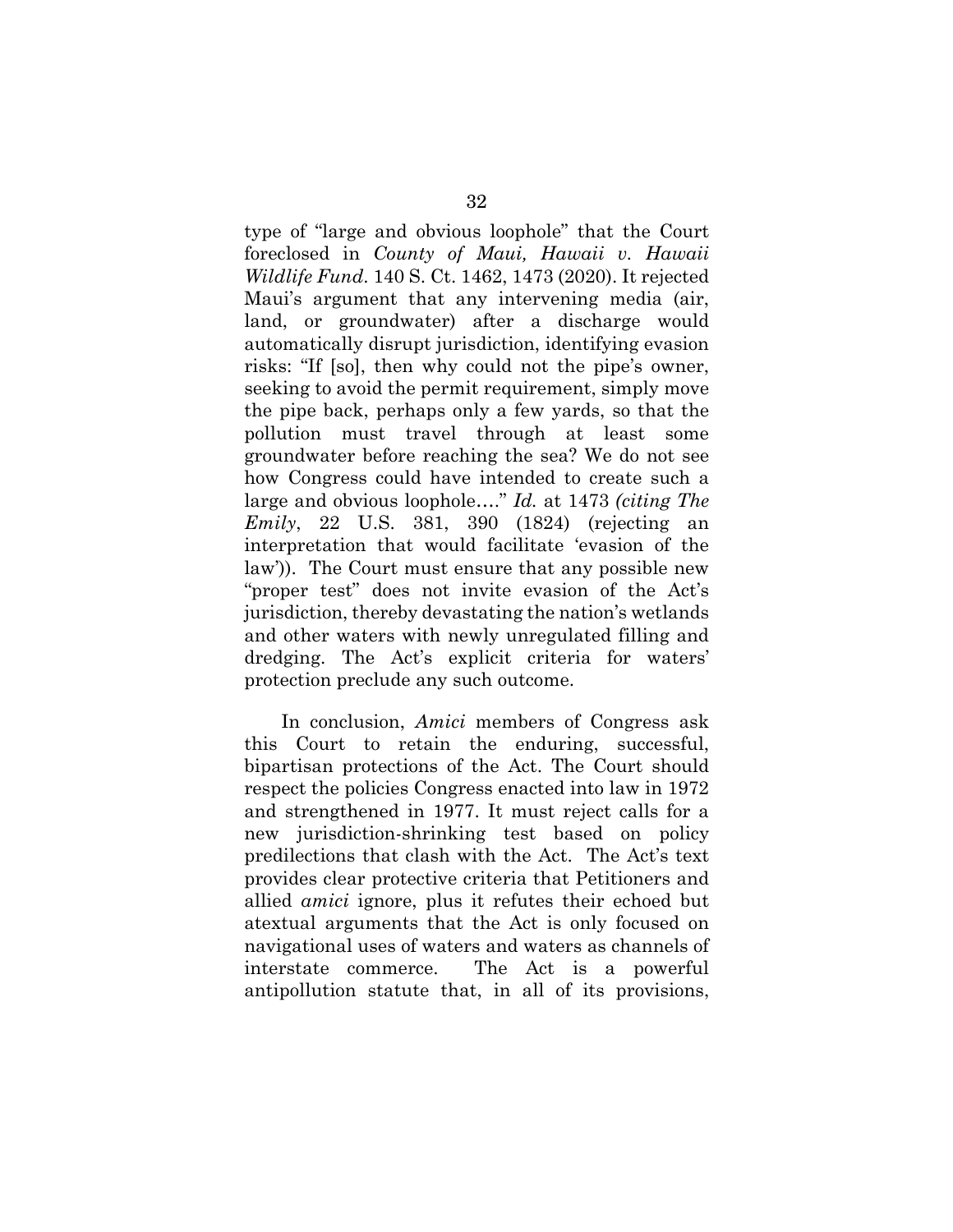prioritizes waters' integrity and mandates the protections of waters for their environmental, fisheries, health, and recreational functions. All actions by agencies, the states, those regulated, or this Court must conform to those congressionally set national policies.

#### **CONCLUSION**

The judgment of the court of appeals should be affirmed.

Respectfully submitted,

William W. Buzbee GEORGETOWN UNIVERSITY LAW CENTER william.buzbee@georgetow n.edu Sara A. Colangelo *Counsel of Record* Jack H.L. Whiteley GEORGETOWN LAW ENVIRONMENTAL LAW & JUSTICE CLINIC 600 New Jersey Ave., NW Washington, D.C. 20001 (202) 661-6543 sara.colangelo@law.georget own.edu

June 17th, 2022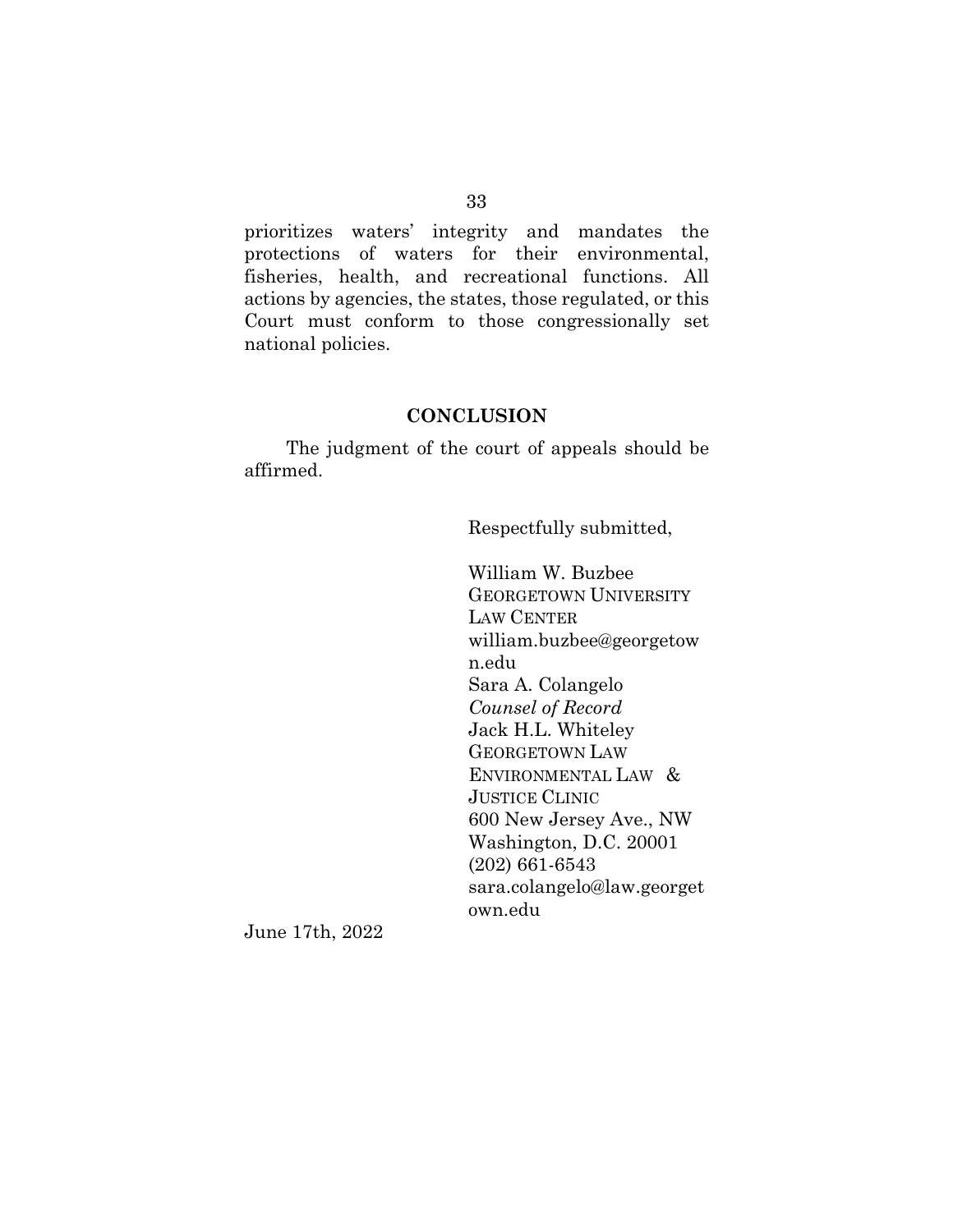#### **APPENDIX**

### LIST OF *AMICI*

Chair Peter A. DeFazio of Oregon, 4th Congressional District

Chair Grace F. Napolitano of California, 32nd Congressional District

Chair Donald S. Beyer Jr. of Virginia, 8th Congressional District

Representative Alma S. Adams, Ph.D. of North Carolina, 12th Congressional District

Representative Pete Aguilar of California, 31st Congressional District

Representative Colin Allred of Texas, 32nd Congressional District

Representative Jake Auchincloss of Massachusetts, 4th Congressional District

Representative Nanette Diaz Barragán of California, 44th Congressional District

Representative Karen Bass of California, 37th Congressional District

Representative Earl Blumenauer of Oregon, 3rd Congressional District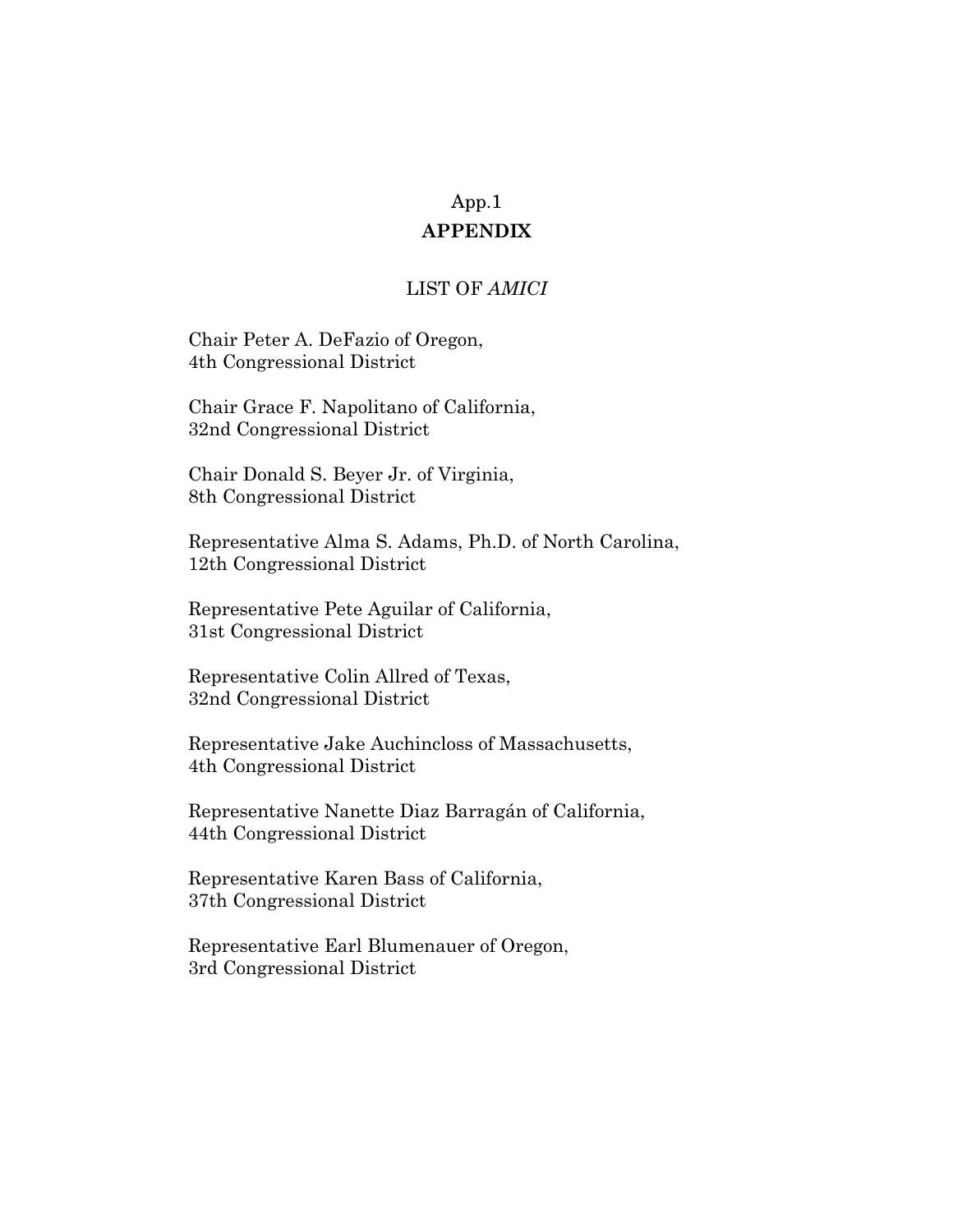Representative Lisa Blunt Rochester of Delaware, At-Large Congressional District

Representative Suzanne Bonamici of Oregon, 1st Congressional District

Representative Carolyn Bourdeaux of Georgia, 7th Congressional District

Representative Jamaal Bowman of New York, 16th Congressional District

Representative Anthony G. Brown of Maryland, 4th Congressional District

Representative Shontel Brown of Ohio, 11th Congressional District

Representative Julia Brownley of California, 26th Congressional District

Representative Salud Carbajal of California, 24th Congressional District

Representative Tony Cárdenas of California, 29th Congressional District

Representative André Carson of Indiana, 7th Congressional District

Representative Troy Carter of Louisiana, 2nd Congressional District

Representative Matt Cartwright of Pennsylvania, 8th Congressional District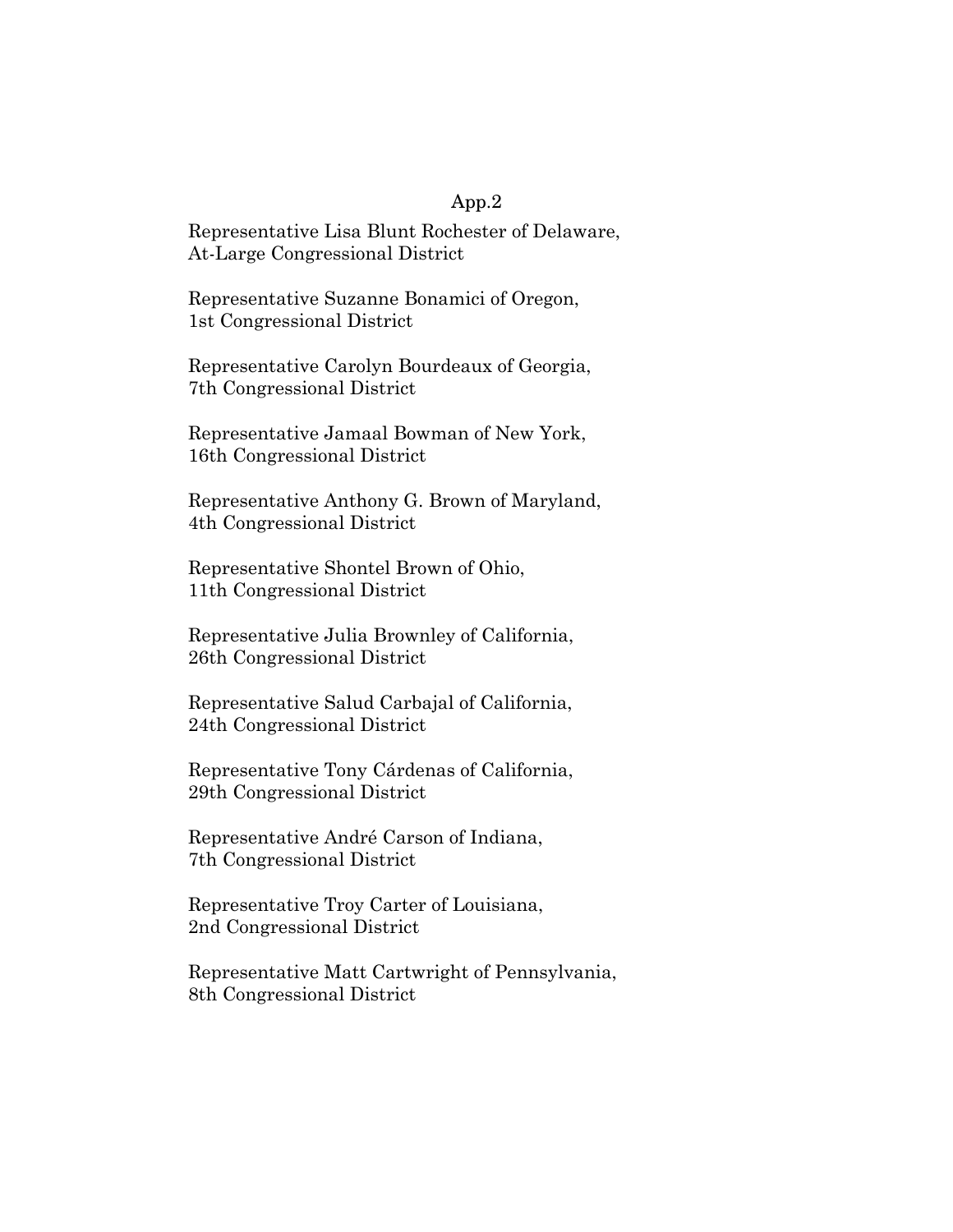Representative Ed Case of Hawaii, 1st Congressional District

Representative Sean Casten of Illinois, 6th Congressional District

Representative Kathy Castor of Florida, 14th Congressional District

Representative Sheila Cherfilus-McCormick of Florida, 20th Congressional District

Representative Judy Chu of California, 27th Congressional District

Representative David N. Cicilline of Rhode Island, 1st Congressional District

Representative Katherine M. Clark of Massachusetts, 5th Congressional District

Representative Yvette D. Clarke of New York, 9th Congressional District

Representative Steve Cohen of Tennessee, 9th Congressional District

Representative Gerald E. Connolly of Virginia, 11th Congressional District

Representative Danny K. Davis of Illinois, 7th Congressional District

Representative Madeleine Dean of Pennsylvania, 4th Congressional District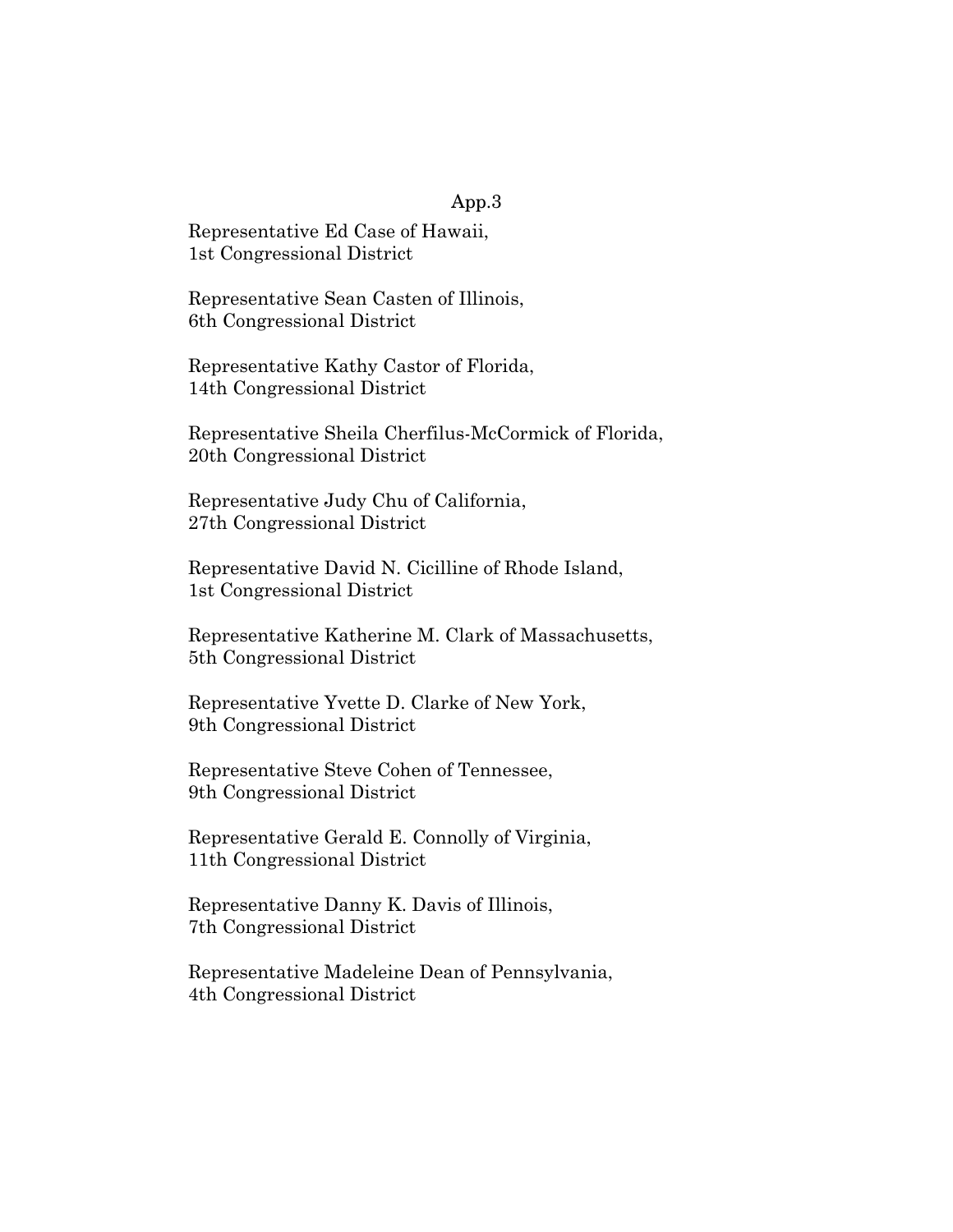Representative Diana DeGette of Colorado, 1st Congressional District

Representative Rosa L. DeLauro of Connecticut, 3rd Congressional District

Representative Suzan DelBene of Washington, 1st Congressional District

Representative Mark DeSaulnier of California, 11th Congressional District

Representative Debbie Dingell of Michigan, 12th Congressional District

Representative Lloyd Doggett of Texas, 35th Congressional District

Representative Mike Doyle of Pennsylvania, 18th Congressional District

Representative Veronica Escobar of Texas, 16th Congressional District

Representative Anna G. Eshoo of California, 18th Congressional District

Representative Adriano Espaillat of New York, 13th Congressional District

Representative Dwight Evans of Pennsylvania, 3rd Congressional District

Representative Bill Foster of Illinois, 11th Congressional District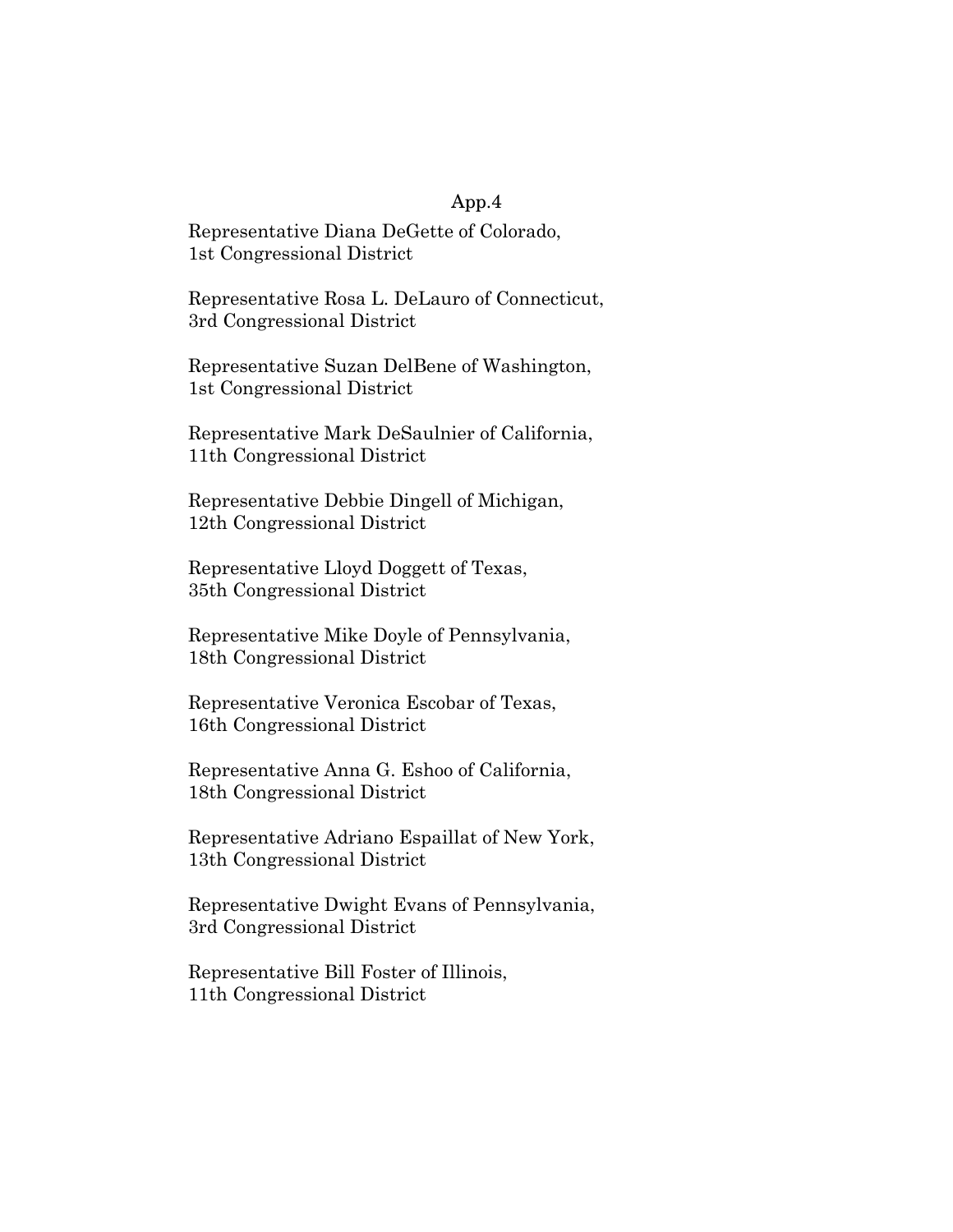Representative Lois Frankel of Florida, 21st Congressional District

Representative Jesús "Chuy" García of Illinois, 4th Congressional District

Representative Jimmy Gomez of California, 34th Congressional District

Representative Josh Gottheimer of New Jersey, 5th Congressional District

Representative Al Green of Texas, 9th Congressional District

Representative Raúl M. Grijalva of Arizona, 3rd Congressional District

Representative Jahana Hayes of Connecticut, 5th Congressional District

Representative Brian Higgins of New York, 26th Congressional District

Representative Steven Horsford of Nevada, 4th Congressional District

Representative Chrissy Houlahan of Pennsylvania, 6th Congressional District

Representative Jared Huffman of California, 2nd Congressional District

Representative Sheila Jackson Lee of Texas, 18th Congressional District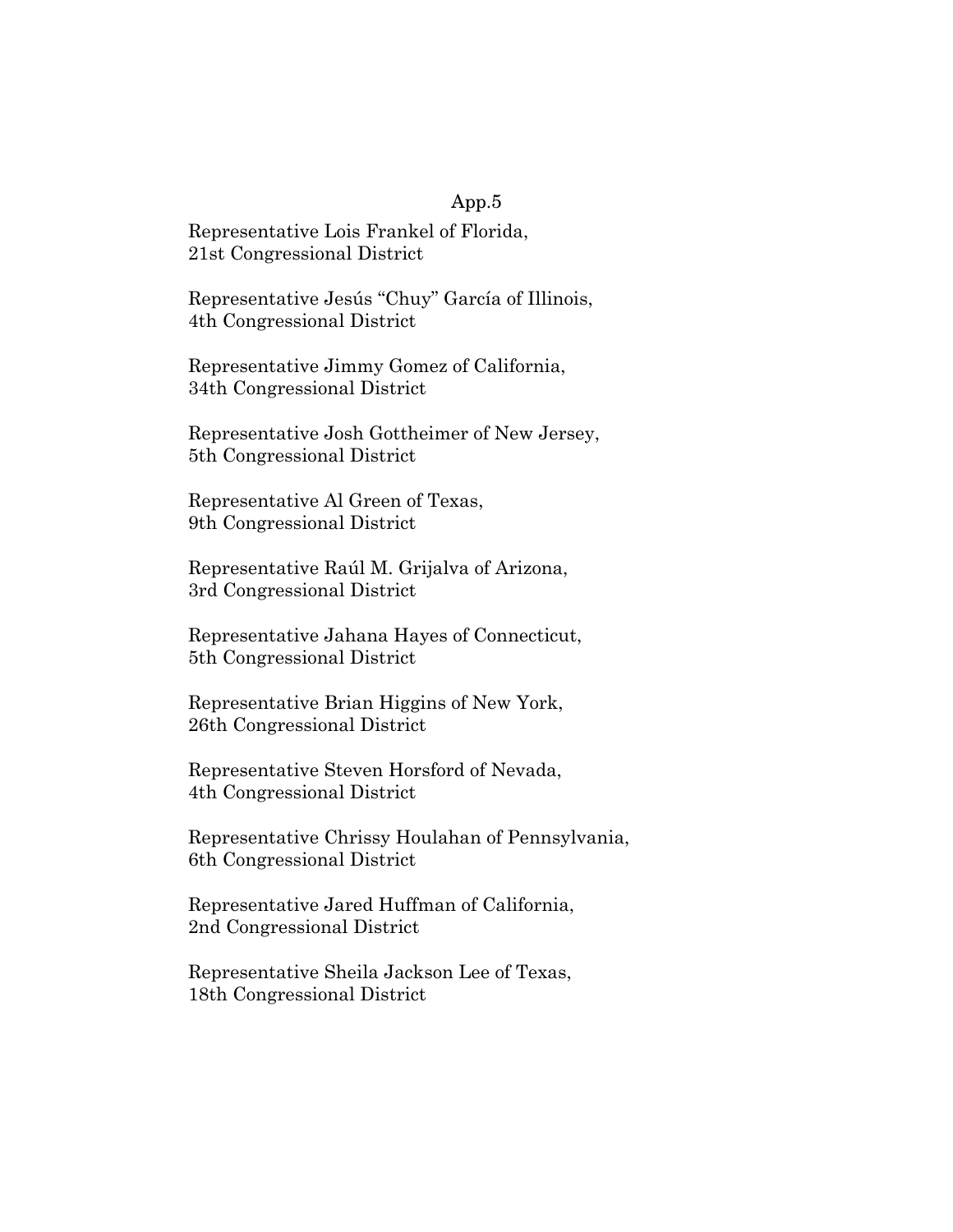Representative Sara Jacobs of California, 53rd Congressional District

Representative Pramila Jayapal of Washington, 7th Congressional District

Representative Eddie Bernice Johnson of Texas, 30th Congressional District

Representative Henry C. "Hank" Johnson, Jr. of Georgia, 4th Congressional District

Representative Mondaire Jones of New York, 17th Congressional District

Representative Kaiali'i Kahele of Hawaii, 2nd Congressional District

Representative Marcy Kaptur of Ohio, 9th Congressional District

Representative Bill Keating of Massachusetts, 9th Congressional District

Representative Ro Khanna of California, 17th Congressional District

Representative Daniel T. Kildee of Michigan, 5th Congressional District

Representative Derek Kilmer of Washington, 6th Congressional District

Representative Raja Krishnamoorthi of Illinois, 8th Congressional District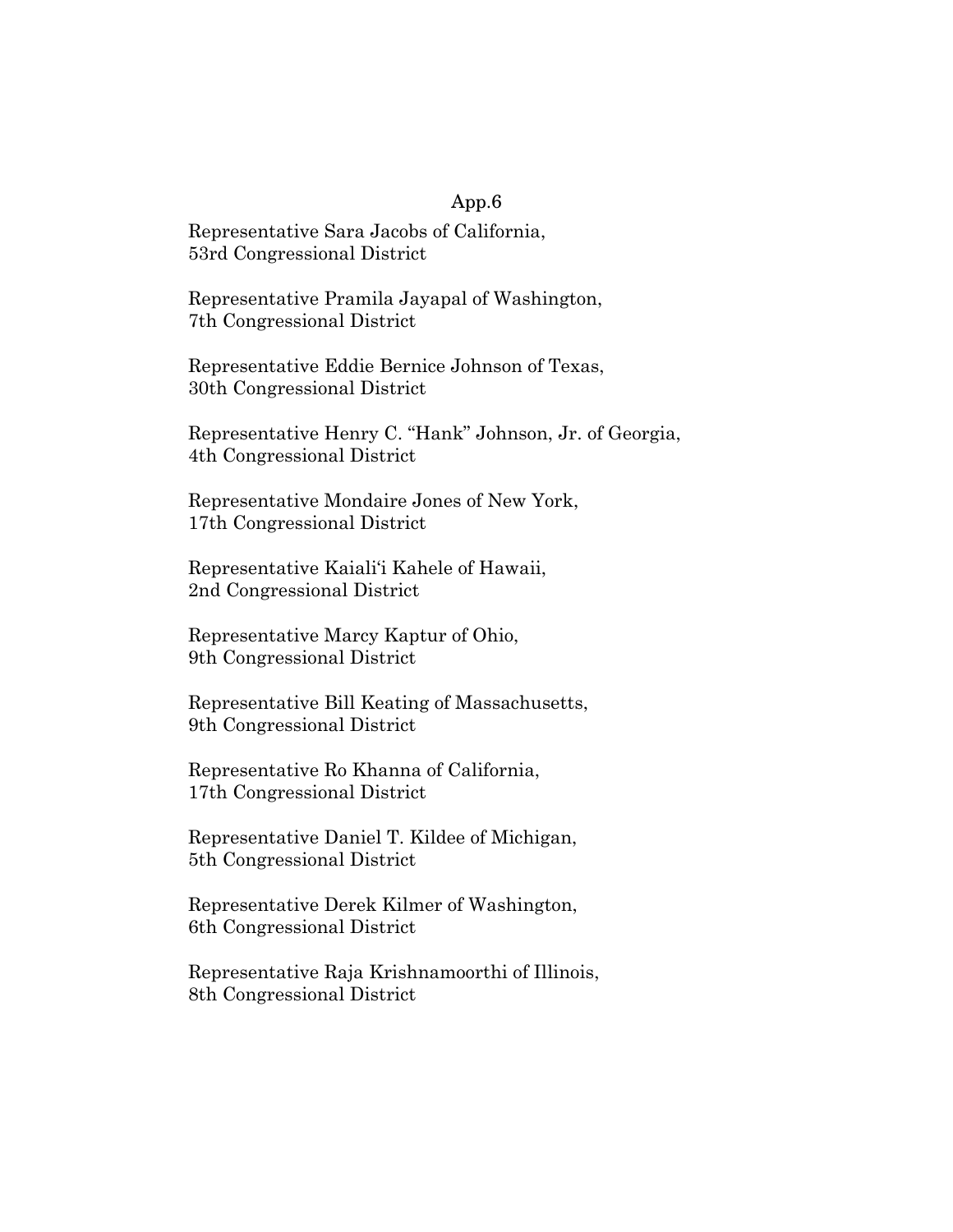Representative James R. Langevin of Rhode Island, 2nd Congressional District

Representative John B. Larson of Connecticut, 1st Congressional District

Representative Brenda L. Lawrence of Michigan, 14th Congressional District

Representative Al Lawson of Florida, 5th Congressional District

Representative Barbara Lee of California, 13th Congressional District

Representative Susie Lee of Nevada, 3rd Congressional District

Representative Teresa Leger Fernández of New Mexico, 3rd Congressional District

Representative Andy Levin of Michigan, 9th Congressional District

Representative Mike Levin of California, 49th Congressional District

Representative Ted W. Lieu of California, 33rd Congressional District

Representative Zoe Lofgren of California, 19th Congressional District

Representative Alan Lowenthal of California, 47th Congressional District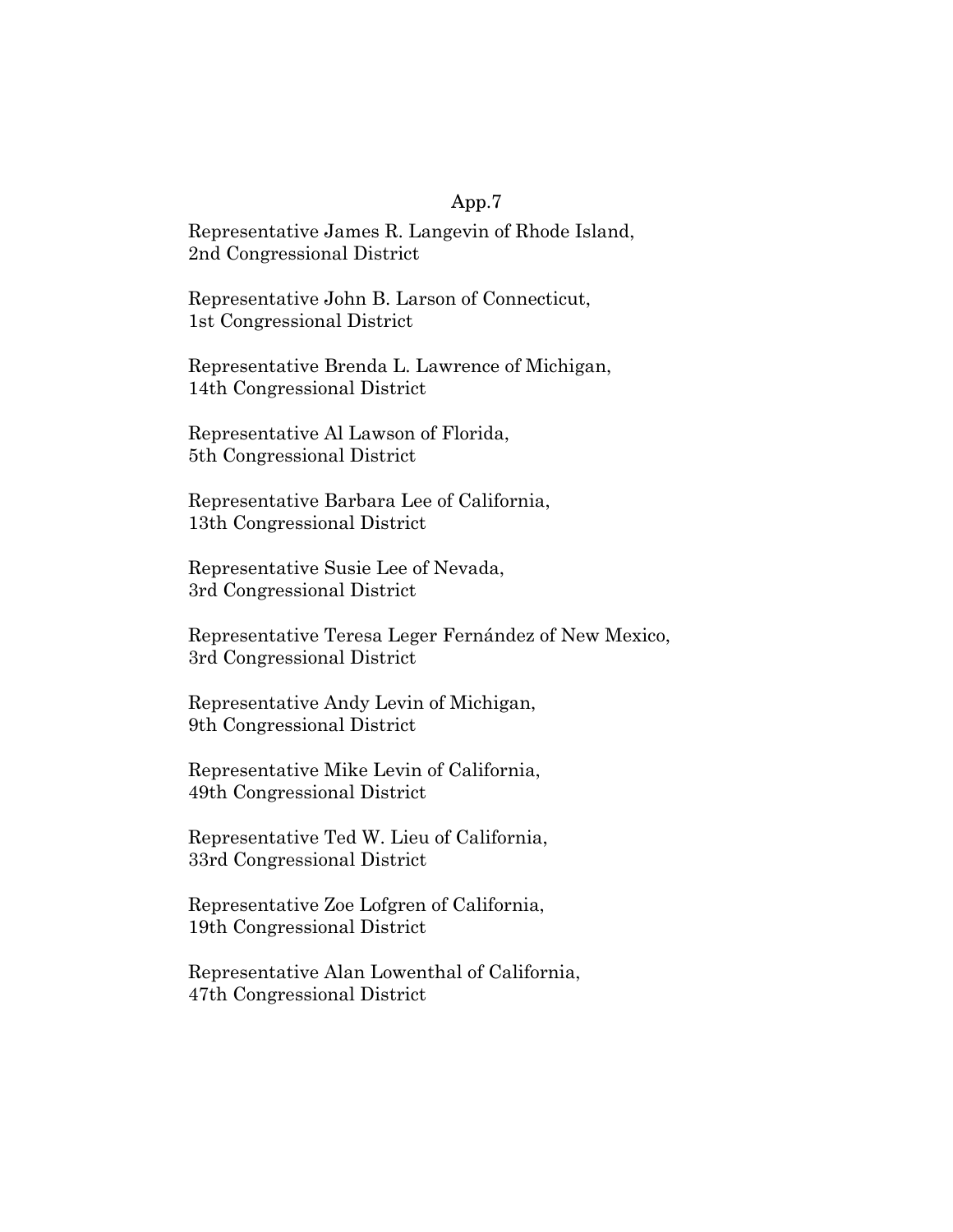Representative Stephen F. Lynch of Massachusetts, 8th Congressional District

Representative Tom Malinowski of New Jersey, 7th Congressional District

Representative Carolyn B. Maloney of New York, 12th Congressional District

Representative Sean Patrick Maloney of New York, 18th Congressional District

Representative Doris Matsui of California, 6th Congressional District

Representative Lucy McBath of Georgia, 6th Congressional District

Representative Betty McCollum of Minnesota, 4th Congressional District

Representative A. Donald McEachin of Virginia, 4th Congressional District

Representative James P. McGovern of Massachusetts, 2nd Congressional District

Representative Jerry McNerney of California, 9th Congressional District

Representative Grace Meng of New York, 6th Congressional District

Representative Seth Moulton of Massachusetts, 6th Congressional District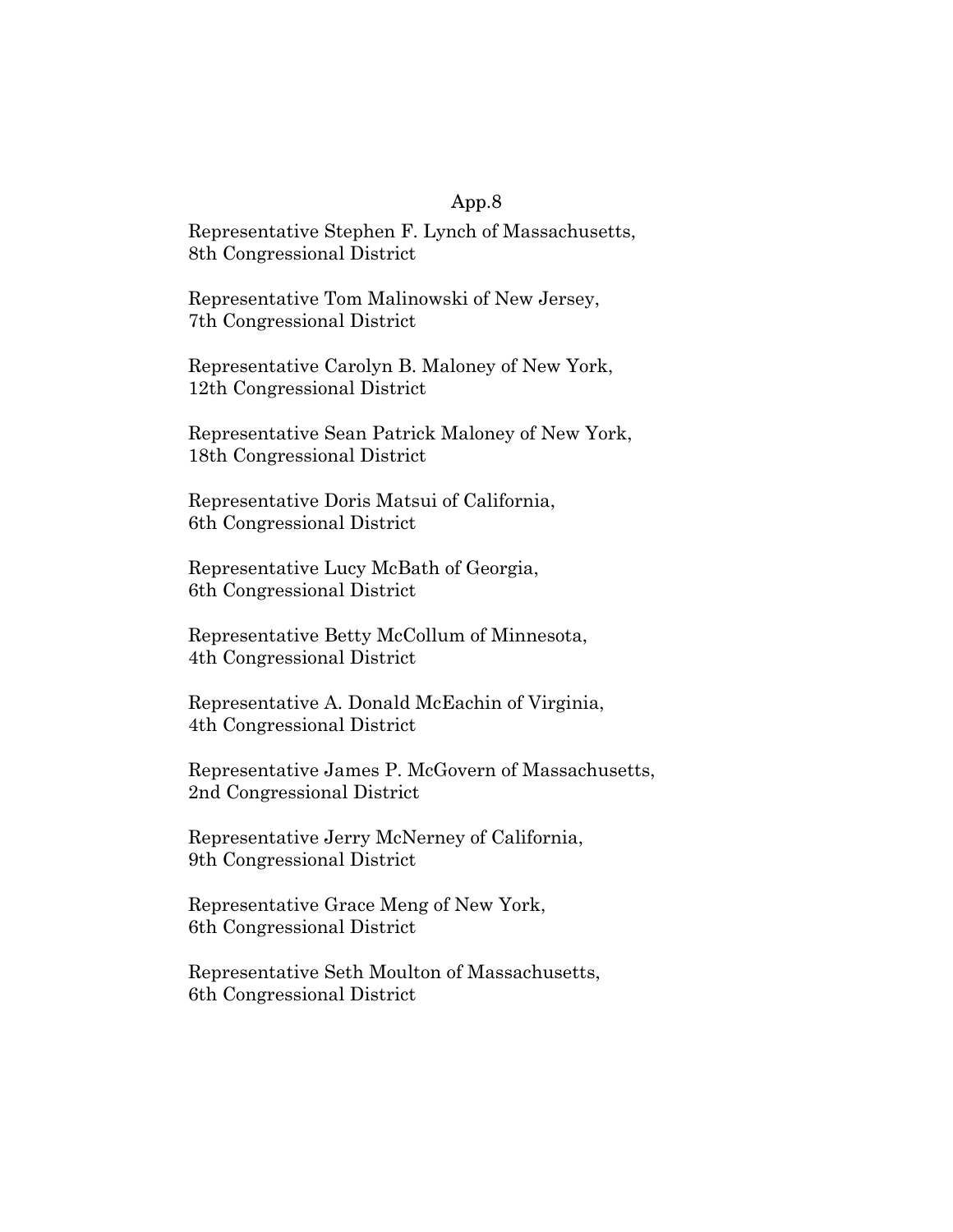Representative Marie Newman of Illinois, 3rd Congressional District

Representative Donald Norcross of New Jersey, 1st Congressional District

Representative Eleanor Holmes Norton of the District of Columbia, At-Large District

Representative Alexandria Ocasio-Cortez of New York, 14th Congressional District

Representative Tom O'Halleran of Arizona, 1st Congressional District

Representative Frank Pallone, Jr. of New Jersey, 6th Congressional District

Representative Chris Pappas of New Hampshire, 1st Congressional District

Representative Bill Pascrell, Jr. of New Jersey, 9th Congressional District

Representative Donald M. Payne, Jr. of New Jersey, 10th Congressional District

Representative Scott H. Peters of California, 52nd Congressional District

Representative Dean Phillips of Minnesota, 3rd Congressional District

Representative Chellie Pingree of Maine, 1st Congressional District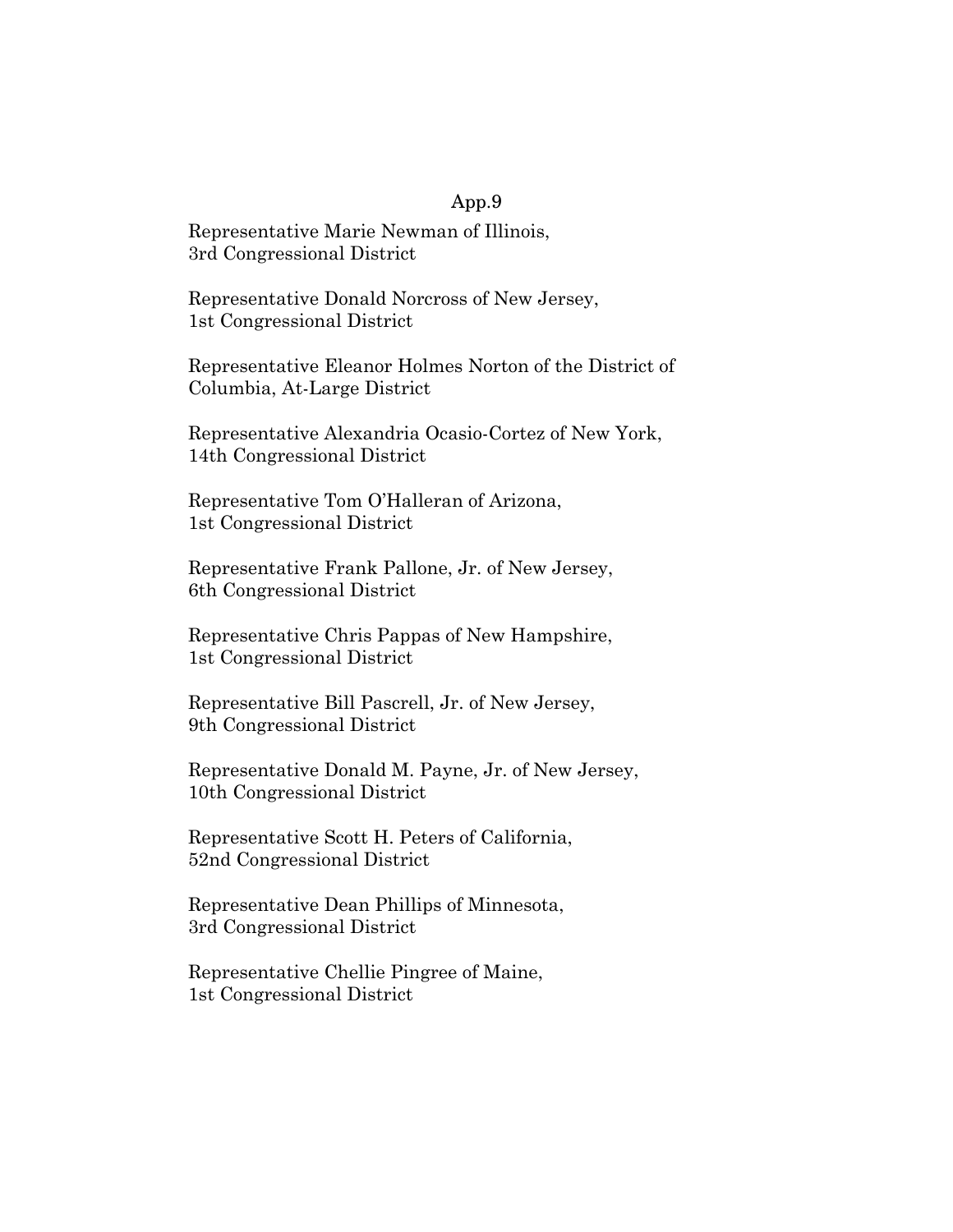Representative Mark Pocan of Wisconsin, 2nd Congressional District

Representative Katie Porter of California, 45th Congressional District

Representative Ayanna Pressley of Massachusetts, 7th Congressional District

Representative Mike Quigley of Illinois, 5th Congressional District

Representative Jamie Raskin of Maryland, 8th Congressional District

Representative Kathleen M. Rice of New York, 4th Congressional District

Representative Deborah K. Ross of North Carolina, 2nd Congressional District

Representative Lucille Roybal-Allard of California, 40th Congressional District

Representative C.A. Dutch Ruppersberger of Maryland, 2nd Congressional District

Representative Bobby L. Rush of Illinois, 1st Congressional District

Representative Linda T. Sánchez of California, 38th Congressional District

Representative John P. Sarbanes of Maryland, 3rd Congressional District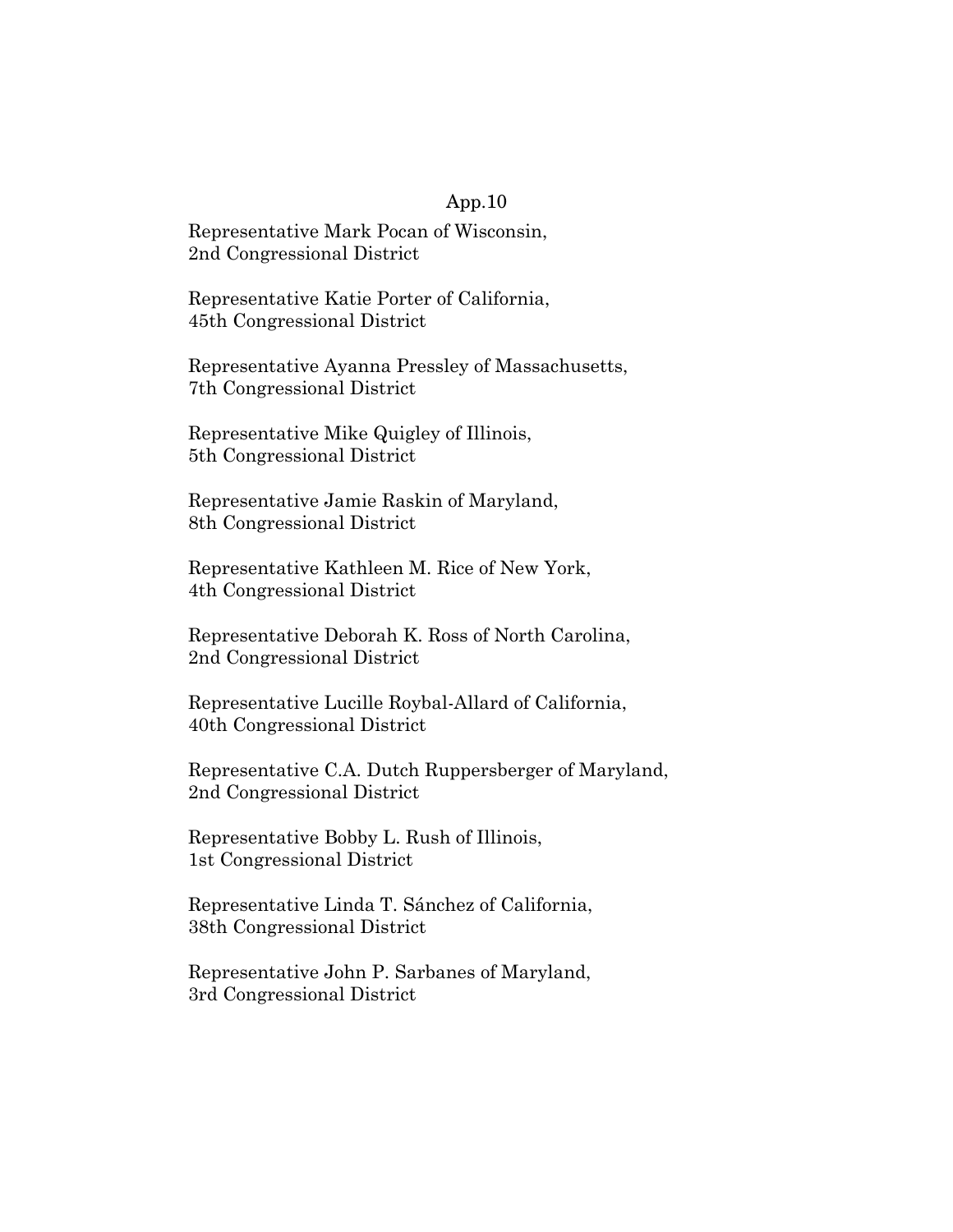Representative Mary Gay Scanlon of Pennsylvania, 5th Congressional District

Representative Jan Schakowsky of Illinois, 9th Congressional District

Representative Adam B. Schiff of California, 28th Congressional District

Representative Robert C. "Bobby" Scott of Virginia, 3rd Congressional District

Representative Mikie Sherrill of New Jersey, 11th Congressional District

Representative Albio Sires of New Jersey, 8th Congressional District

Representative Adam Smith of Washington, 9th Congressional District

Representative Darren Soto of Florida, 9th Congressional District

Representative Jackie Speier of California, 14th Congressional District

Representative Melanie Stansbury of New Mexico, 1st Congressional District

Representative Haley Stevens of Michigan, 11th Congressional District

Representative Marilyn Strickland of Washington, 10th Congressional District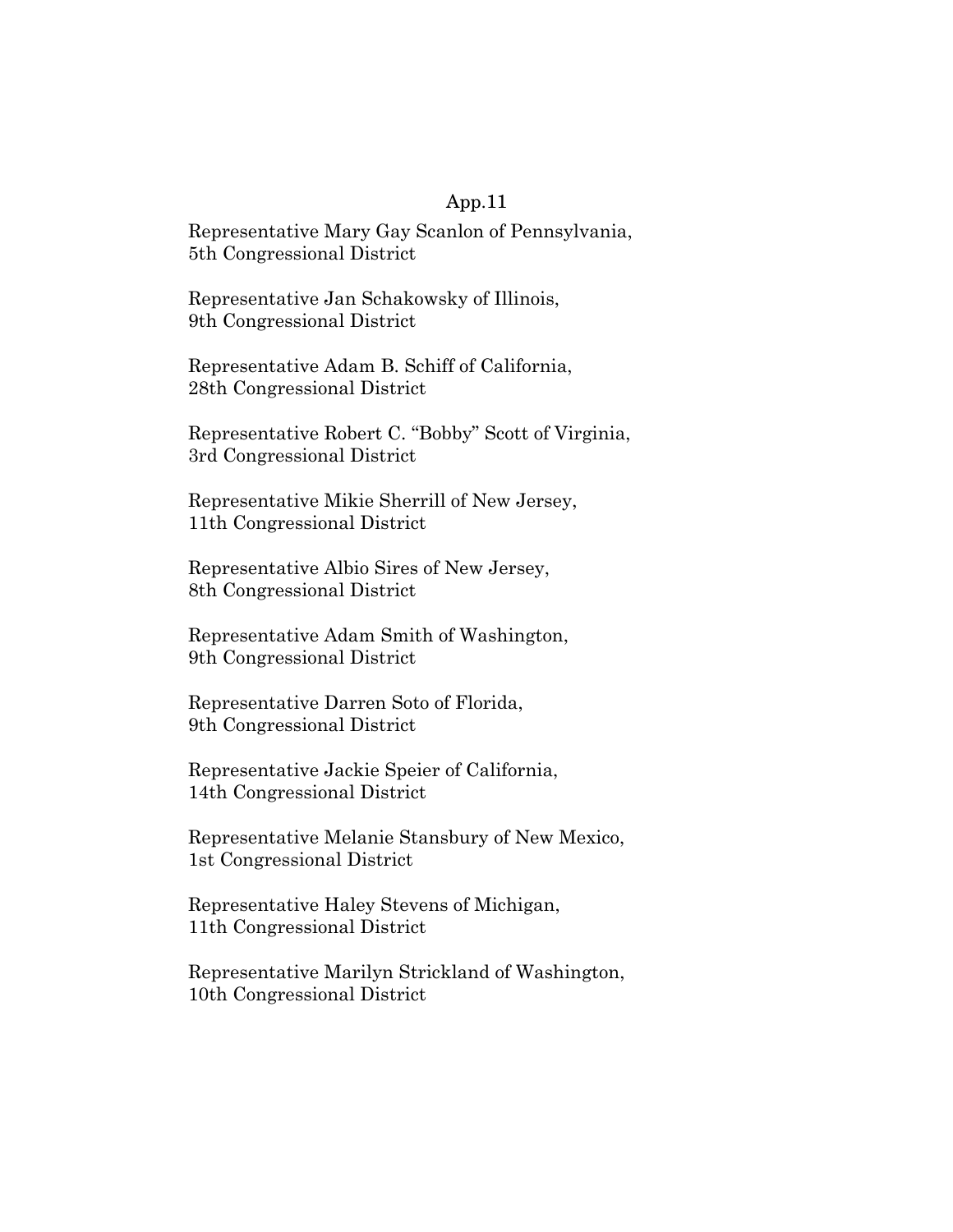Representative Tom Suozzi of New York, 3rd Congressional District

Representative Mark Takano of California, 41st Congressional District

Representative Dina Titus of Nevada, 1st Congressional District

Representative Rashida Tlaib of Michigan, 13th Congressional District

Representative Paul D. Tonko of New York, 20th Congressional District

Representative Norma J. Torres of California, 35th Congressional District

Representative Lori Trahan of Massachusetts, 3rd Congressional District

Representative David Trone of Maryland, 6th Congressional District

Representative Juan Vargas of California, 51st Congressional District

Representative Nydia M. Velázquez of New York, 7th Congressional District

Representative Debbie Wasserman Schultz of Florida, 23rd Congressional District

Representative Maxine Waters of California, 43rd Congressional District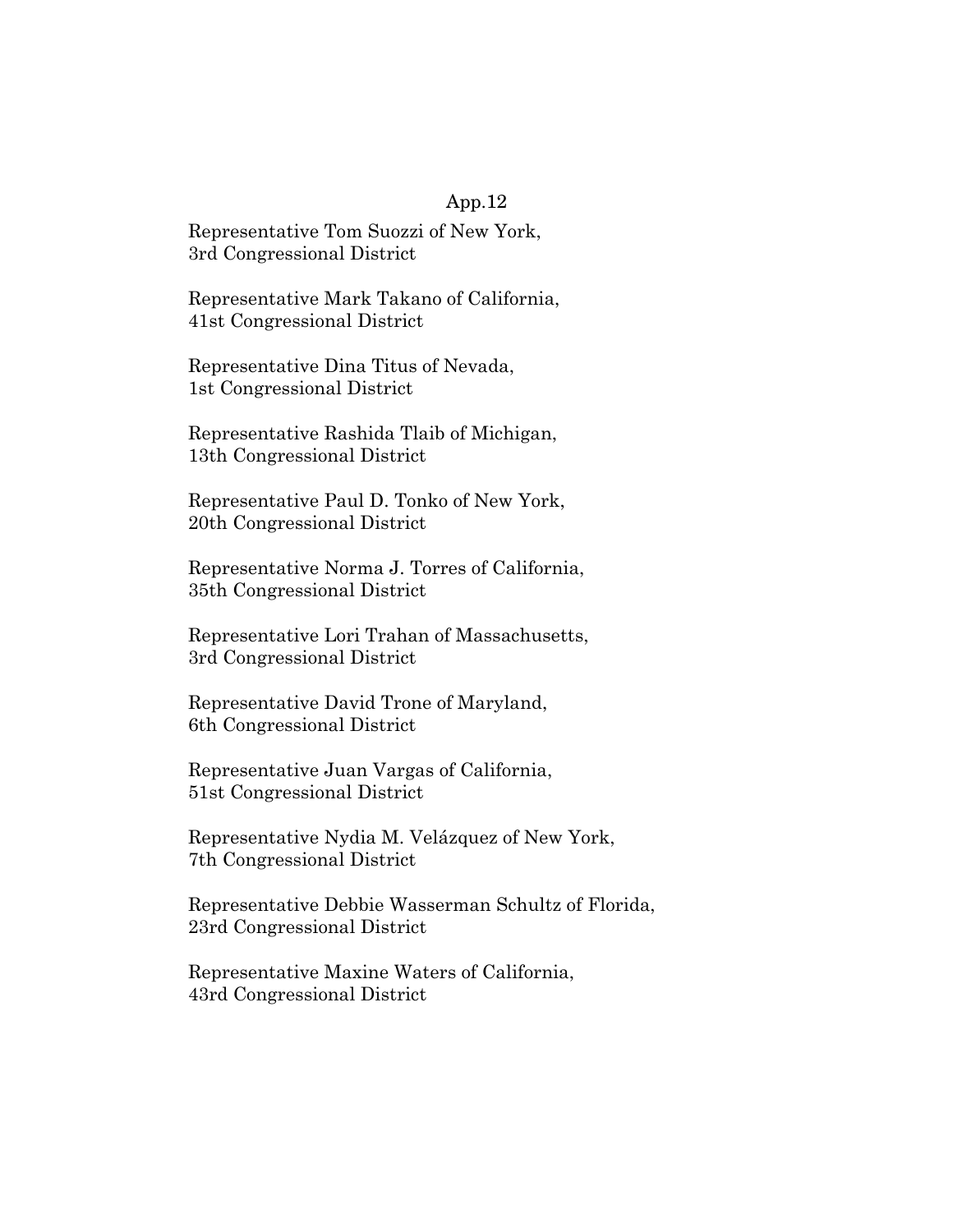Representative Bonnie Watson Coleman of New Jersey, 12th Congressional District

Representative Peter Welch of Vermont, At-Large District

Representative Nikema Williams of Georgia, 5th Congressional District

Representative Frederica S. Wilson of Florida, 24th Congressional District

Representative John Yarmuth of Kentucky, 3rd Congressional District

Former Representative Timothy H. Bishop of New York, 1st Congressional District

Former Representative Robert A. Borski of Pennsylvania, 3rd Congressional District

Former Representative Harley Rouda of California, 48th Congressional District

Senator Richard Blumenthal of Connecticut

Senator Cory A. Booker of New Jersey

Senator Benjamin L. Cardin of Maryland

Senator Thomas R. Carper of Delaware

Senator Tammy Duckworth of Illinois

Senator Dianne Feinstein of California